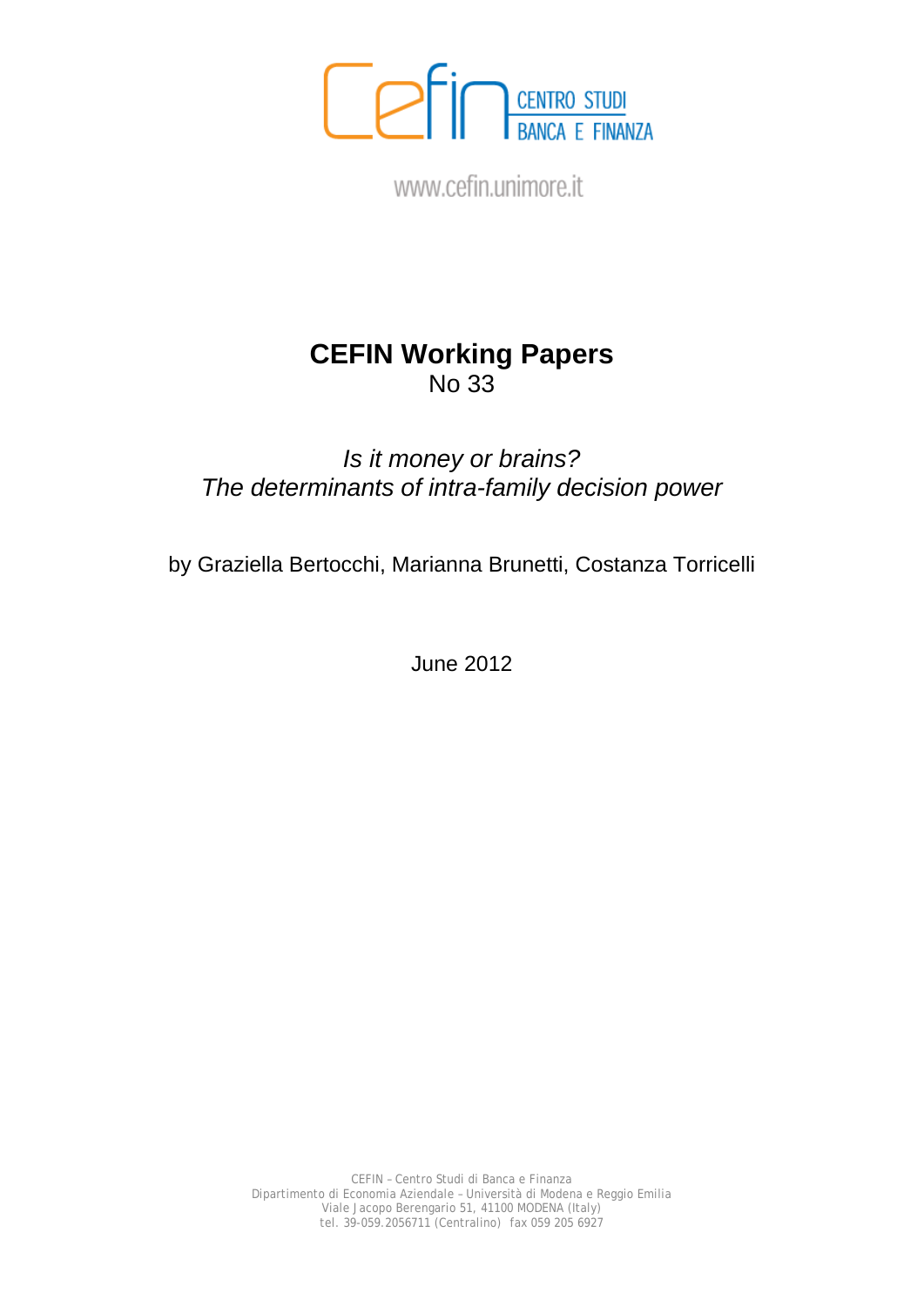## Is it money or brains?

## The determinants of intra-family decision power \*

Graziella Bertocchi<sup>a</sup>

Marianna Brunetti<sup>b</sup>

Costanza Torricelli<sup>c</sup>

June 2012

\* The authors would like to thank seminar participants at Queen's University Belfast and at the CHILD-RECent Workshop on the Economics of the Family, Education and Social Capital in Modena for valuable comments and suggestions. Generous financial support from Fondazione Cassa Risparmio di Modena and the Italian University Ministry is gratefully acknowledged.

<sup>a</sup> University of Modena and Reggio Emilia, RECent, CEPR, CHILD and IZA. Address: Viale Berengario 51, 41121 Modena, Italy, graziella.bertocchi@unimore.it.

b University of Rome Tor Vergata, CEFIN and CHILD. Address: Via Columbia 2, 00133 Roma, Italy, marianna.brunetti@uniroma2.it.

 $\textdegree$  University of Modena and Reggio Emilia and CEFIN. Address: Viale Berengario 51, 41121 Modena, Italy, costanza.torricelli@unimore.it.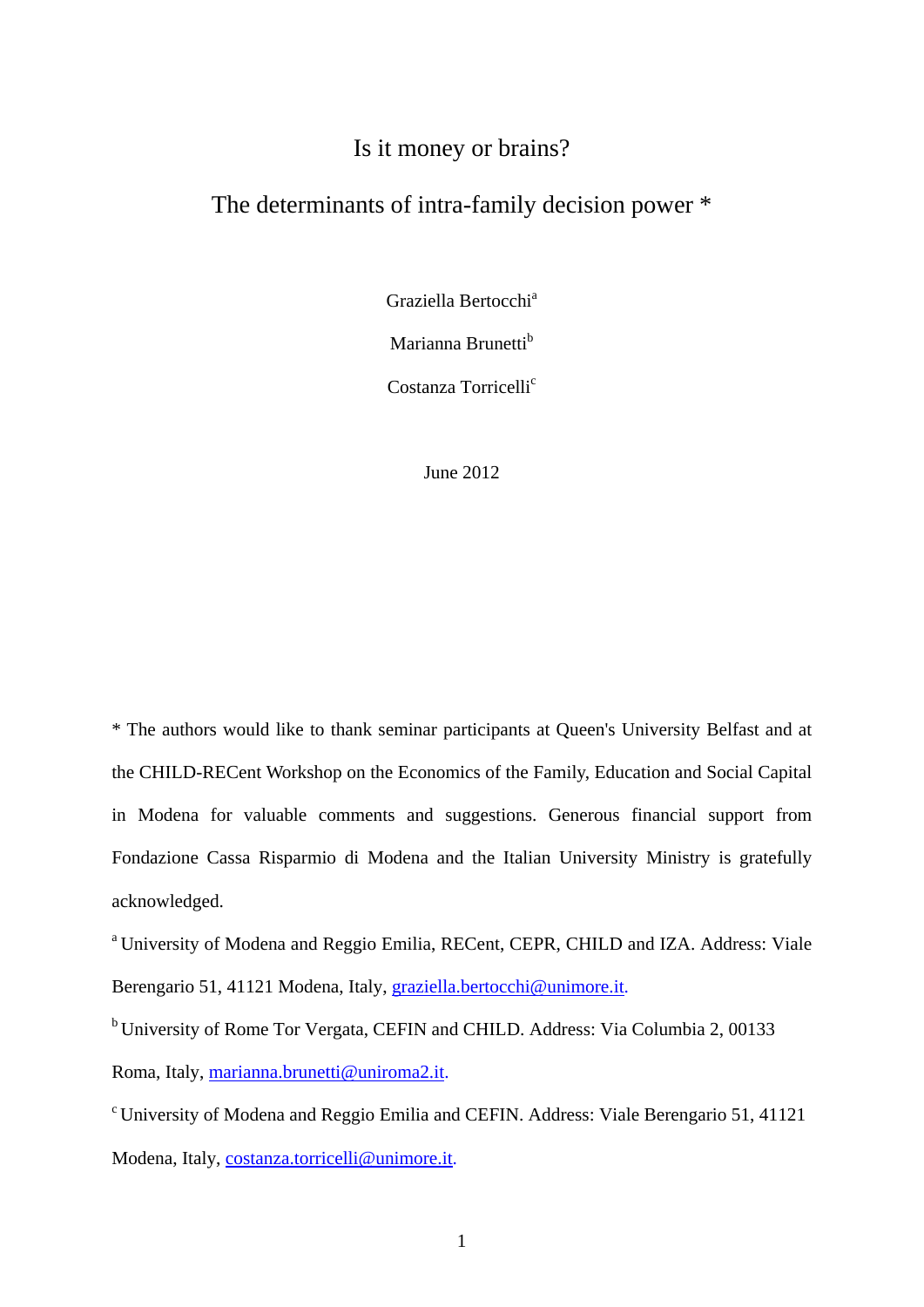#### Abstract

We empirically study the determinants of intra-household decision power with respect to economic and financial choices using a direct measure provided in the 1989-2010 Bank of Italy Survey of Household Income and Wealth. Focusing on a sample of couples, we evaluate the effect of each spouse's characteristics, household characteristics, and background variables. We find that the probability that the wife is in charge is affected by household characteristics such as family size and total income and wealth, but more importantly that it increases with the difference between hers and her husband's characteristics in terms of age, education, and income. The main conclusion is that decision-making power over family economics is not only determined by strictly economic differences, as suggested by previous studies, but also by differences in human capital and experience. Finally, exploiting the time dimension of our dataset, we show that this pattern is increasing over time.

JEL classification: J12, D13, E21, G11.

Keywords: Family economics, intra-household decision power, gender differences.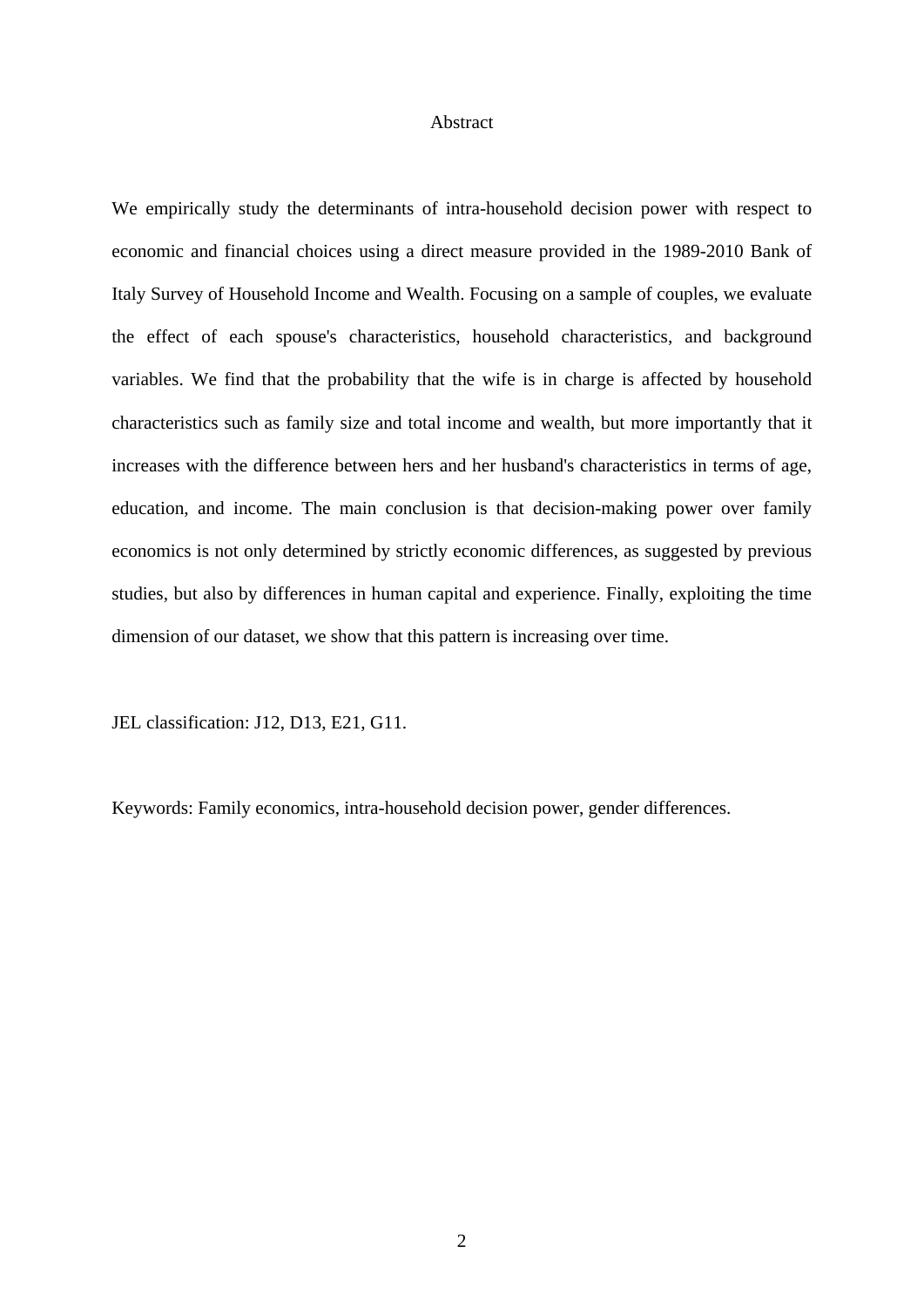#### **1. Introduction**

 The goal of this paper is to investigate the determinants of intra-household decisionmaking power with respect to economic and financial choices. Using a direct measure of actual decision-making power, we study its main determinants, taking into account individual characteristics of each spouse, household characteristics, and aggregate background factors. To identify the drivers of bargaining power has crucial implications for understanding how resources are distributed within the family, how household decisions are made in a variety of economic and non-economic realms, and how gender-based development initiatives should be designed.

 Direct measures of bargaining power are however very rare. Our measure is provided by a repeated cross-sectional survey conducted by the Bank of Italy - the Survey of Household Income and Wealth (SHIW) - that reports who, within the household, is declared as the head, i.e., the person who is responsible for the financial and economic choices. Since the dataset now includes eleven waves, covering a 22 years period from 1989 to 2010, it represents a unique tool for the analysis of decision power, its evolution, and its determinants.

 Previous theoretical research has developed models of household bargaining improving over the implications of a unitary approach to family economics. At the empirical level the search for the determinants of power has considered various factors such as each spouse's relative income, age, education, health, and also cultural factors involving race and religion. The main conclusion from the empirical literature is that economic factors, captured mainly by differences in earnings but also in occupational status, are the decisive ones in determining which spouse is in a position of prominence within the household.

 In this paper we are able to uncover that, beside strictly economic differentials, other sorts of marriage heterogamy, such as age and education, emerge as equally important

3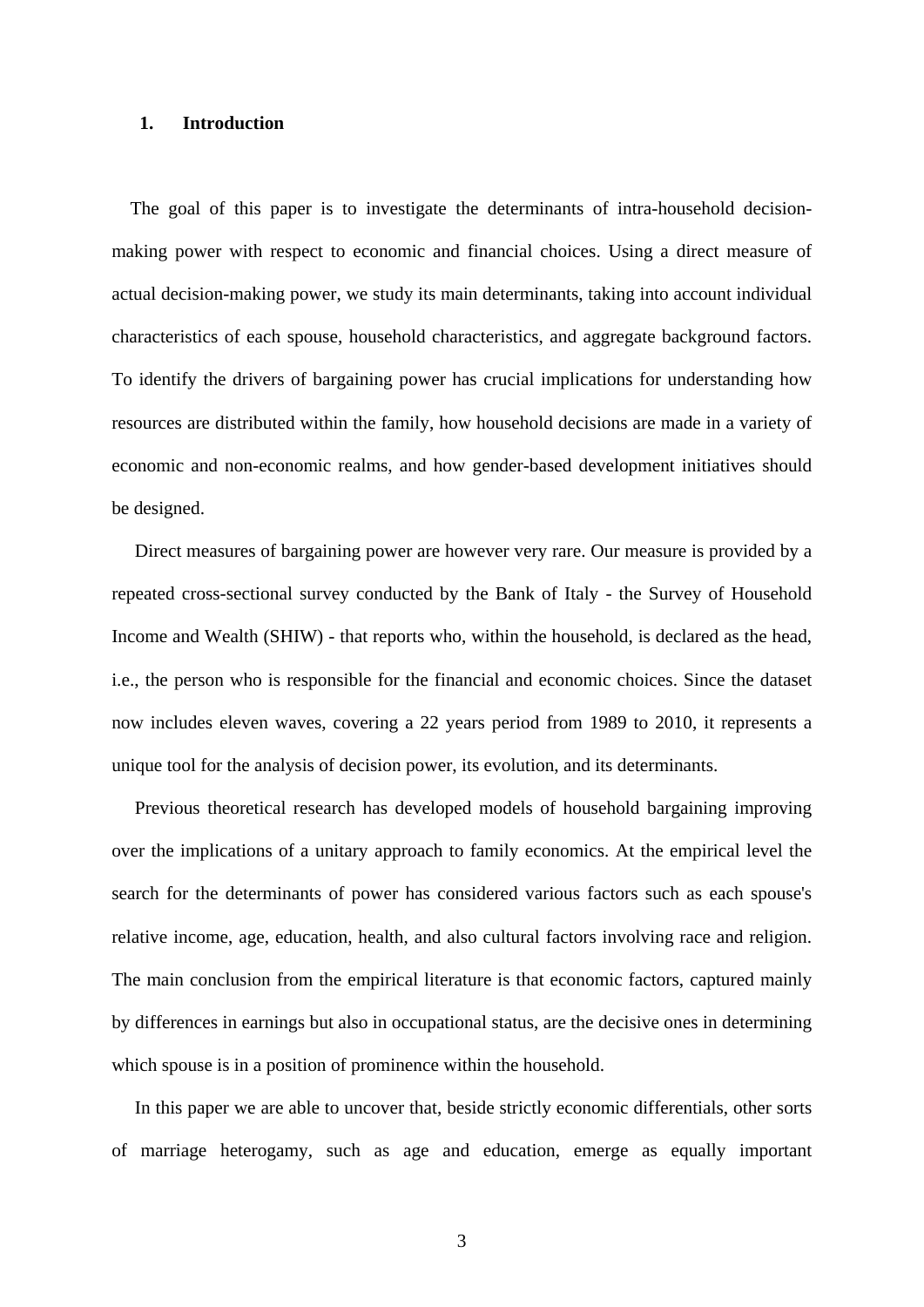determinants of power, suggesting that knowledge, human capital accumulation, experience, seniority, and savviness can play an independent role. Since during the period we consider female educational achievements relative to those of males, as well as the demographics of marriage, have evolved at least as much as the economic position of women, it is not surprising that the parallel large increase of female empowerment can be linked to broader societal trends.

 We first document these trends. We show how our measure of female empowerment, which is captured by the proportion of households headed by the wife, has increased through time. We also illustrate the evolution of the factors that are more likely to be responsible for the observed changes in the intra-household balance of power. For individual characteristics such as age, education, income, and occupational status, we document how intra-family gender differentials have changed. We also report trends for aggregate indicators, such as female labor market participation to account for the evolution of women's economic condition and the incidence of divorce to understand the evolution of family structure.

 Italy provides an ideal setting for our investigation. On the one hand, the sample period witnesses significant developments, along the gender dimension, in the economic and financial behavior of Italian households, with a substantial increase in the number of females in charge of decisions. At the same time, the Italian society experiences a particularly fast evolution, with a pronounced transformation of its family structure: while divorce became legal in Italy only in 1974, divorce figures boost in the most recent years of our sample. Moreover, women's participation in the labor market has been slowly increasing since the early post-war period. Even though it remains limited in an international comparison, its expansion has profoundly altered the role of women within family and society. The educational attainment of Italian women, particularly at the higher education level, is quickly catching up relative to that of men, a tendency which is common to other countries.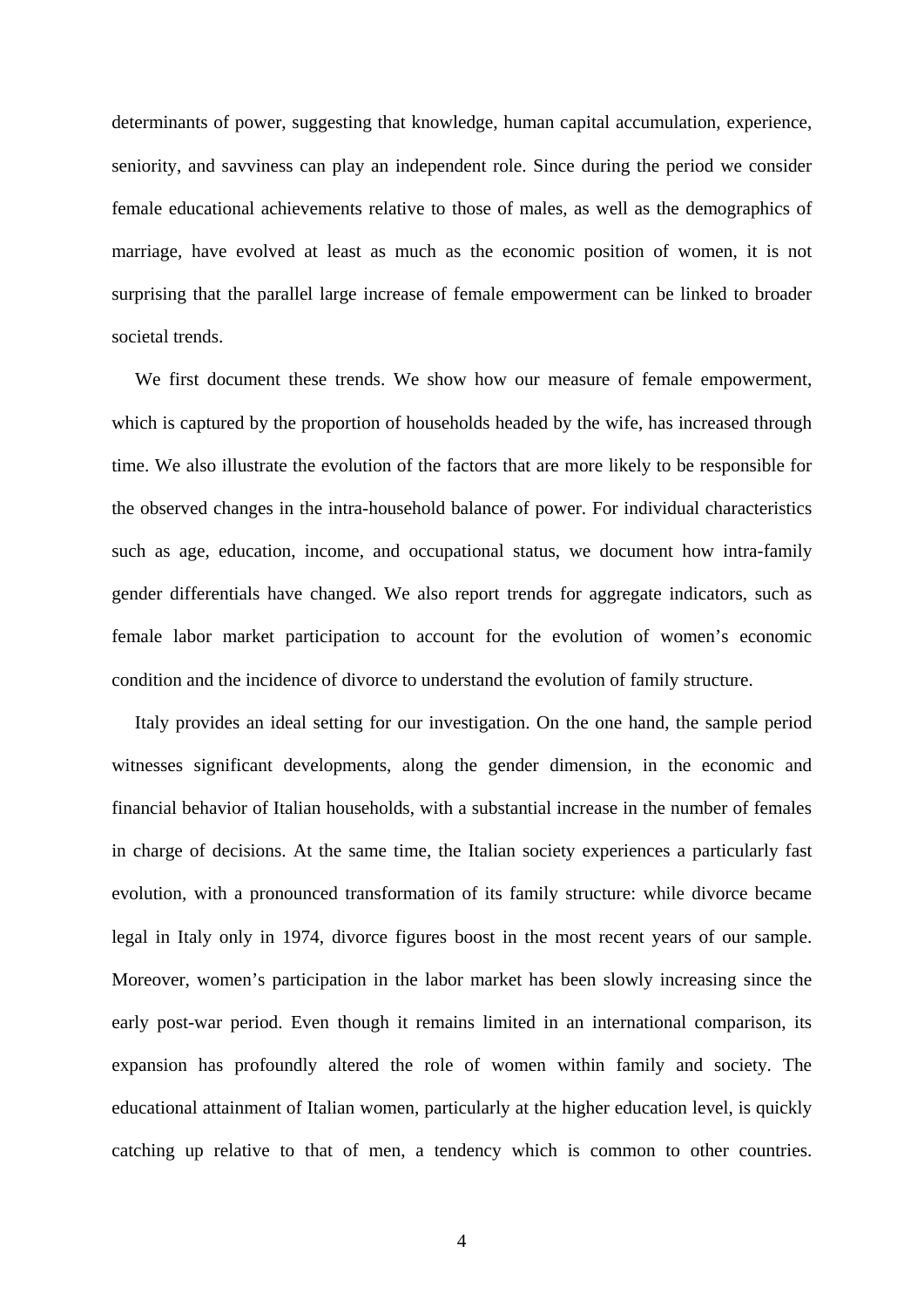Furthermore, marriage markets and matching patterns have also evolved in association with the described tendencies. As a consequence, our sample can fully capture the joint evolution of economic, social, and demographic factors.

 Our next step is to study the empirical determinants of bargaining power by modeling the probability that the wife is in charge of economic and financial decisions as a function of individual characteristics of both spouses, household variables, and aggregate background factors. The hypothesis we test is that bargaining power is increasing with within-couple differentials in terms of age, education and income. Our findings confirm that the probability that the wife is in charge increases with the difference between her years of age, her level of education, her individual income, and the corresponding husband's characteristics. In other words, the balance of power between husband and wife is not just a question of money, but also of brains. Moreover, we show that bargaining power is also affected by household characteristics such as family size and total income and wealth, while aggregate background factors do not add further explanatory power. These results represent an important step forward with respect to the available literature, especially in light of the fact that women's educational attainment is converging to that of men much faster than earnings.

 In a series of robustness checks we also show that our results hold even after controlling for the type of choices households face, distinguished between simple and sophisticated economic and financial decisions. Similarly, using finer definitions of occupational status carries additional explanatory power but does not alter our conclusion. Finally, we check the sensitiveness of our findings to alternative samples. For a sample of non-married couples, we find somewhat different results which confirm the practical relevance of the institution of marriage. For a sub-sample of middle-age couples, we find that age no longer matters, in line with a stream of literature based on surveys exclusively administered to older couples.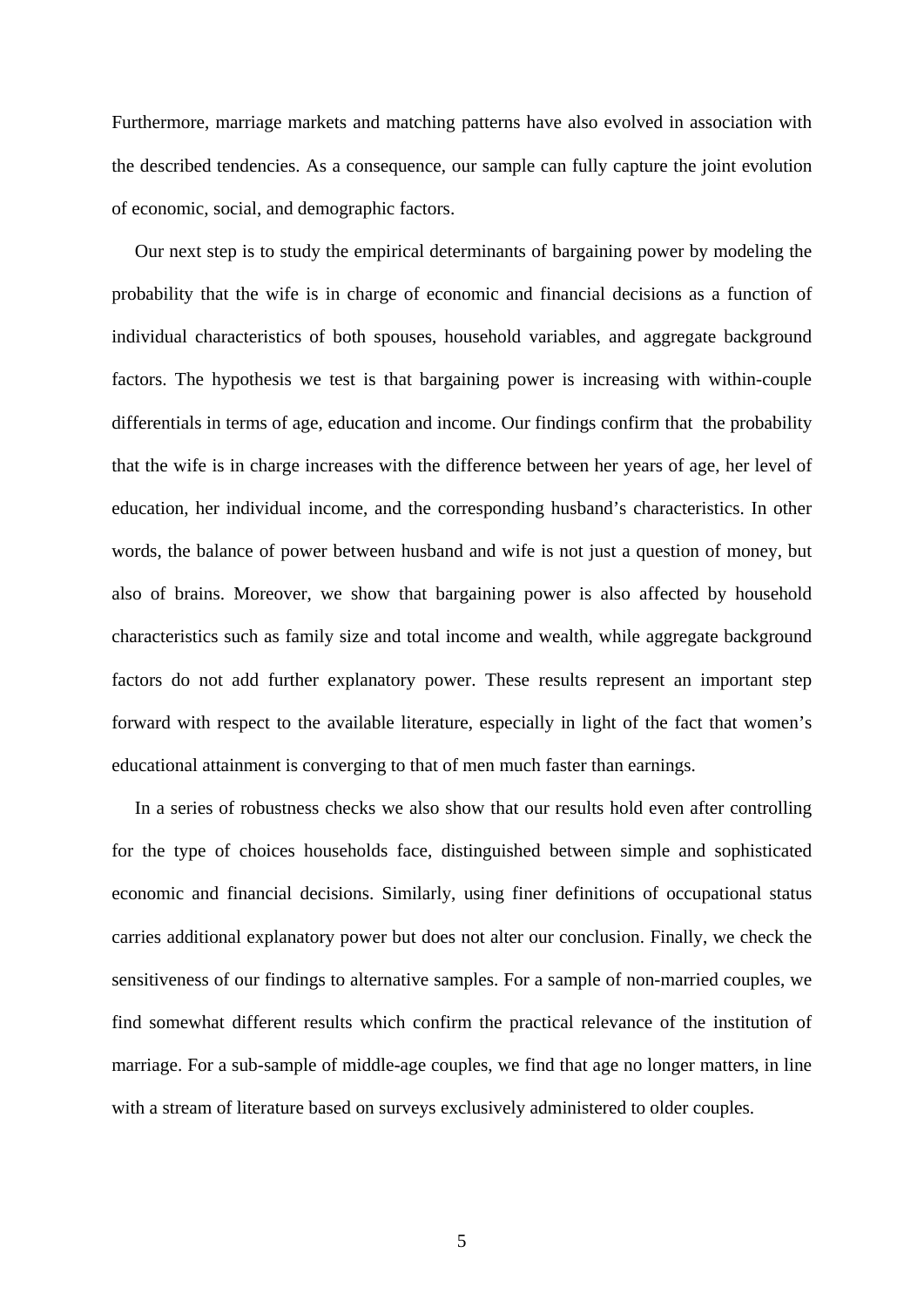Finally, our results carry important implications also with respect to another literature that, in the absence of a direct measure of bargaining power, tries to estimate its impact on a variety of decisions by using proxies often defined as dummy variables capturing the fact that the wife is older or more educated. We show that these proxies are poor predictors of actual bargaining power, both because they measure intra-family differences in a coarser fashion, if compared to our differentials, and because they fail to account for the fact that bargaining power is simultaneously determined by individual and household variables which are often omitted.

 The rest of the paper is organized as follows. Section 2 summarizes the related literature. Section 3 describes our dataset and reports stylized facts. Section 4 presents our empirical findings and Section 5 performs robustness checks. Section 6 concludes and suggests directions for future research.

#### **2. Related literature**

 The relevance of gender within the literature on household decisions is well established for a variety of economic and non-economic issues, ranging from political choices (Edlund and Pande, 2002) and preferences toward the size of government (Lott and Kenny, 1999) to wealth accumulation and saving behavior. Examples within the financial literature are Jianakoplos and Bernasek (1998), Sundén and Surette (1998), Barber and Odean (2001), Lusardi and Mitchell (2008), and Croson and Gneezy (2009). The prevailing conclusion from these studies is that women reveal a higher degree of risk aversion, so that households where decisions are made by women tend to select less risky investments. For Italian SHIW data, these results are confirmed by Guiso and Jappelli (2002) and Bertocchi, Brunetti and Torricelli (2011).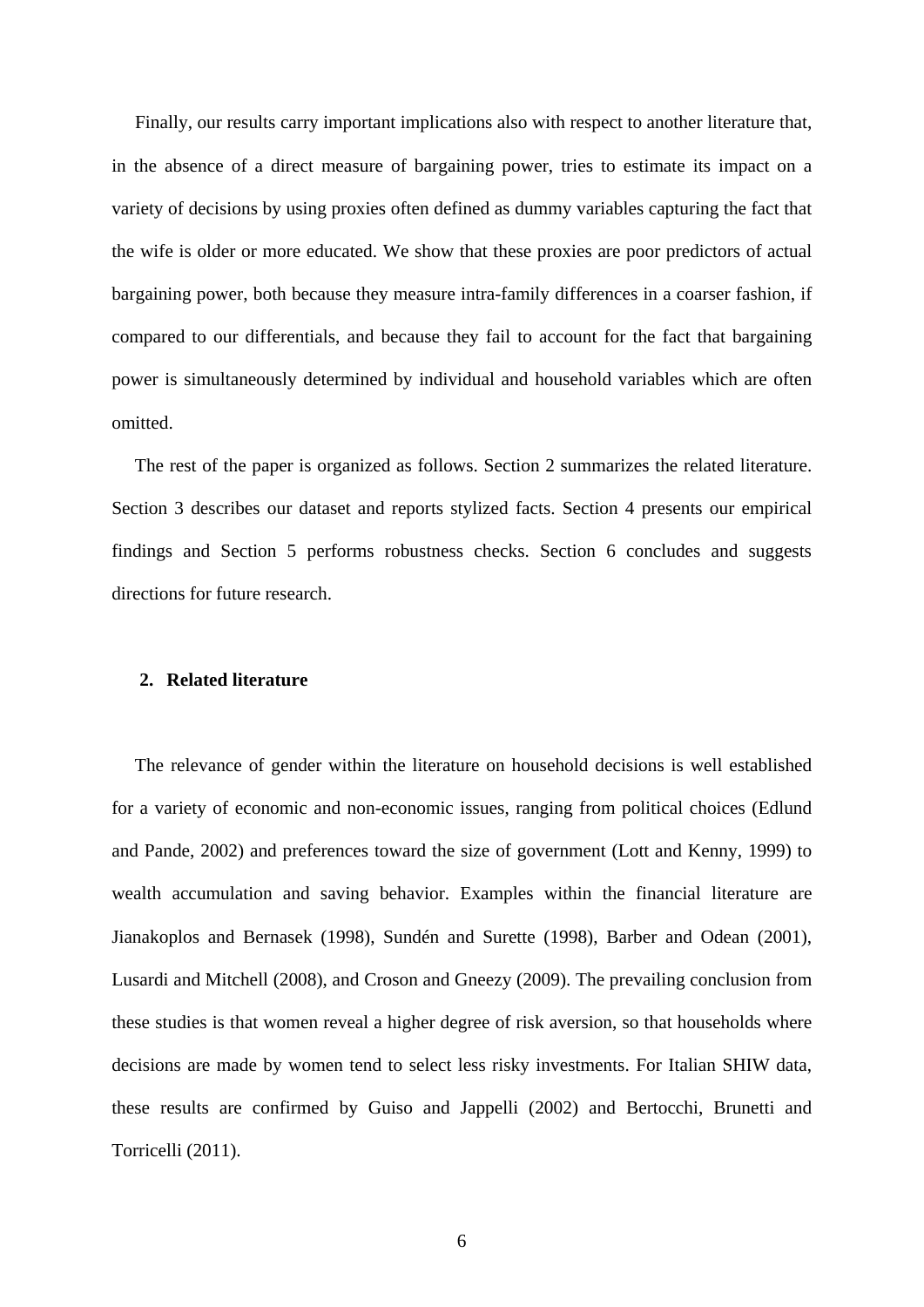A deeper question behind these results is what determines which spouse is in control of family decisions. There is a relatively small empirical literature on the determinants of the intra-household decision-making process that focuses, as we do, on direct measures of bargaining power. One reason why the literature is small is that such measures are rare. A number of papers are based on data collected by the Health and Retirement Study (HRS), which is one of the few surveys that provides specific information about this issue. In particular, couples are asked to report which spouse has the "final say" in making major economic and financial decisions for the household. The question was asked in the first two waves, i.e., 1992 and 1994, with comparable answers. Subsequently, it was only asked of the much smaller sample of new entrants. Therefore, most studies only use the first wave. Since the HRS is sponsored by the National Institute on Aging, the survey initially included only individuals between the age of 51 and 61 in 1991, plus their partners (who may have been older or younger). Therefore, the sample reflects a narrow share of the population. Another distinctive feature of the HRS survey is that the same question is answered independently by both the husband and the wife, so that they may well disagree on the answer. It turns out that indeed in the first wave only 63.5% of the partners agreed.

 Based on the 1992 wave, Elder and Rudolph (2003) find that decisions are more likely to be made by the spouse with more financial knowledge, more education, and a higher wage, irrespective of gender. They interpret this evidence as supportive of a bargaining approach to decision making, rather than a unitary approach. The conclusions they reach hold true both for the husbands' and the wives' opinions and over both the entire sample and the sub-sample consisting of those households where the partners agree. Based on the same data, Friedberg and Webb (2006) find that decision-making power depends on relative earnings, even though the magnitudes of the estimated effects are moderate. Lührmann and Maurer (2007) use data from the 2003 wave of the Mexican Health and Aging Study (MHS). The survey is similar in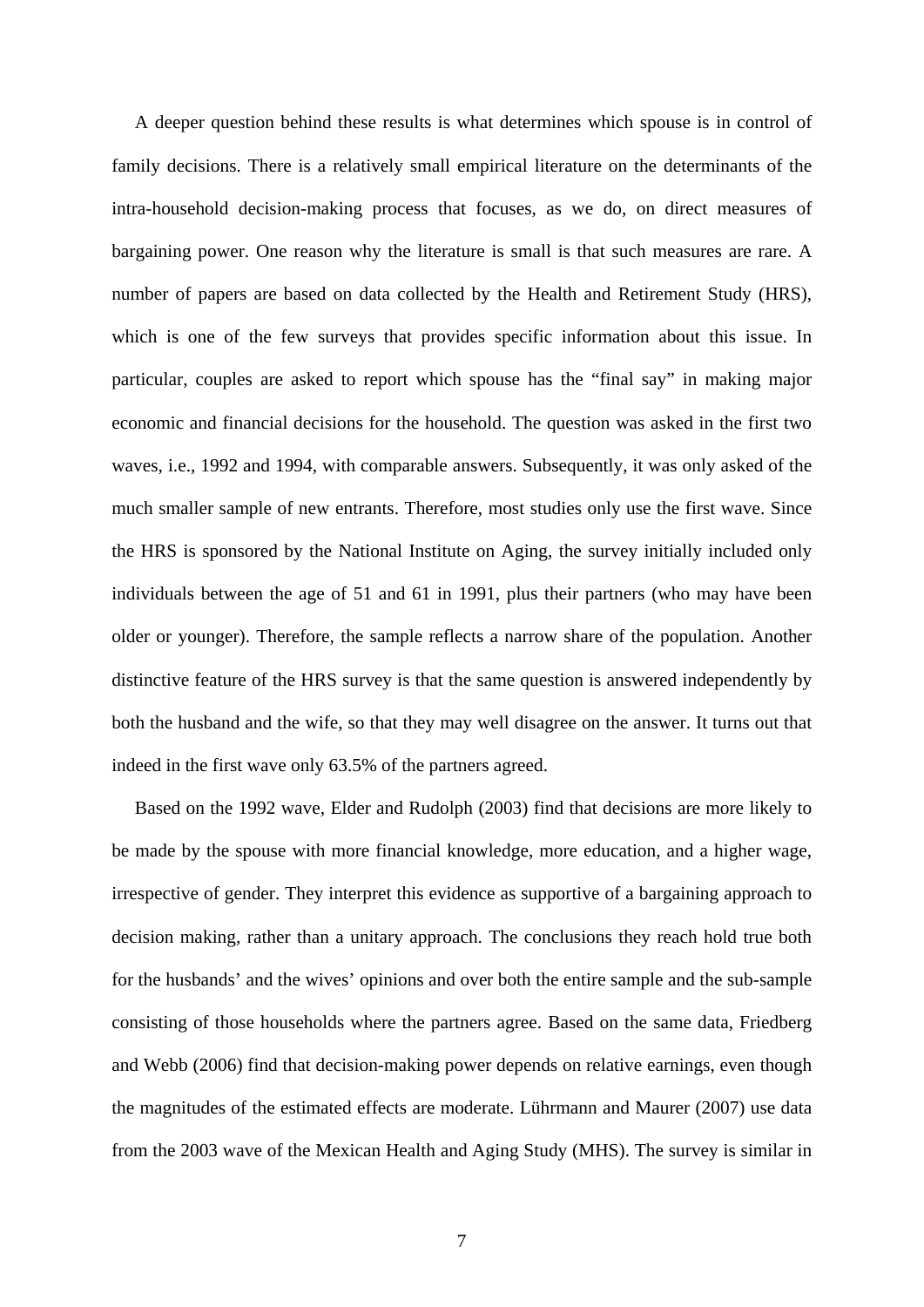design to the US HRS and covers the Mexican population over 50 years of age (and their partners). They find that for this sample education and employment status are associated with more individual decision power, especially for women. Health, income, and the level of urbanity of the area in which the household lives also matter.<sup>1</sup> Woolley (2003) focuses on a small sample of 300 Canadian interviewed in 1995 about a number of specific financial tasks (cash withdrawals, writing checks, etc.) and finds that higher income is associated with more decision power both for males and females, while male education also matters. Across the contributions reported above, income emerges as the most robust determinant of intrahousehold bargaining power. There is also some evidence that education may matter as well.

 A parallel research line has tried to estimate the consequences of the distribution of bargaining power within the family on a variety of economic and non-economic decisions. In the absence of direct measures of bargaining power, this literature typically relies on the use of proxies, often constructed as dummies measuring various dimensions of heterogamy, such as income, education, age, but also race and religion. For instance, Lundberg, Startz and Stillman (2003) focus on dummies for age differences to explain the decline in household consumption after retirement. Lundberg and Ward-Batts (2000) show that a larger gap in the educational level (which in this case is measured not as a dummy but in actual number of years of difference), with the husband being more educated than the wife, is associated with lower household wealth. Thomas (1994) finds that a dummy identifying wives that are more educated than their husbands is indicative of power in asserting preferences in the allocation of household resources in Ghana. For China, Li and Wu (2010) propose a measure of women's relative power based on the gender of the first-born, with sons being associated

The UK Household Panel Survey also contains a 'final say' question and in addition it collects information about the allocation of minor financial management duties. See Dobbelsteen and Kooreman (1997).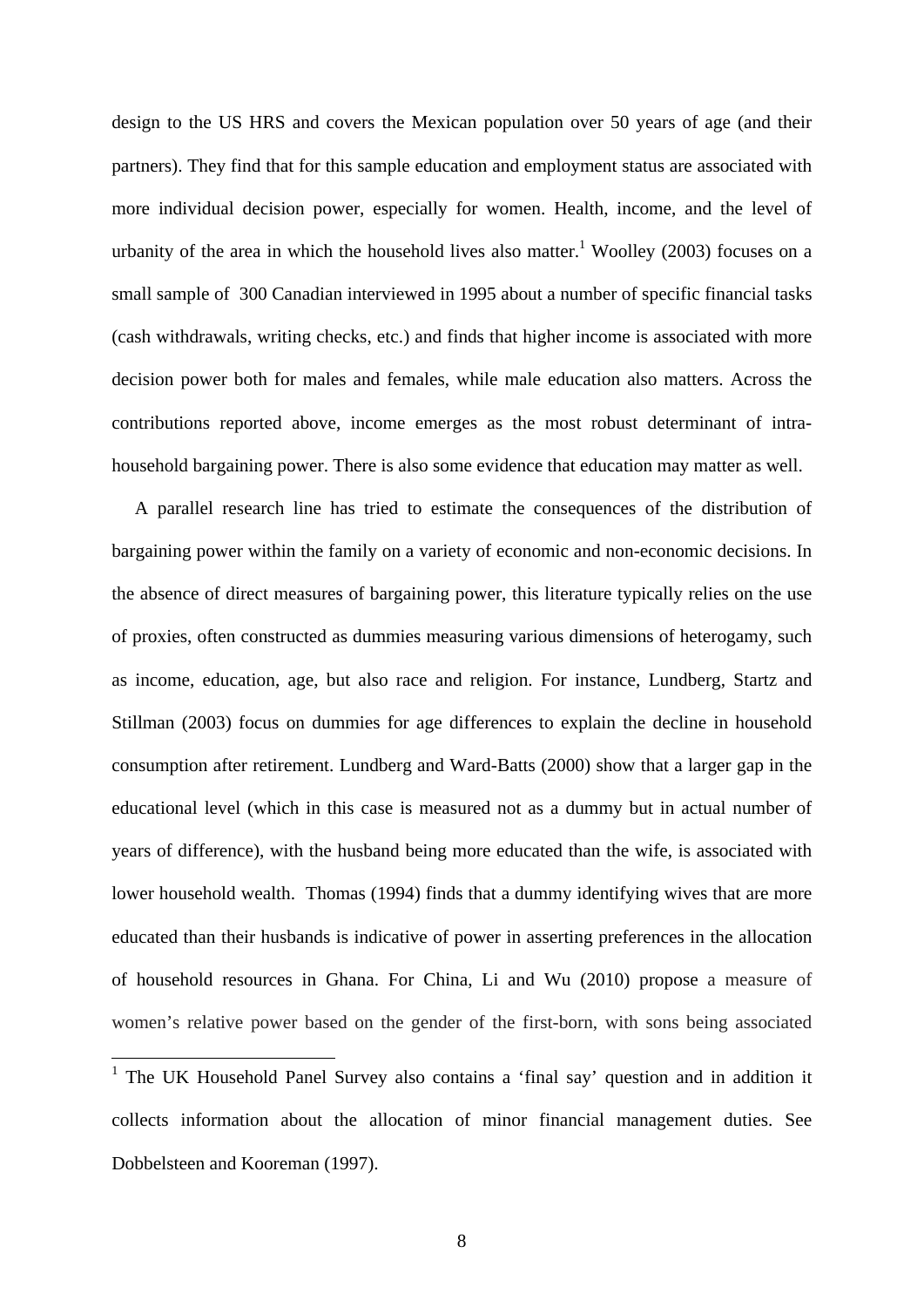with more power than daughters. Similarly, research on the determinants of marital instability shows the importance of socio-demographic disparity within the couple as a factor determining marital dissolution. Heaton (2002) and Teachman (2002) find that couples are more likely to divorce when they do not share the same education background, particularly when it is the wife who is more educated, and that this effect is stable, or even increasing, over time. Within an empirical investigation of households' investment decisions, Bertocchi, Brunetti and Torricelli (2011) employ dummy variables capturing the fact that the wife is more educated, older, or earning more as proxies for marital instability.

 With respect to the datasets used in previous contributions the SHIW data we employ present several advantages. First of all, they include households of all ages. Second, eleven waves are currently available, so that they cover the 1989-2010 period. Third, the way the survey is administered does not give partners the option to disagree, since they can only report a joint single answer when asked to indicate who the economic and financial head is. In other words, our data directly and unambiguously reflect the final outcome of any potential process of convergence of initial disagreement. Finally, our dataset presents the additional advantage of supplying information both on direct measures of bargaining power and on their potential determinants, including detailed individual characteristics of both spouses, household characteristics, and aggregate background variables. Therefore, we are able to assess whether or not the proxies commonly employed can be validated as indirect but accurate measures of bargaining power, taking into account how within-couples heterogeneities, but also additional covariates, are in fact associated with such power.

 Another stream of empirical research which is relevant for our perspective is the one that has documented and analyzed the patterns of assortative mating (see Lam, 1988, Kalmijn, 1991, Mare, 1991, and Lewis and Oppenheimer, 2000) and how they are interrelated with husbands' and wives' educational and occupational achievements, as well as their change.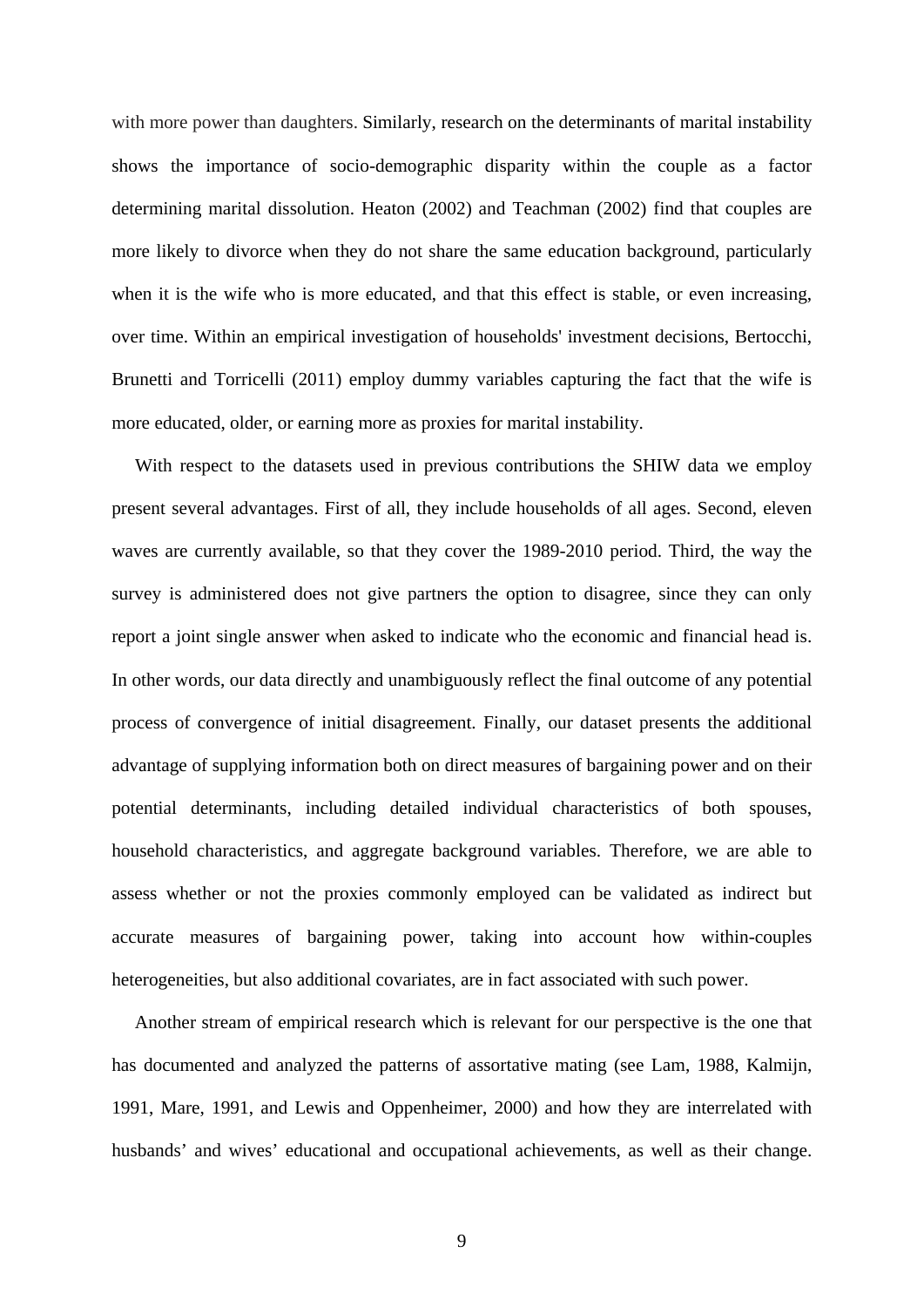While a general finding in this literature is the existence of positive assortative mating, trends in marital homogamy actually differ across traits, which underscores the importance of considering multiple dimensions of within-couple differentials. $^{2}$ 

 At the theoretical level, Browning, Chiappori and Weiss (2011) offer an up-to-date, exhaustive review of the literature that has modeled the decision-making process within the household, from the unitary model to cooperative and non cooperative bargaining models. Some bargaining models also allow to integrate the analysis of distribution within the couple with a matching model of the marriage market, thus accounting for assortative mating patterns. In a context where assortative mating patterns evolve, and do so in multiple dimensions, it is crucial to understand how this evolution affects bargaining after a couple is formed. Iyigun and Walsh (2007) incorporate pre-marital investment in education and spousal matching into a collective household model, to show that sharing rules depend on education. We view our results as supportive of this prediction.

#### **3. Data and stylized facts**

Our dataset spans over the 1989-2010 period and draws from the Bank of Italy Survey on Household Income and Wealth (SHIW) and from Istat (the Italian National Institute of Statistics). The SHIW is a repeated, biennial cross-sectional survey which provides over that period eleven waves (1989, 1991, 1993, 1995, 1998, 2000, 2002, 2004, 2006, 2008 and

<sup>&</sup>lt;sup>2</sup> See Fernandez, Guner and Knowles (2005) for a model of sorting.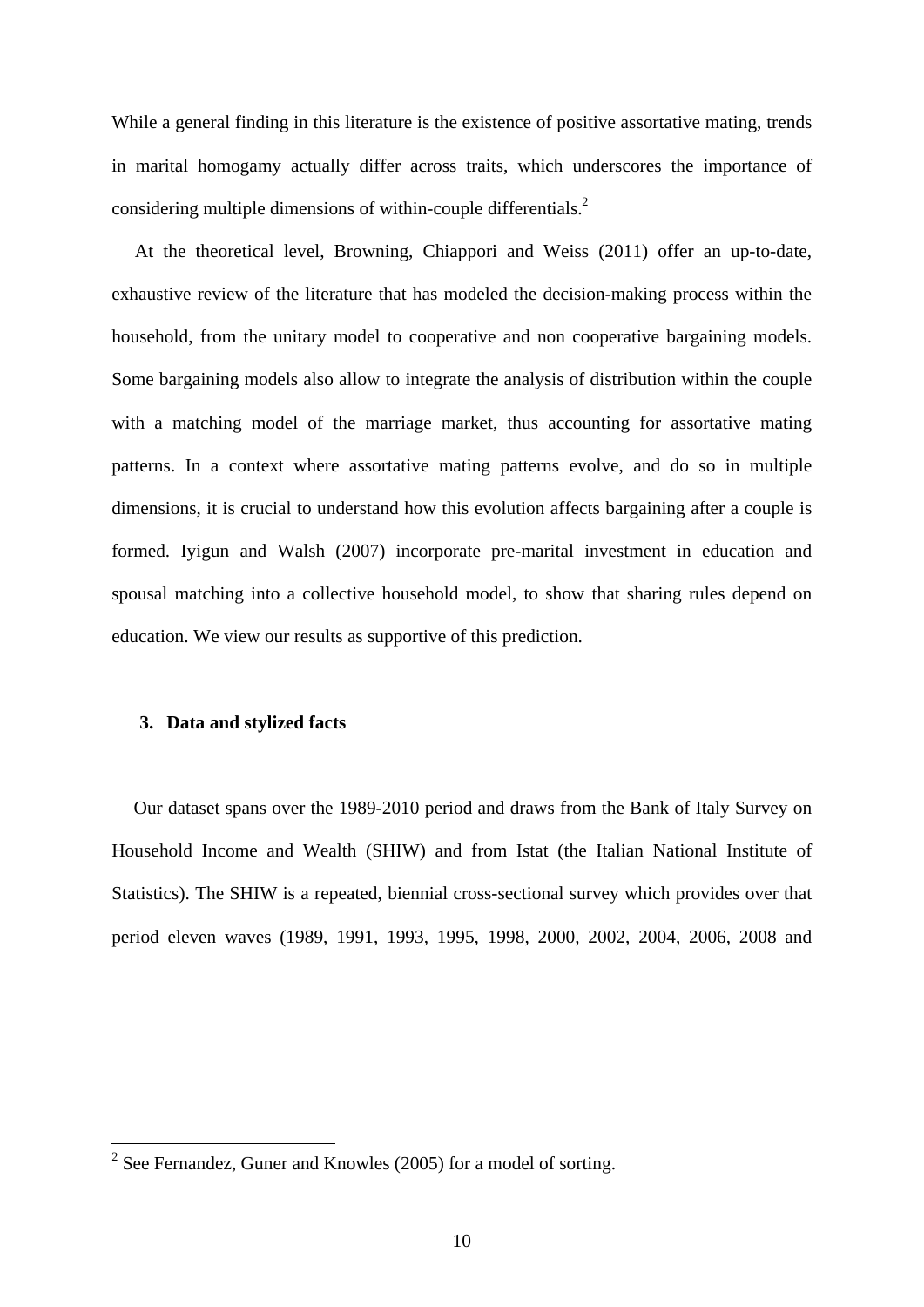2010). In each wave, data are collected for around 8,000 households, out of which we select those where a married couple is present, for a total of 59,389 observations.<sup>3</sup>

The SHIW basic sample unit is the household defined as "a group of cohabiting people who, regardless for their relationships, satisfy their needs by pooling all or part of their incomes". In contrast with household surveys conducted in other countries, where the household head is defined on the basis of different attributes (e.g., highest income, or male gender), a distinctive feature of the Italian survey is to introduce the "declared" definition: accordingly, a household head is identified as the person who is responsible for the financial and economic choices of the household. This definition can be interpreted as an objective, joint evaluation of the actual balance of power, or else as the outcome of the process of convergence of any potential initial disagreement. Therefore, the survey provides a direct and unambiguous measure of bargaining power regarding economic and financial decisions. This is the measure that we employ in this paper to capture decision power within the couple.

The SHIW also provides plenty of demographic information for the household as a whole and for each household member. As for the former, we use the number of household components, household income, and household net wealth (the latter including real and financial assets net of financial liabilities). For each partner, we consider age, education, occupational status, and individual income.<sup>4</sup> Since the 2000 wave, the SHIW provides additional information on the occupational status (i.e., having a tenure contract or a part-time job) and on the type of banking services used by the household (ranging from paying the bills to financial assets trading), which we also include.

<u>.</u>

 $3$  In Section 5.3, we also construct an alternative sample of non-married couples, including 811 observations. For more details on the SHIW see http://www.bancaditalia.it/statistiche/indcamp/bilfait.

 $4$  All monetary amounts are expressed in real terms using the 1989 CPI provided by ISTAT.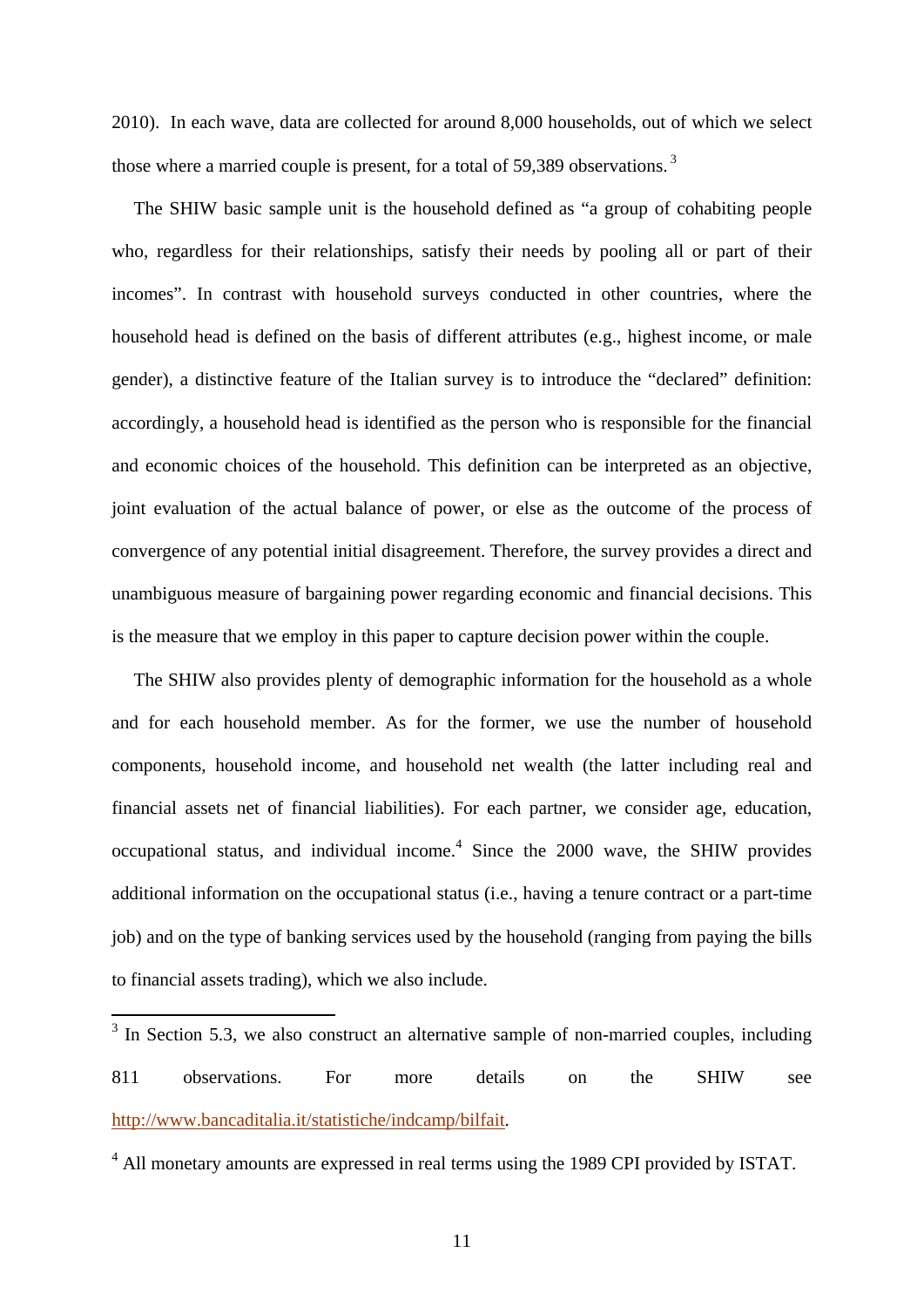We supplement our dataset with aggregate variables based on data provided by Istat.<sup>5</sup> These variables are the divorce hazard and the female employment rate, both at the regional level. The divorce hazard is the ratio of the number of divorces over the number of marriages.<sup>6</sup> The female employment rate is the ratio between women employed over the total female working-age population.

 Table 1 reports summary statistics for all the variables used (see Table A.1 in the Appendix for a detailed description of the same) for our sample of married couples. Only 14.23% of the couples report the wife as the household head.<sup>7</sup> The average age is 53.13 for husbands, 49.48 for wives. Their education level is relatively close, at 3.08 and 2.99 respectively, with a slightly larger standard variation for women: on average, the individuals in the sample have a secondary school degree. We find a marked difference in average individual income with husbands at around €13.737 and wives at around €4.358. This difference is reflected in the proportion of husbands and wives that work, which is 62.32% and 35.26%, respectively. Table 1 also reports information about differences within the couples in all the above dimensions, as well as a set of dummies recording the fact that the wife is older, more educated and earning more, respectively. The latter confirm that wives are older than their husbands only in 11% of the cases, while they earn more in 9% of the cases despite being more educated in 18% of the cases.

 $<sup>5</sup>$  Data are downloadable from  $\frac{http://www.istat.it.}{http://www.istat.it.}$ </sup>

<u>.</u>

<sup>6</sup> We employ the divorce hazard since, contrary to the crude divorce rate (divorces over every 1000 residents), it takes into account both the increasing dynamics of divorce and the decreasing dynamics of marriage.

<sup>7</sup> While it is true that some misreporting may be present, if anything we would expect underreporting, rather than over-reporting, of the fraction of women that are declared as household head.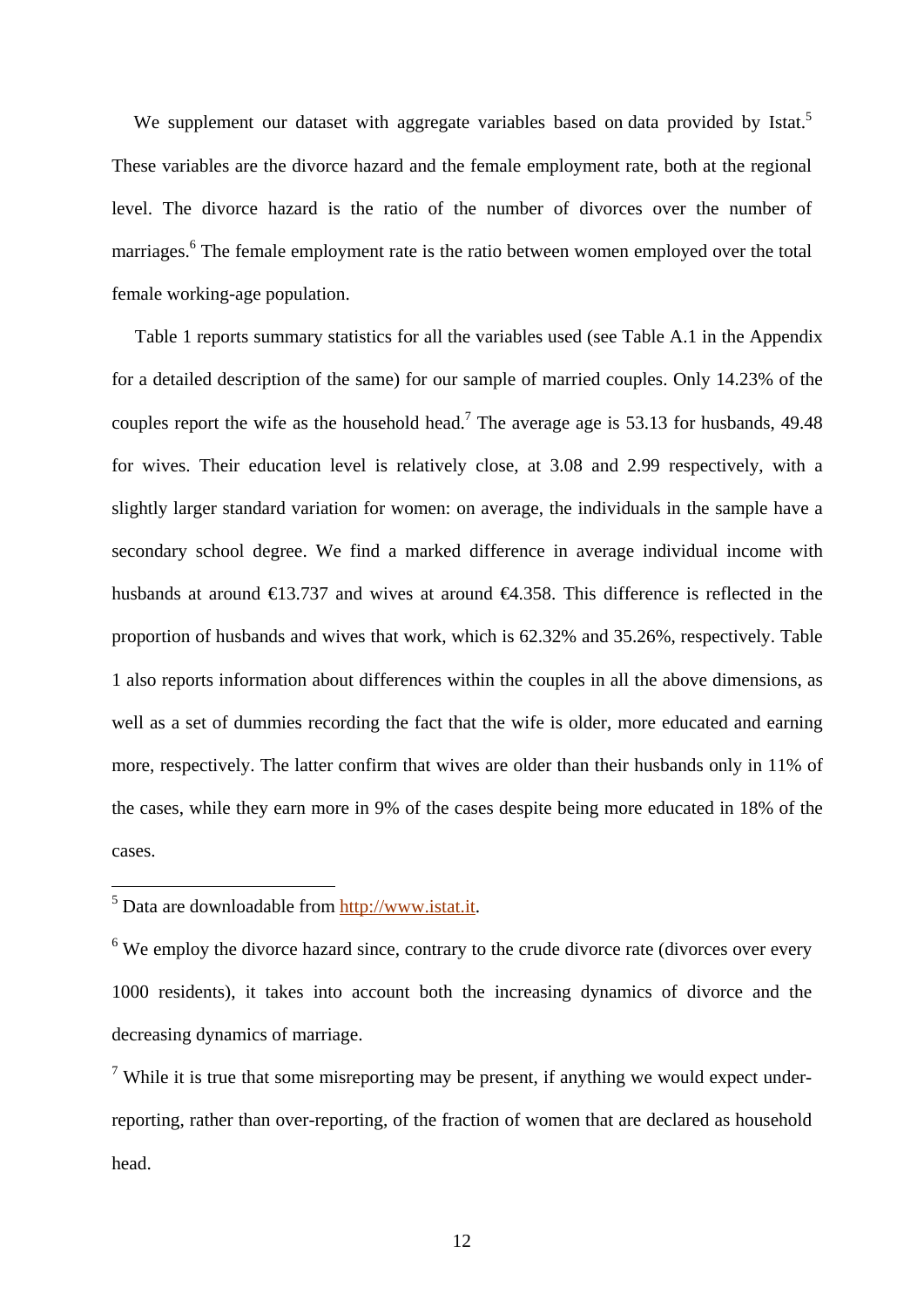| <b>Variables</b>                              | <b>Mean</b> | St. Dev. | Min              | <b>Max</b>   |
|-----------------------------------------------|-------------|----------|------------------|--------------|
| Female head                                   | 0.1423      | 0.3494   | $\overline{0}$   | 1            |
| <b>Household characteristics</b>              |             |          |                  |              |
| Family size                                   | 3.2636      | 1.1006   | $\overline{2}$   | 12           |
| Income                                        | 20.1018     | 15.1416  | $-27.5$          | 614.4        |
| Wealth                                        | 133.0929    | 247.2230 | $-445.0$         | 15743.7      |
| Only wife works                               | 0.0444      | 0.2061   | $\boldsymbol{0}$ | 1            |
| Only husband works                            | 0.3150      | 0.4645   | $\overline{0}$   | 1            |
| None works                                    | 0.3324      | 0.4711   | $\boldsymbol{0}$ | 1            |
| Simple choices                                | 0.7865      | 0.4098   | $\boldsymbol{0}$ | 1            |
| Wife's characteristics                        |             |          |                  |              |
| Age                                           | 49.4754     | 14.1399  | 16               | 96           |
| Education                                     | 2.9900      | 1.0559   | 1                | 6            |
| Income                                        | 4.3581      | 5.6219   | $-11.1$          | 165.4        |
| Working                                       | 0.3526      | 0.4778   | $\boldsymbol{0}$ | 1            |
| Employee                                      | 0.2666      | 0.4422   | $\overline{0}$   | 1            |
| Self-employed                                 | 0.0860      | 0.2804   | $\boldsymbol{0}$ | $\mathbf{1}$ |
| Tenured                                       | 0.3898      | 0.4877   | $\mathbf{0}$     | $\mathbf{1}$ |
| Part-time                                     | 0.0126      | 0.1116   | $\overline{0}$   | $\mathbf{1}$ |
| Housewife                                     | 0.4200      | 0.4936   | $\boldsymbol{0}$ | 1            |
| Retired                                       | 0.2000      | 0.4000   | $\boldsymbol{0}$ | $\mathbf{1}$ |
| <b>Husband's characteristics</b>              |             |          |                  |              |
| Age                                           | 53.1335     | 14.3895  | 19               | 98           |
| Education                                     | 3.0832      | 1.0364   | 1                | 6            |
| Income                                        | 13.7369     | 12.0236  | $-67.3$          | 607.0        |
| Working                                       | 0.6232      | 0.4846   | $\boldsymbol{0}$ | $\mathbf{1}$ |
| Employee                                      | 0.4273      | 0.4947   | $\boldsymbol{0}$ | 1            |
| Self-employed                                 | 0.1959      | 0.3969   | $\boldsymbol{0}$ | $\mathbf{1}$ |
| Tenured                                       | 0.2522      | 0.4343   | $\boldsymbol{0}$ | $\mathbf{1}$ |
| Part-time                                     | 0.0698      | 0.2548   |                  |              |
| Retired                                       | 0.3451      | 0.4754   | $\boldsymbol{0}$ | $\mathbf{1}$ |
| <b>Within-couples differentials</b>           |             |          |                  |              |
| Age differential                              | $-3.6581$   | 4.0816   | $-57$            | 48           |
| <b>Education differential</b>                 | $-0.0932$   | 0.7701   | $-4$             | 3            |
| Income differential                           | -9.3789     | 12.2156  | $-599.7$         | 100.9        |
| <b>Dummies for within-couples differences</b> |             |          |                  |              |
| Wife older                                    | 0.1099      | 0.3127   | $\boldsymbol{0}$ | 1            |
| Wife more educated                            | 0.1755      | 0.3804   | $\boldsymbol{0}$ | 1            |
| Wife earns more                               | 0.0928      | 0.2901   | $\boldsymbol{0}$ | 1            |
| <b>Background variables</b>                   |             |          |                  |              |
| Divorce hazard                                | 0.1540      | 0.0907   | 0.0186           | 0.4537       |
| Female employment rate                        | 0.3090      | 0.0850   | 0.1309           | 0.4549       |

Table 1. Descriptive Statistics

*Note:* Statistics computed using sampling weights (pesofl2).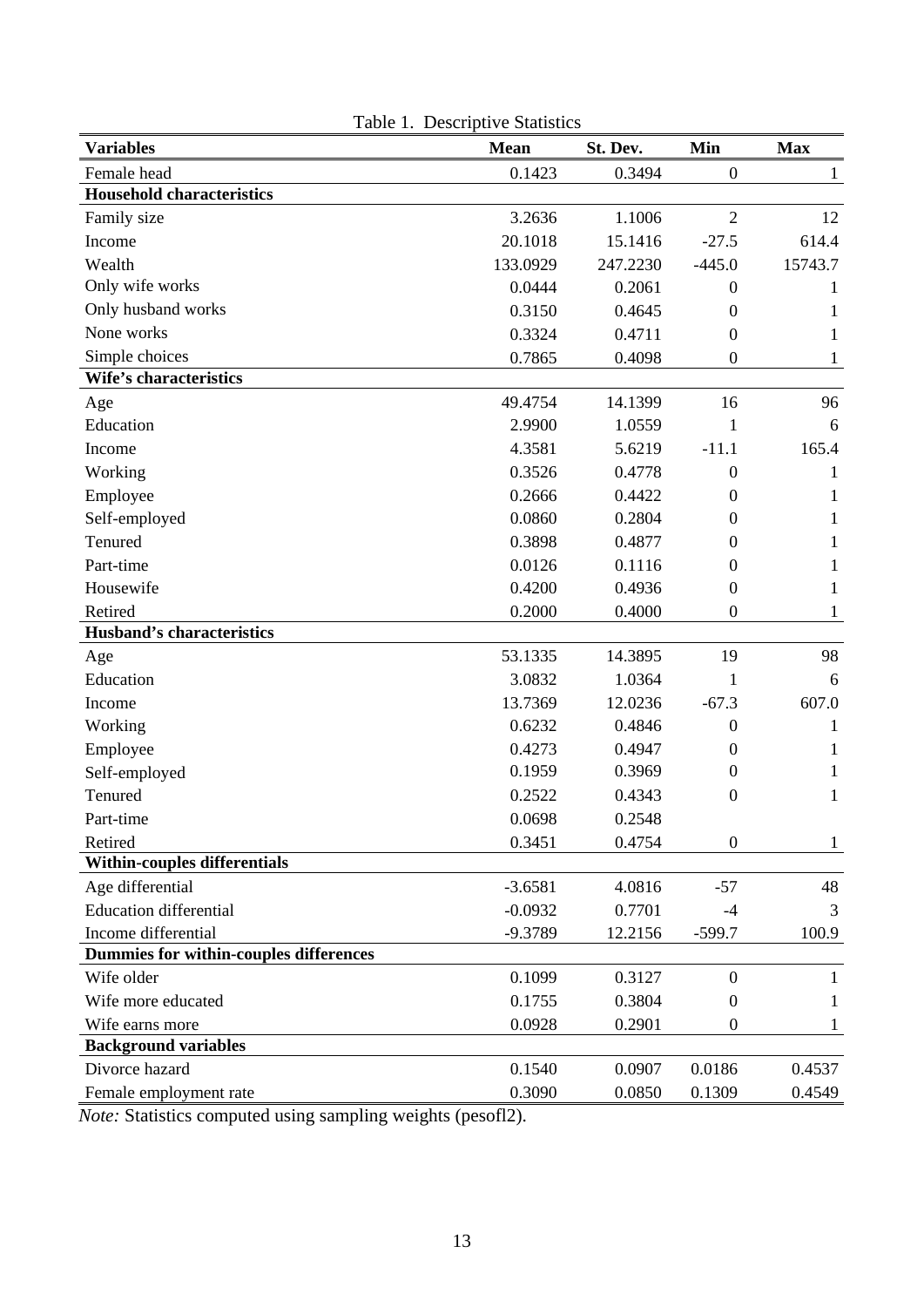The above descriptive statistics for the pooled sample can be supplemented by information about the time evolution within the sample period. First of all, the proportion of households reporting the wife as the economic decision maker has greatly increased from 1.6% in 1989 to 30.8% in 2010. This trend is illustrated in Figure 1. Over the same period, the average age of both partners has increased: from 50.58 to 55.82 for husbands and from 46.89 to 52.27 for wives. This trend reflects both the general ageing in the population and the decline of marriage (the latter force tends to exclude younger generations from our sample of married couples). The average age difference has narrowed from 3.69 to 3.55 years (see again Figure 1). The average level of education has increased from 2.90 to 3.27 and from 2.77 to 3.22, respectively, which means that the differential between genders has nearly disappeared as of 2010 (Figure 2).



*Note:* Authors' elaborations on SHIW data. Female head proportion on left scale and husband's and wife's age on right scale.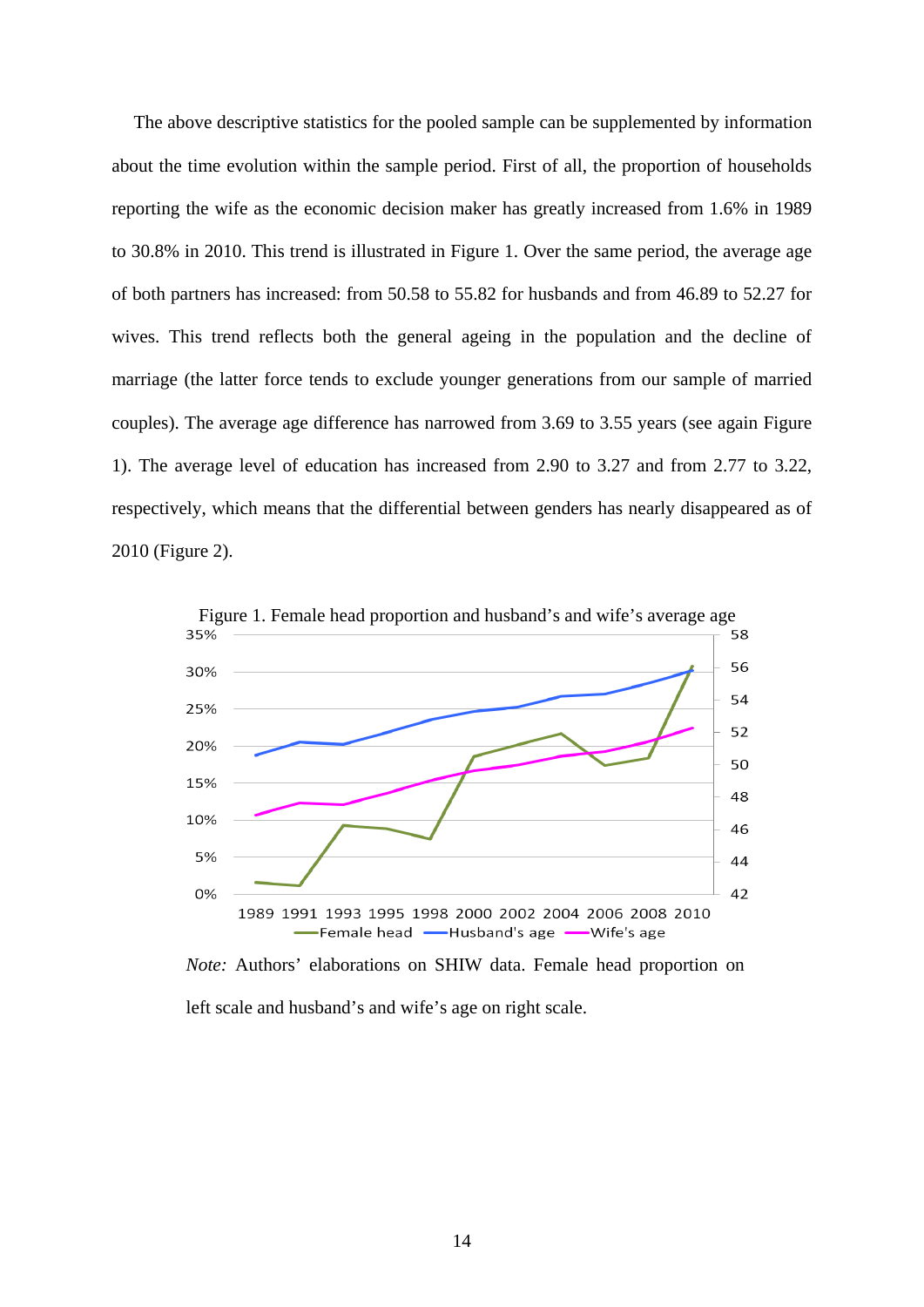

Figure 2. Female head proportion and husband's and wife's average education level

*Note:* Authors' elaborations on SHIW data. Female head proportion on left scale and husband's and wife's education on right scale.



Figure 3. Female head proportion and husband's and wife's average income

*Note:* Authors' elaborations on SHIW data. Female head proportion on left scale and husband's and wife's income on right scale.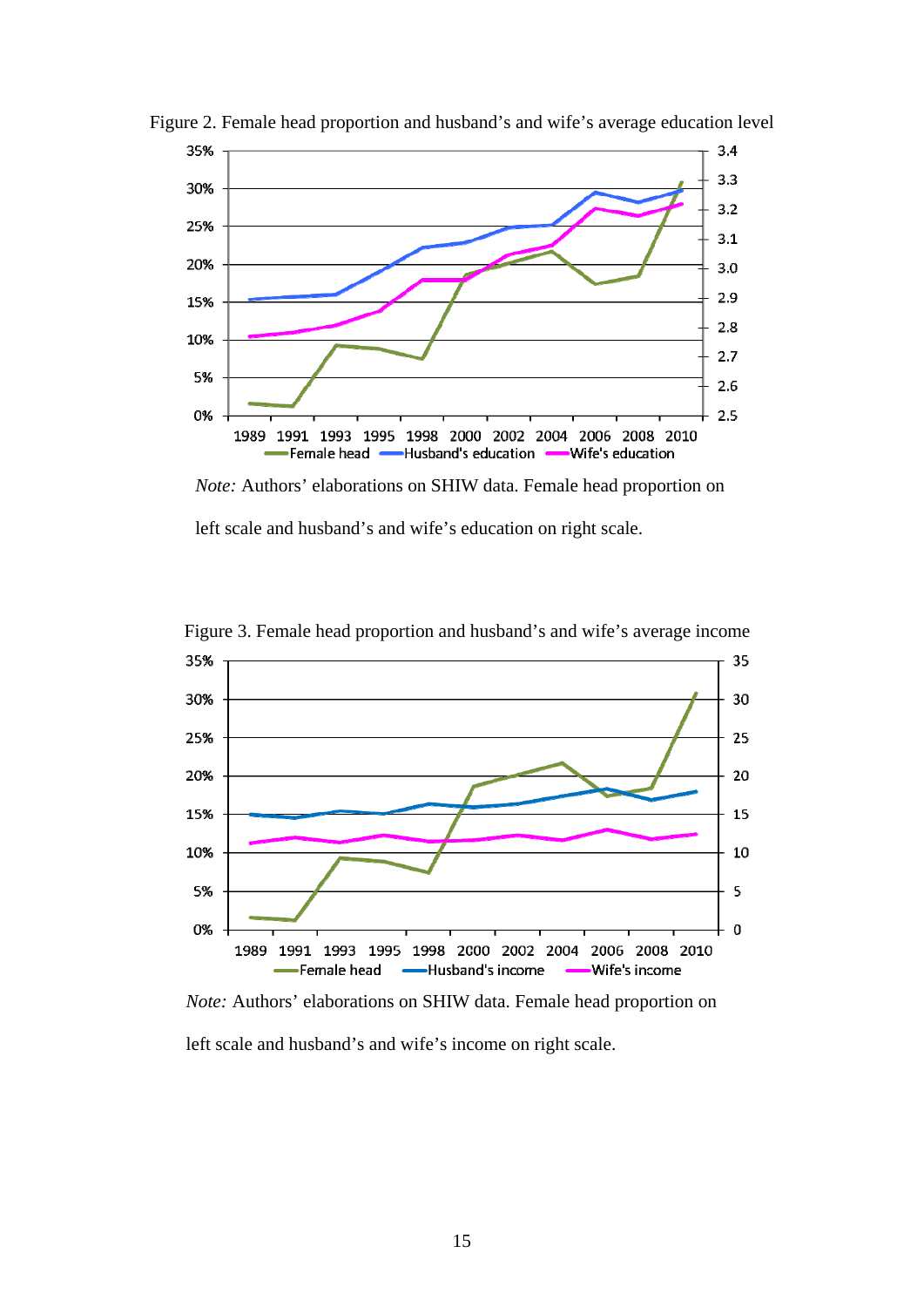

Figure 4. Female head and proportions of working husbands and wives

*Note:* Authors' elaborations on SHIW data. Proportions of female heads on left scale and of working husbands and wives on right scale.

The income differential (conditional on being working) has instead remained more stable (Figure 3). The proportion of working husbands was 69.83% in 1989 and declines to 58.65% in 2010. The corresponding figures for women (31.85% and 37.72%) provide evidence of convergence but also at the same time of persistence of a marked gender difference (Figure 4).

It is useful to compare the evolution of the individual variables with those of aggregate indicators such as the divorce hazard and the female employment rate, measured at the regional level, as we do in Figure 5. The divorce hazard jumps from 9.62 to 26.92 over the period under consideration. While the decline of marriage and the increasing diffusion of divorce represent a common tendency in industrialized countries, in this dimension the Italian society has experienced a particularly fast evolution. The initial decline shown in the figure can be explained as follows. Up to the 1974 divorce was illegal and Italy was still exhibiting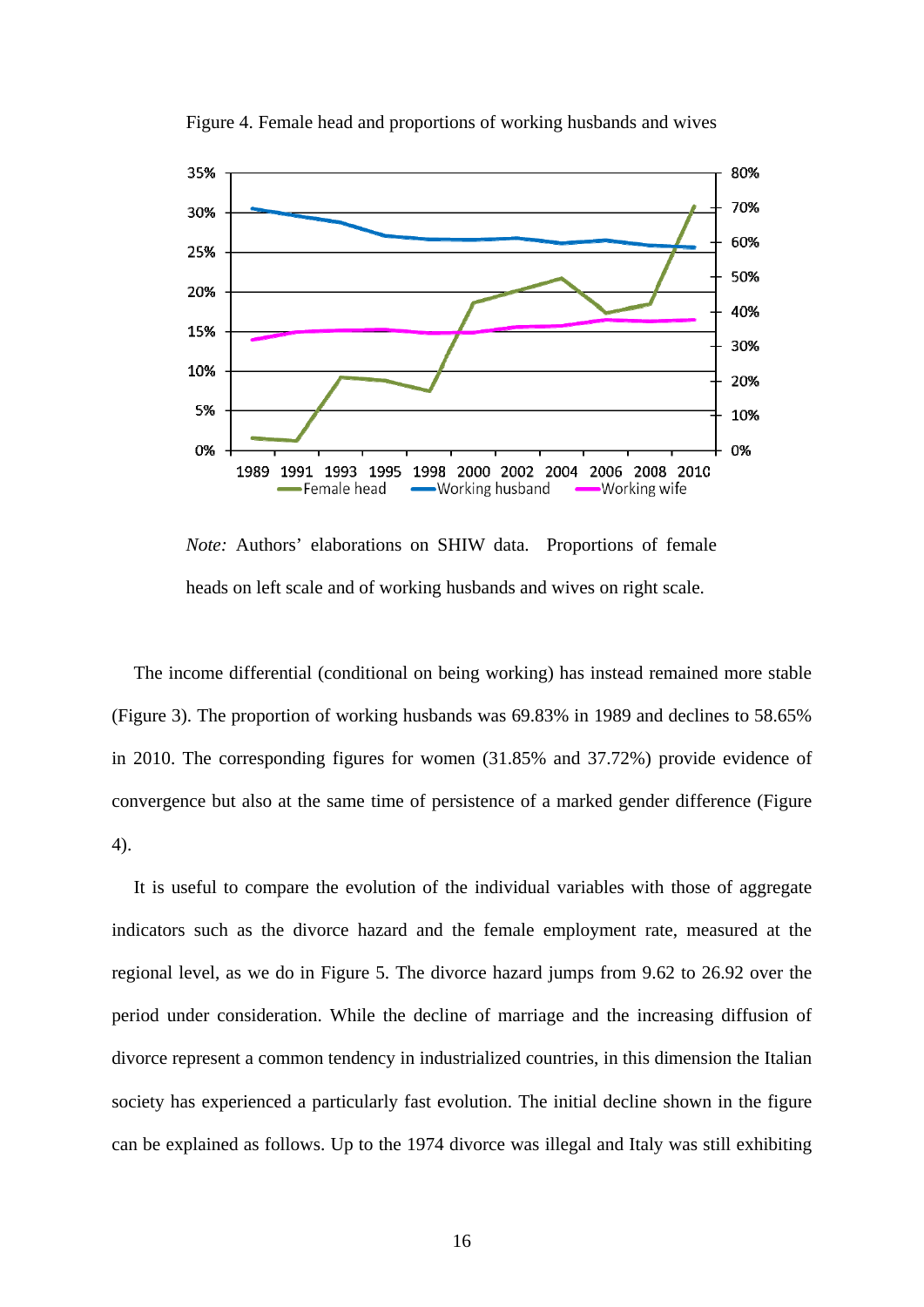a very traditional family structure, if compared to other Western countries. The original form of the legislation was very conservative and allowed couples to obtain a divorce only five years after their legal separation. However, in 1987 the waiting period was reduced to three years, thus provoking a sudden jump of the divorce hazard, which is partially reversed in the early 1990s. Female employment increases from  $24.05\%$  to  $34.11\%$ , even though women's labor market participation has historically been lower than in most industrialized countries.<sup>9</sup>



Figure 5. Female head proportion, divorce hazard and female employment rate

<u>.</u>

<sup>&</sup>lt;sup>8</sup> See Del Boca and Pasqua (2003) on the employment patterns of husbands and wives in Italy.

<sup>&</sup>lt;sup>9</sup> See Fernandez and Fogli (2009) for an international comparison of female labor force participation rates and for their link with a country's culture.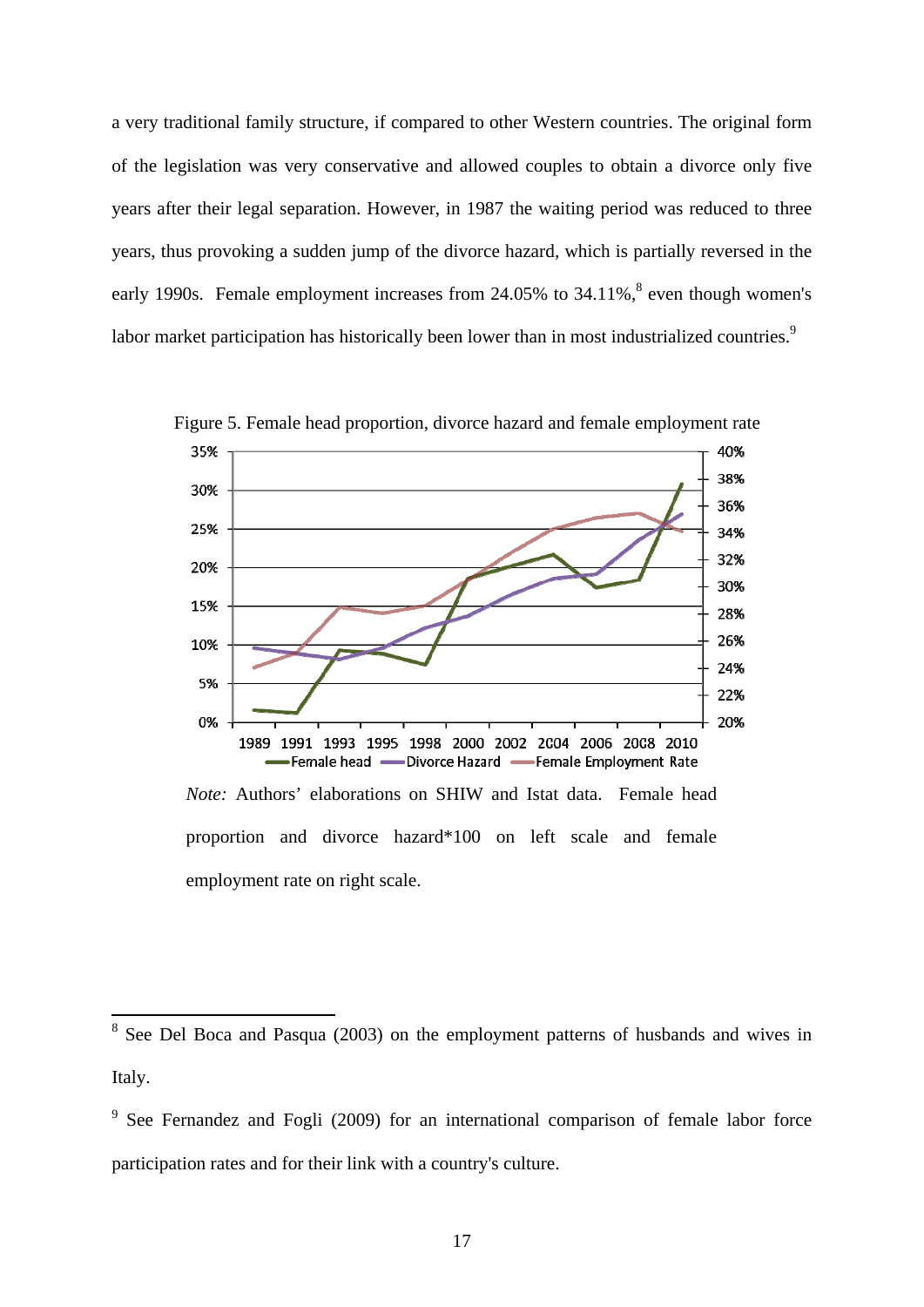Overall, these figures document a marked evolution of Italian economy and society, with a profound transformation of family structure and an increasing participation of women into the labor market, factors that are likely to affect the balance of power within households.

#### **4. Results**

To test our hypotheses, we estimate a probit model for the probability that the wife is the household head, i.e., the primary economic and financial decision maker as declared by the couple. For this model, we run a set of pooled regressions with robust standard errors clustered at the regional level. All regressions include a set of time and regional dummies, with the initial year and Piedmont taken as reference categories. All tables report marginal effects.

 We start in Table 2 by inserting the individual characteristics of the wife and the husband separately. Next, in Table 3, we will exploit the same information in the form of differentials.

| Dependent variable: Female head  |             |               |  |  |
|----------------------------------|-------------|---------------|--|--|
| Variables                        | (I)         | (2)           |  |  |
| <b>Household characteristics</b> |             |               |  |  |
| Family size                      | $0.0183***$ | $0.0224***$   |  |  |
|                                  | (2.917)     | (3.444)       |  |  |
| Family size <sup>2</sup>         | $-0.0017**$ | $-0.0020$ *** |  |  |
|                                  | (2.257)     | (2.676)       |  |  |
| Income $-2^{nd}$ quartile        | $0.0172**$  | 0.0043        |  |  |
|                                  | (2.496)     | (1.006)       |  |  |
| Income $-3^{rd}$ quartile        | 0.0116      | $-0.0137***$  |  |  |
|                                  | (1.252)     | (2.863)       |  |  |
| Income $-4th$ quartile           | 0.0115      | $-0.0291***$  |  |  |
|                                  | (0.727)     | (4.243)       |  |  |
| Wealth $-2^{nd}$ quartile        | $-0.0013$   | $-0.0055*$    |  |  |
|                                  | (0.373)     | (1.832)       |  |  |
| Wealth $-3^{rd}$ quartile        | $-0.0043$   | $-0.0099$ *** |  |  |

Table 2. The determinants of decision-making power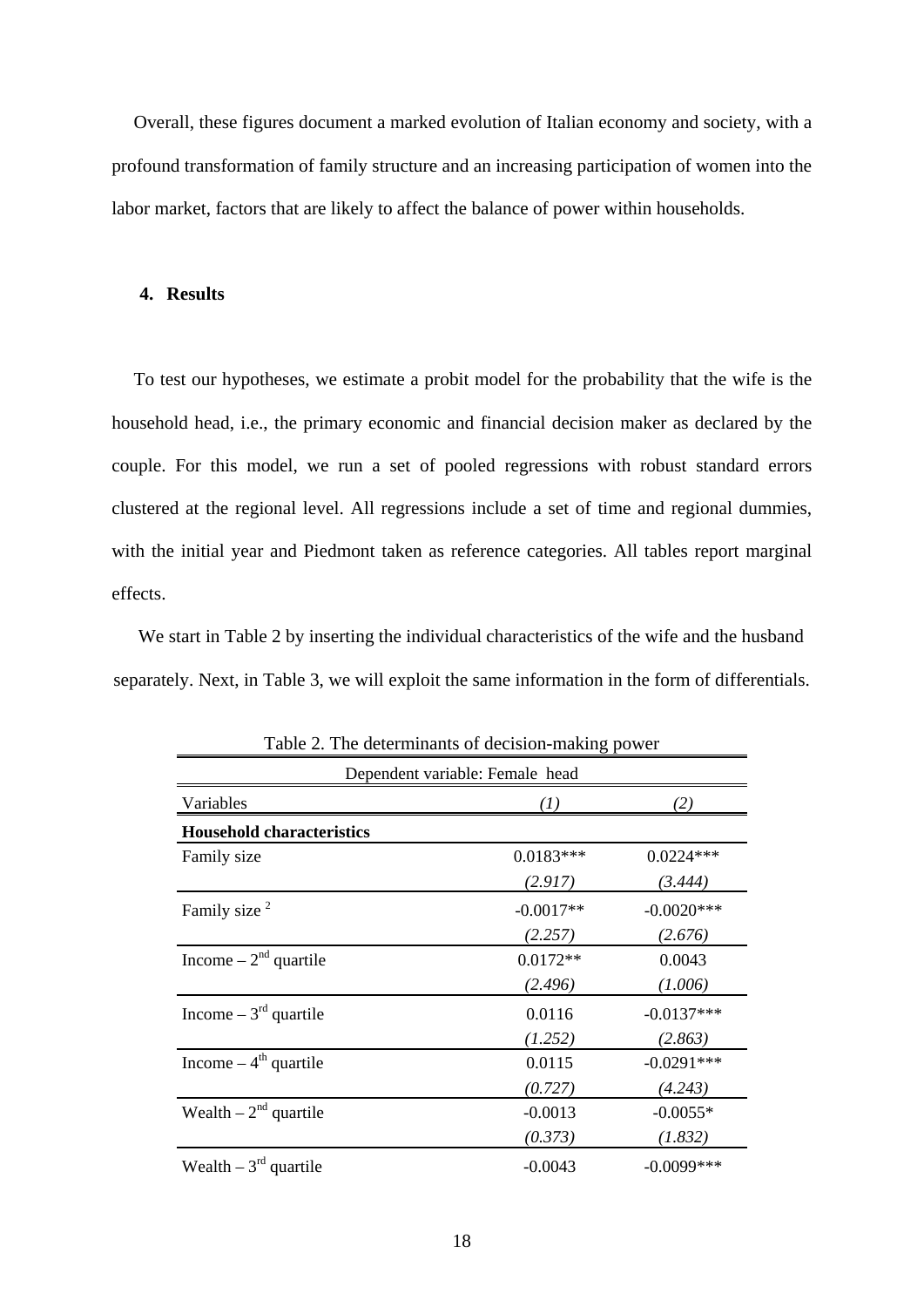|                                    | (1.272)      | (3.798)       |
|------------------------------------|--------------|---------------|
| Wealth $-4$ <sup>th</sup> quartile | $-0.0069$    | $-0.0167***$  |
|                                    | (1.524)      | (5.547)       |
| Wife's characteristics             |              |               |
| Age                                | $-0.0019***$ | $0.0057***$   |
|                                    | (4.570)      | (6.014)       |
| Age <sup>2</sup>                   |              | $-0.0077***$  |
|                                    |              | (8.710)       |
| Education                          | 0.0008       | $0.0283***$   |
|                                    | (0.579)      | (3.730)       |
| Education <sup>2</sup>             |              | $-0.5187***$  |
|                                    |              | (4.476)       |
| Income                             | $0.0155***$  | $0.0230***$   |
|                                    | (27.693)     | (18.934)      |
| Income $2$                         |              | $-0.0191***$  |
|                                    |              | (5.476)       |
| Working wife                       | $-0.0849***$ | $-0.1000$ *** |
|                                    | (14.594)     | (20.094)      |
| Husband's characteristics          |              |               |
| Age                                | $0.0007*$    | $-0.0049***$  |
|                                    | (1.737)      | (4.287)       |
| Age <sup>2</sup>                   |              | $0.0052***$   |
|                                    |              | (4.729)       |
| Education                          | $-0.003$     | $-0.0353***$  |
|                                    | (1.219)      | (5.476)       |
| Education <sup>2</sup>             |              | $0.5077***$   |
|                                    |              | (4.541)       |
| Income                             | $-0.0104***$ | $-0.0087$ *** |
|                                    | (5.671)      | (9.069)       |
| Income <sup>2</sup>                |              | $0.0015***$   |
|                                    |              | (9.120)       |
| Working husband                    | $0.0411***$  | 0.0399***     |
|                                    | (6.920)      | (9.483)       |
| <b>Background variables</b>        |              |               |
| Divorce hazard                     | $-0.0869$    | $-0.0833$     |
|                                    | (1.047)      | (1.116)       |
| Female employment rate             | 0.0715       | 0.0541        |
|                                    | (0.351)      | (0.281)       |
| Observations                       | 59,389       | 59,389        |
| Pseudo $R^2$                       | 0.3413       | 0.3651        |
|                                    |              |               |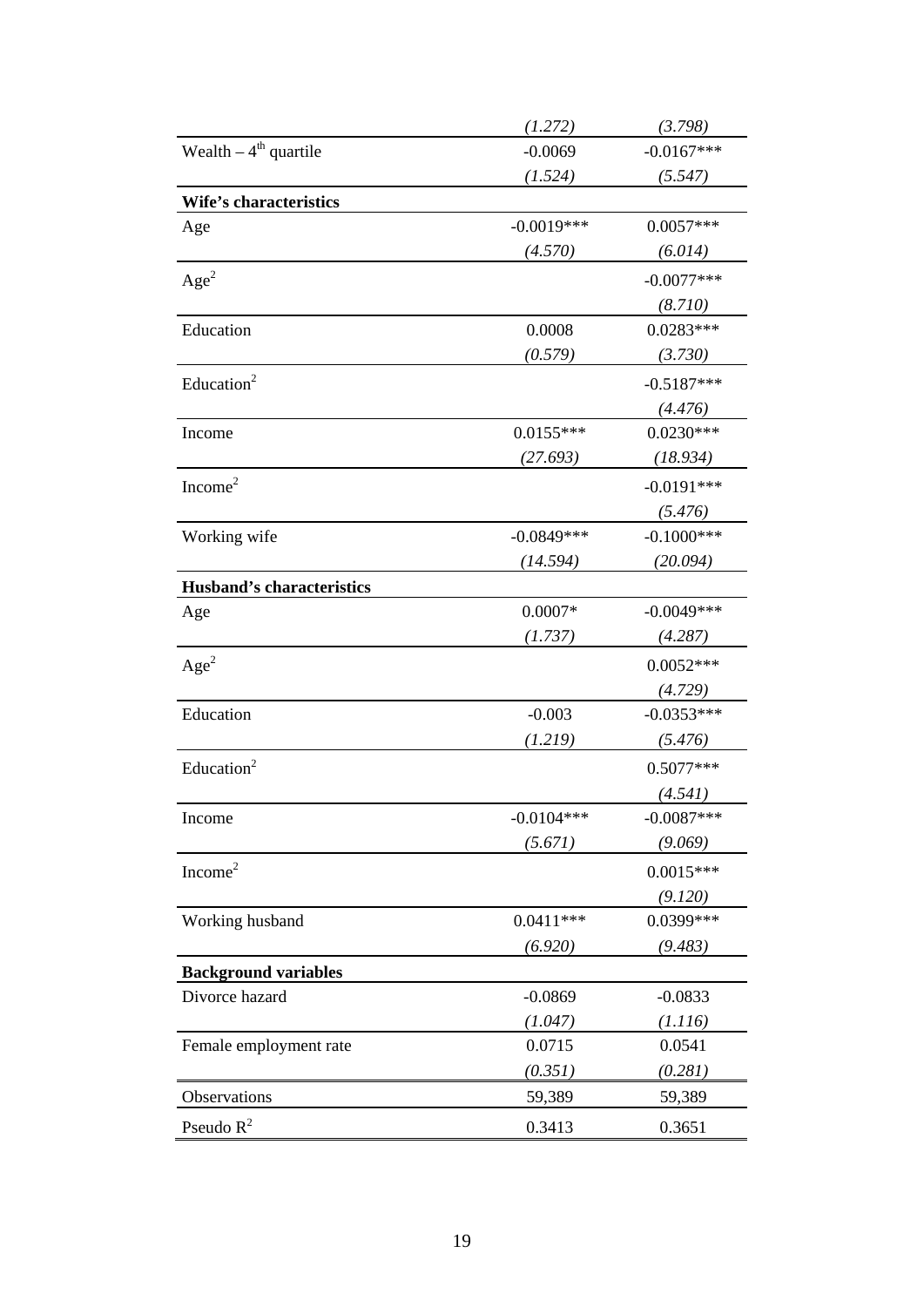*Notes:* Marginal effects of probit estimates with robust standard errors clustered at the regional level. Each regression includes time and regional dummies.\* significant at 10%; \*\* significant at 5%; \*\*\* significant at 1%.

 Table 2 presents as a benchmark a basic specification including four sets of variables (Column 1). The first set includes standard household characteristics, namely the number of household components and its squared term as well as household income and wealth quartiles. The second and third set include individual characteristics of the wife and the husband, respectively, namely each spouse's age, level of education, income, and occupational status (the latter as a dummy taking value 1 if the individual is working, 0 otherwise). The last set controls for aggregate background variables which are meant to capture the evolution of gender roles in the family and society: namely, the increasing incidence of divorce and the expansion of female labor market participation. These variables are the divorce hazard and the female employment rate, computed at the regional level.

 Column 1 shows that the probability that the wife is in charge increases with the size of the family in a concave fashion. Standard economic characteristics such as household income and wealth do not appear to matter except for the positive effect of the second quartile for income. Once we turn to individual characteristics, we find that age matters negatively for the wife, while it has a positive but barely significant effect for the husband: according to the estimates on average every additional year of age reduces the wife's probability to be in charge by 0.0019, while it reduces the corresponding husband's probability by 0.0007. Education is not significant, both for the wife and the husband. When entered separately, each spouse's earning power appears to matter in the expected direction: the wife's decision power increases with her income and decreases with that of the husband. More specifically, an increase of a thousand euro in the wife's income substantially increases the probability for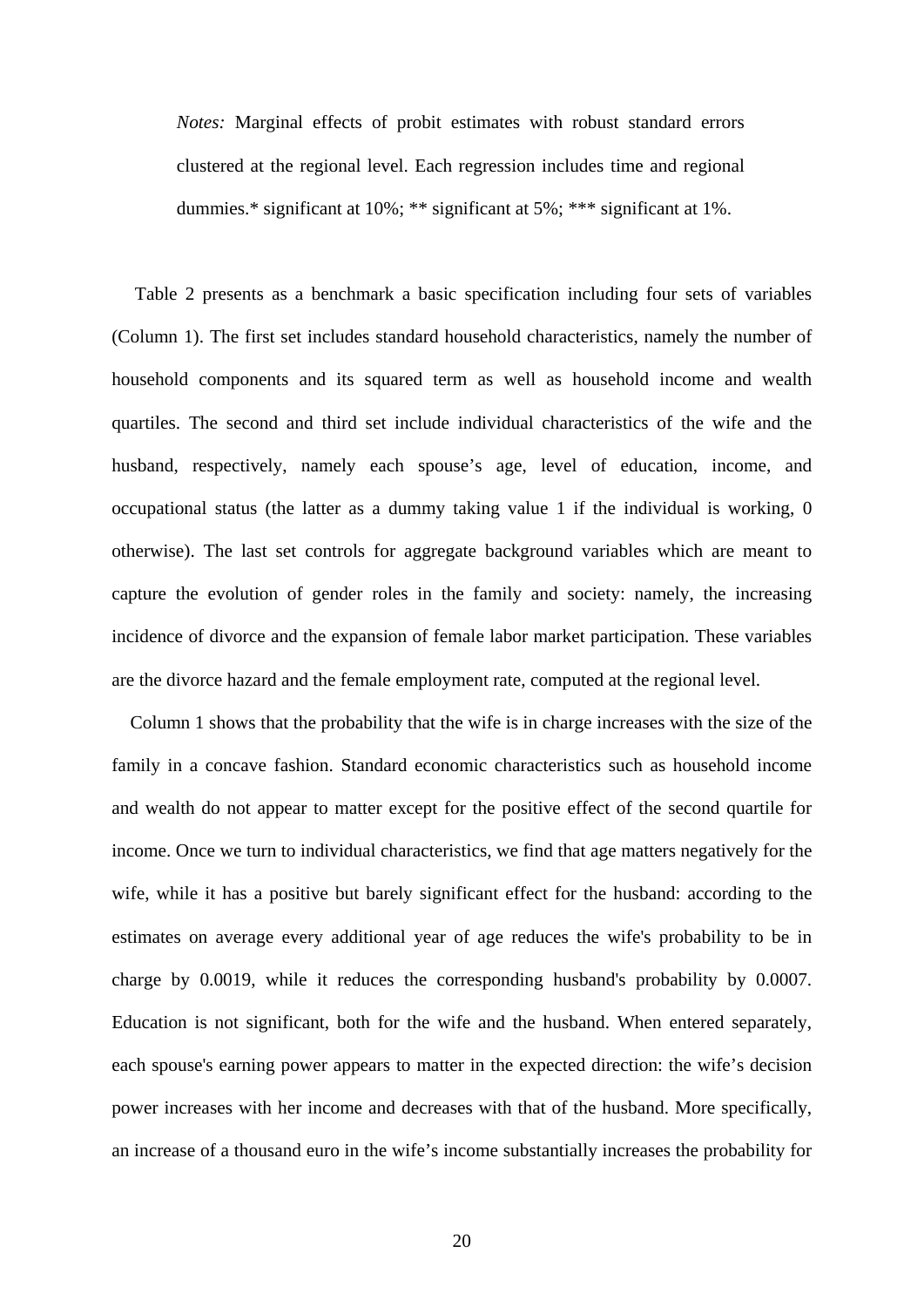her of being in charge by 0.0155, while the same amount added to the income of her husband reduces this probability by 0.0104. Each spouse's occupational status is also relevant: a working husband implies a larger probability that the wife is in charge, while a working wife decreases such probability, suggesting that after controlling for everything else there may be a division of tasks operating within the family, with certain chores being allocated to the spouse who has more time to spare. Finally, whether the family lives in a region affected by a large divorce hazard has a negative but insignificant effect, while the effect of the regional female occupational level is positively associated with women's empowerment but again insignificantly so.

 In Column 2 of Table 2 we investigate the hypothesis that the effect of individual characteristics involving age, education and income may have a non-linear influence on the dependent variable. Therefore we add squared terms for all the three variables, both for the wife and the husband. The resulting picture is profoundly altered, not only with respect to each of these variables, but also with respect to the variables capturing household characteristics. Namely, starting with individual variables, we find that the impact of the wife's age is confirmed, but its influence is non-linear, with wives of intermediate age (at around age 37) more likely to find themselves in a position of power, rather than older ones as suggested by the linear specification. The non-linear specification reveals that the husband's age also has a highly significant non-linear influence, with women's power being lower when the husband is middle-aged (48 years of age). In other words, very young and very old husbands (possibly for very different reasons having to do with culture and health respectively) are more likely to let their wives decide. Turning to education, we again find that for wives its effect is not linear, with maximum women's power reached at the high school level. The exact opposite is true for husbands, since it is at an intermediate level (between high school and college) that they are more likely to abdicate. The impact of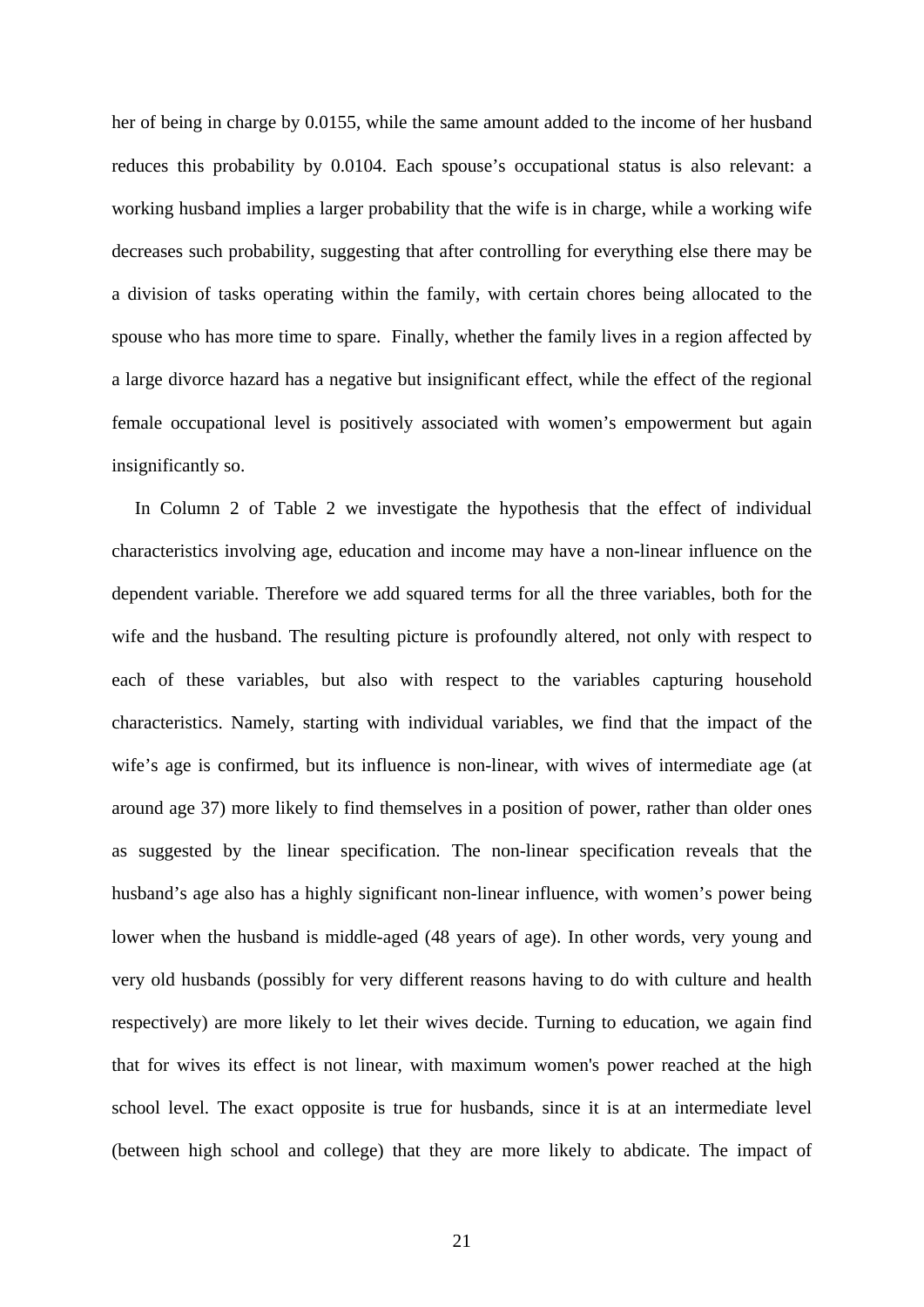individual income is also modified in the non-linear specification: for the wife's income the positive effect of the linear term is confirmed, but is accompanied by a negative effect of the square, which suggests that wives with a large income may actually prefer to delegate. Similarly, we find a non-linear, specular effect of the husbands' income. Interestingly, accounting for the non-linear effect of individual characteristics also modifies previous conclusions regarding household variables: while the influence of family size is confirmed, Column 2 reveals that women's empowerment is decreasing in income and wealth, a feature which was obscured in Column  $1<sup>10</sup>$  To sum up, the comparison between Columns 1 and 2 shows that not only individual characteristics concerning age, education, income, and occupational status matter, but also that their effect is non-linear and that household income and wealth do play a role, suggesting that the first model is misspecified. Since the two models in Table 2 are nested, we statistically test for the joint significance of the added terms: the evidence supports the hypothesis that the two models are statistically different from each other. Similarly, a test for the joint significance of the set of controls for each spouse's characteristics confirms that both the husbands' and wives' characteristics retain independent roles in determining which partner holds the decision power.

<u>.</u>

 $10$  Total household income is the sum of the incomes of all the household members, so that it differs from the sum of husband and wife incomes only in the presence of additional working members in the household. As a result, the difference is in most cases not that large and this might well explain why in the first specification total income is not statistically significant. Introducing the quadratic term for the individual levels contributes to make such difference no longer negligible, allowing total income to retain an independent role with respect to the spouses' individual incomes. Our main results persist also under different model specifications concerning income and wealth, i.e., considering their linear and quadratic terms or their logs (which reduce the impact of possible outliers).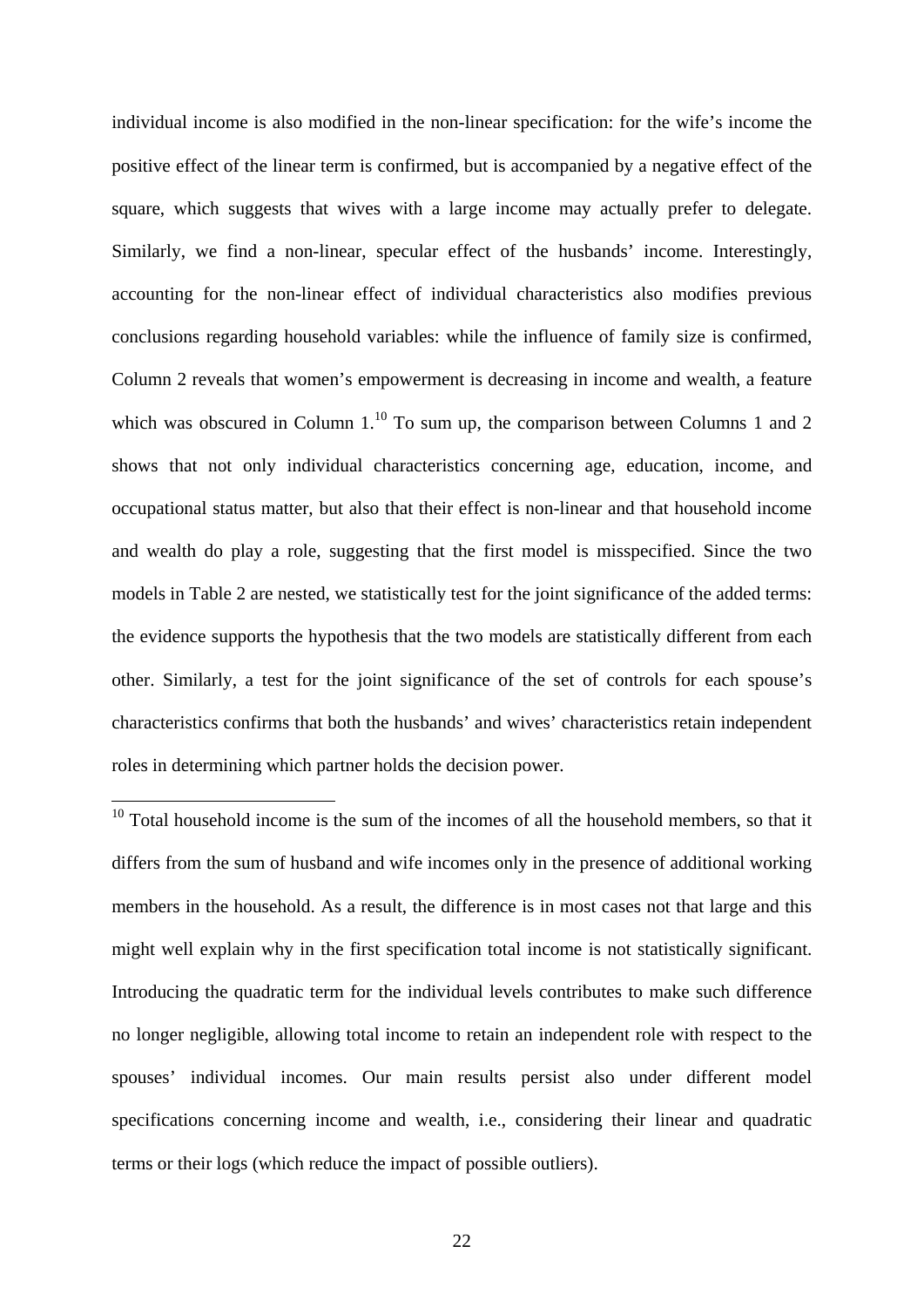In sum, in Table 2 we have replicated (Column 1) and extended (Column 2) the benchmark model stemming from the relatively small literature (see Elder and Rudolph, 2003, Friedberg and Webb, 2006, Lührmann and Maurer, 2007, and Woolley, 2003) that has tried to investigate, as we do, the determinants of intra-household bargaining power when it can be measured by a directly-observed sort of dependent variable.

As mentioned in Section 2, however, there is a larger literature that has tried to assess the influence of bargaining power on a variety of economic and non-economic decisions and, in the absence of any direct measure, has relied on proxies of each spouse's relative power. These proxies are often dummies capturing the fact that a spouse may or may not have a higher age, education, or income level. Exploiting the fact that we do have a direct measure of empowerment, what we do in Table 3 is to verify if any dimension of marriage heterogamy, such as age, education, or income, is really significantly associated with the probability that the wife is in charge. Since we have precise information about individual characteristics, we capture marriage heterogamy along these three dimensions not simply as dummies but as differentials. Namely, we first introduce as a regressor a variable which measures the difference in years between the age of the wife and that of the husband. The second regressor is the difference between the wife's and the husband's level of education, the third is similarly defined for their income. Summary statistics for each kind of differential are presented in Table 1. We regress our binary dependent variable for the wife being in charge on these differentials. We start by reporting the results of simple regressions involving each differential, one by one, and then we estimate a fourth regression including the three differentials together.

Table 3. Within-couple differentials

|                                     |         | Dependent variable: Female head |           |             |
|-------------------------------------|---------|---------------------------------|-----------|-------------|
| Variables                           |         |                                 | 4         |             |
| <b>Proxies for bargaining power</b> |         |                                 |           |             |
| Age differential                    | 0.00004 |                                 | $-0.0004$ | $0.0049***$ |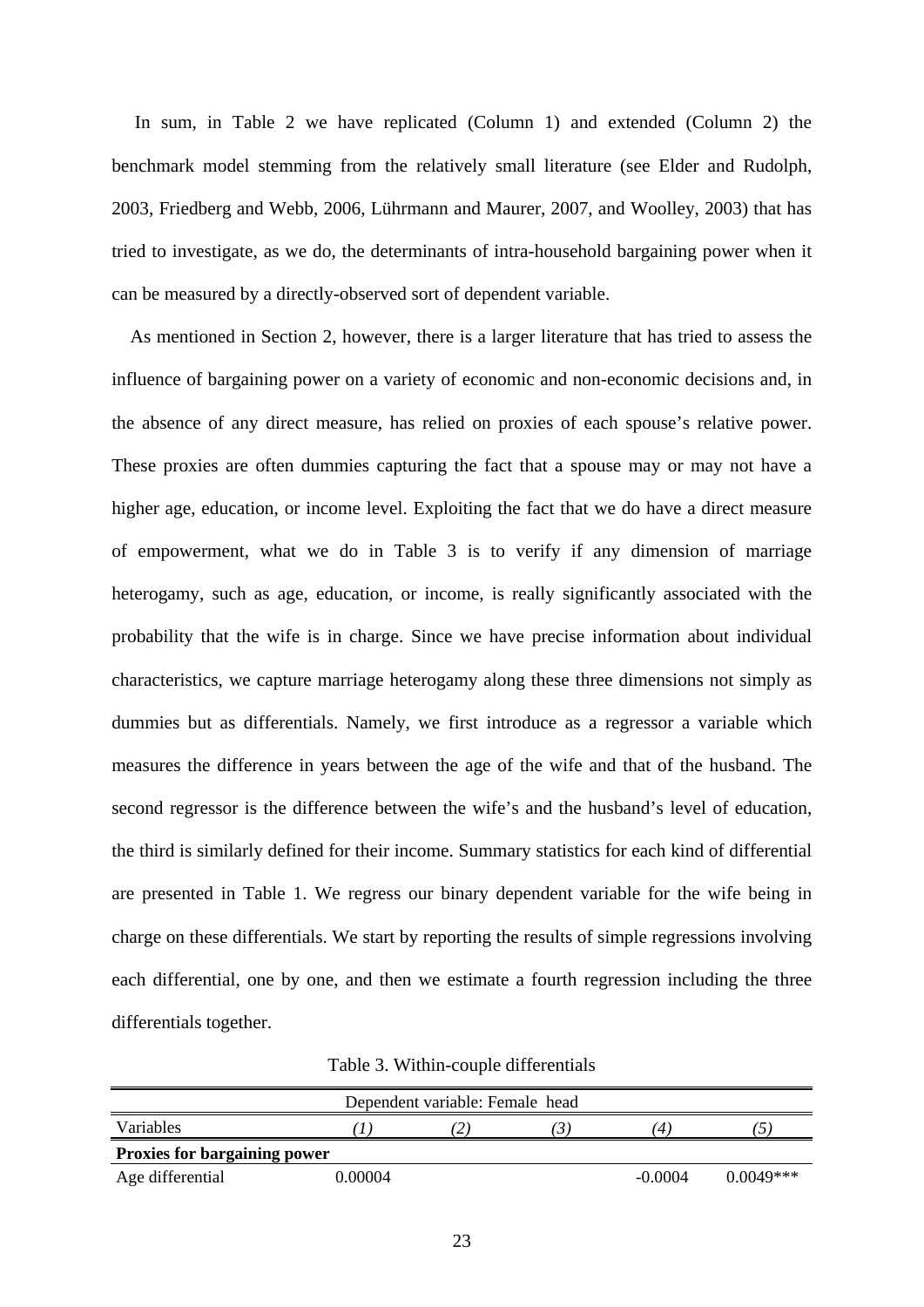|                                    | (0.084)     |             | (0.809)     | (4.287)                 |
|------------------------------------|-------------|-------------|-------------|-------------------------|
| <b>Education differential</b>      | $0.0306***$ |             | $0.0043***$ | $0.0353***$             |
|                                    | (13.040)    |             | (2.952)     | (5.476)                 |
| Income differential                |             | $0.0102***$ | $0.0101***$ | $0.0087***$             |
|                                    |             | (9.906)     | (9.795)     | (9.069)                 |
| <b>Household characteristics</b>   |             |             |             |                         |
| Family size                        |             |             |             | $0.0224***$             |
|                                    |             |             |             | (3.444)                 |
| Family size <sup>2</sup>           |             |             |             | $-0.0020***$            |
|                                    |             |             |             | (2.676)                 |
| Income $-2nd$ quartile             |             |             |             | 0.0043                  |
|                                    |             |             |             | (1.006)                 |
| Income $-3^{rd}$ quartile          |             |             |             | $-0.0137***$            |
|                                    |             |             |             | (2.863)                 |
| Income $-4$ <sup>th</sup> quartile |             |             |             | $-0.0291***$            |
|                                    |             |             |             | (4.243)                 |
| Wealth $-2^{nd}$ quartile          |             |             |             | $-0.0055*$              |
|                                    |             |             |             | (1.832)                 |
| Wealth $-3^{rd}$ quartile          |             |             |             | $-0.0099***$            |
|                                    |             |             |             | (3.798)                 |
| Wealth $-4$ <sup>th</sup> quartile |             |             |             | $-0.0167***$            |
|                                    |             |             |             | (5.547)                 |
| Wife's characteristics             |             |             |             |                         |
| Age                                |             |             |             | 0.0008                  |
|                                    |             |             |             | (1.394)                 |
| Age <sup>2</sup>                   |             |             |             | $-0.0077***$            |
|                                    |             |             |             | (8.710)                 |
| Education                          |             |             |             | $-0.007$                |
| Education <sup>2</sup>             |             |             |             | (1.164)<br>$-0.5187***$ |
|                                    |             |             |             | (4.476)                 |
| Income                             |             |             |             | $0.0143***$             |
|                                    |             |             |             | (12.810)                |
| Income <sup>2</sup>                |             |             |             | $-0.0191***$            |
|                                    |             |             |             | (5.476)                 |
| Working wife                       |             |             |             | $-0.1000$ ***           |
|                                    |             |             |             | (20.094)                |
| <b>Husband's characteristics</b>   |             |             |             |                         |
| Age <sup>2</sup>                   |             |             |             | $0.0052***$             |
|                                    |             |             |             | (4.729)                 |
| Education <sup>2</sup>             |             |             |             | $0.5077***$             |
|                                    |             |             |             | (4.541)                 |
| Income <sup>2</sup>                |             |             |             | $0.0015***$             |
|                                    |             |             |             | (9.120)                 |
| Working husband                    |             |             |             | $0.0399***$             |
|                                    |             |             |             | (9.483)                 |
| <b>Background variables</b>        |             |             |             |                         |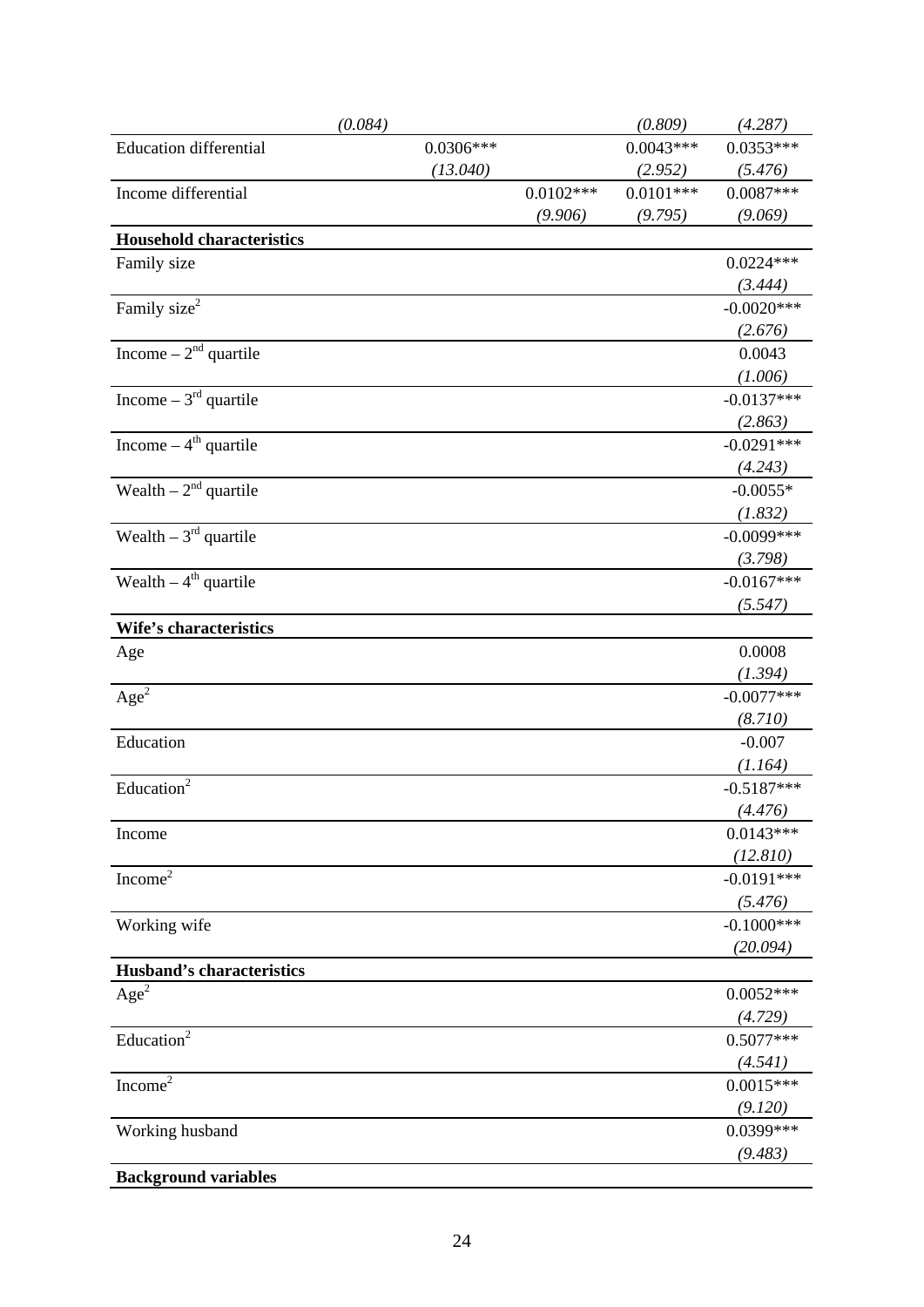|        |        |        |        | $-0.0833$ |
|--------|--------|--------|--------|-----------|
|        |        |        |        | (1.116)   |
|        |        |        |        | 0.0541    |
|        |        |        |        | (0.281)   |
| 59,389 | 59,389 | 59,389 | 59,389 | 59,389    |
| 0.1177 | 0.1255 | 0.285  | 0.2852 | 0.3651    |
|        |        |        |        |           |

*Notes:* Marginal effects of probit estimates with robust standard errors clustered at the regional level. Each regression includes time and regional dummies.\* significant at 10%; \*\* significant at 5%; \*\*\* significant at 1%.

 In Column 1 of Table 3 we find that the age differential is not significantly associated with power, even though the sign of the effect is positive as one might expect, since the older is the wife relative to the husband, the more likely is that she is regarded as more experienced and savvy, and thus a more reliable decision maker. A similar story is instead validated by Column 2, where the education differential is positively associated with power: the larger is the wife's level of education relative to the husband, the more likely is that she decides. The same occurs for their income differential in Column 3, while Column 4 shows that the relevance of both the education and the income differentials is confirmed when accounting for the three dimensions together, even though the size of the effect of education is smaller once income is accounted for, which signals that the two types of differences are correlated. The effect of the age differential is reversed but remains insignificant. While at first glance the conclusion that can be drawn from Columns 1-4 is that the use of proxies for bargaining power is a reasonable approach, at least as far as education and income differentials are concerned, we are interested in combining this evidence with what we know from Table 2 about a broader set of potential determinants of decision power.

 These preliminary considerations are those behind our preferred specification, which we introduce in Column 5 of Table 3, where we simply rearrange the covariates introduced in the non-linear specification in Column 2 of Table 2 in such a way that differentials within the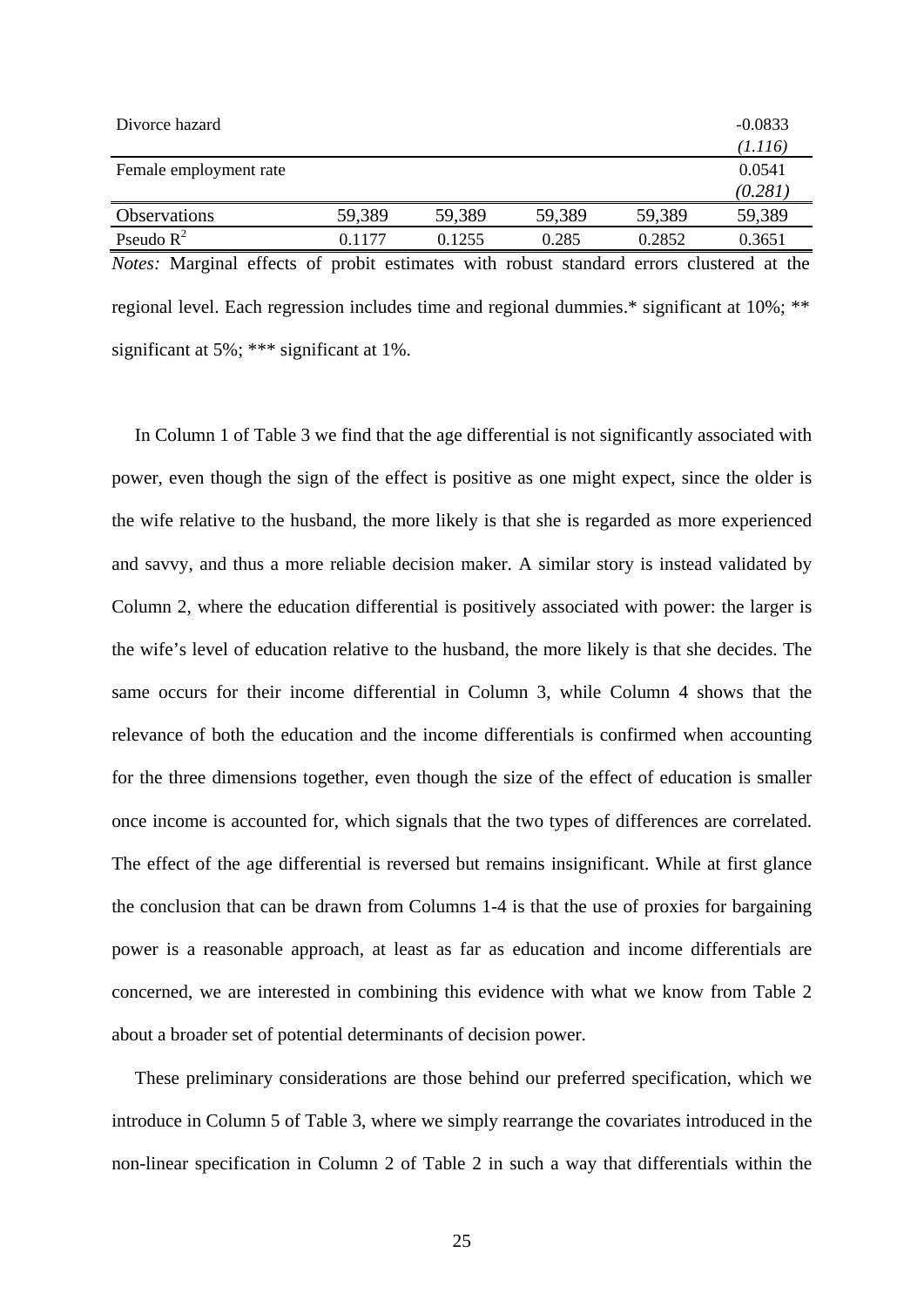couples, with respect to age, education, and income, are emphasized.  $11$  The purpose of the exercise is two-fold. First of all, in comparison with the previous specification, we can now fully capture the effect of heterogeneities within the couple. Second, we can evaluate how the relationship between differentials and our observed measure of bargaining is affected by the additional covariates.

Interestingly, now all the three dimensions of the within-couple differentials are highly significant and with the expected sign, suggesting that the relative bargaining power within the household is determined by a position of dominance which is not simply associated with earning power but also with education as well as age. Table 3 highlights that additional empowerment of wives does not come from their individual characteristics per se, but from the relative distance from the husbands' corresponding characteristics.

 Finally, in order to test the determinants of decision power along the time dimension, in Table 4 we report an extended specification of Column 5 of Table 3 where each withincouple differential is interacted with a full set of time dummies, taking 1989 as reference year. The marginal effects of the other regressors are omitted for brevity. The three dimensions of the within-couple differentials are all highly significant. The age differential does not show any time variability since all the interactions with the time dummies are not significant. As for the education differential, all interactions but 2008 are significant with a negative sign and decreasing magnitude, indicating that the total effect of the education differential is increasing over time. The interactions between the income differential and the

 $11$ The probit estimated in Table 2,  $P(Y_{ij} = 1 | \mathbf{X}_{ij}) = \phi(\mathbf{W}_{ij} + \mathbf{H}_{ij} + \mathbf{W}_{ij}^2 + \mathbf{H}_{ij}^2 + \mathbf{H} \cdot \mathbf{h} \cdot \mathbf{d} \cdot \mathbf{d}_{ij} + \mathbf{C}_j) + \varepsilon_{ij}$  is rearranged as  $P(Y_{ij} = 1 | \mathbf{X}_{ij}) = \phi((\mathbf{W}_{ij} - \mathbf{H}_{ij}) + \mathbf{W}_{ij}^2 + \mathbf{H}_{ij}^2 + \text{Hhold}_{ij} + \mathbf{C}_{ij}) + \varepsilon_{ij}$ , where **W**, **H**, and **Hhold** represent the wife's, husband's and household's characteristics respectively and **C** the remaining controls.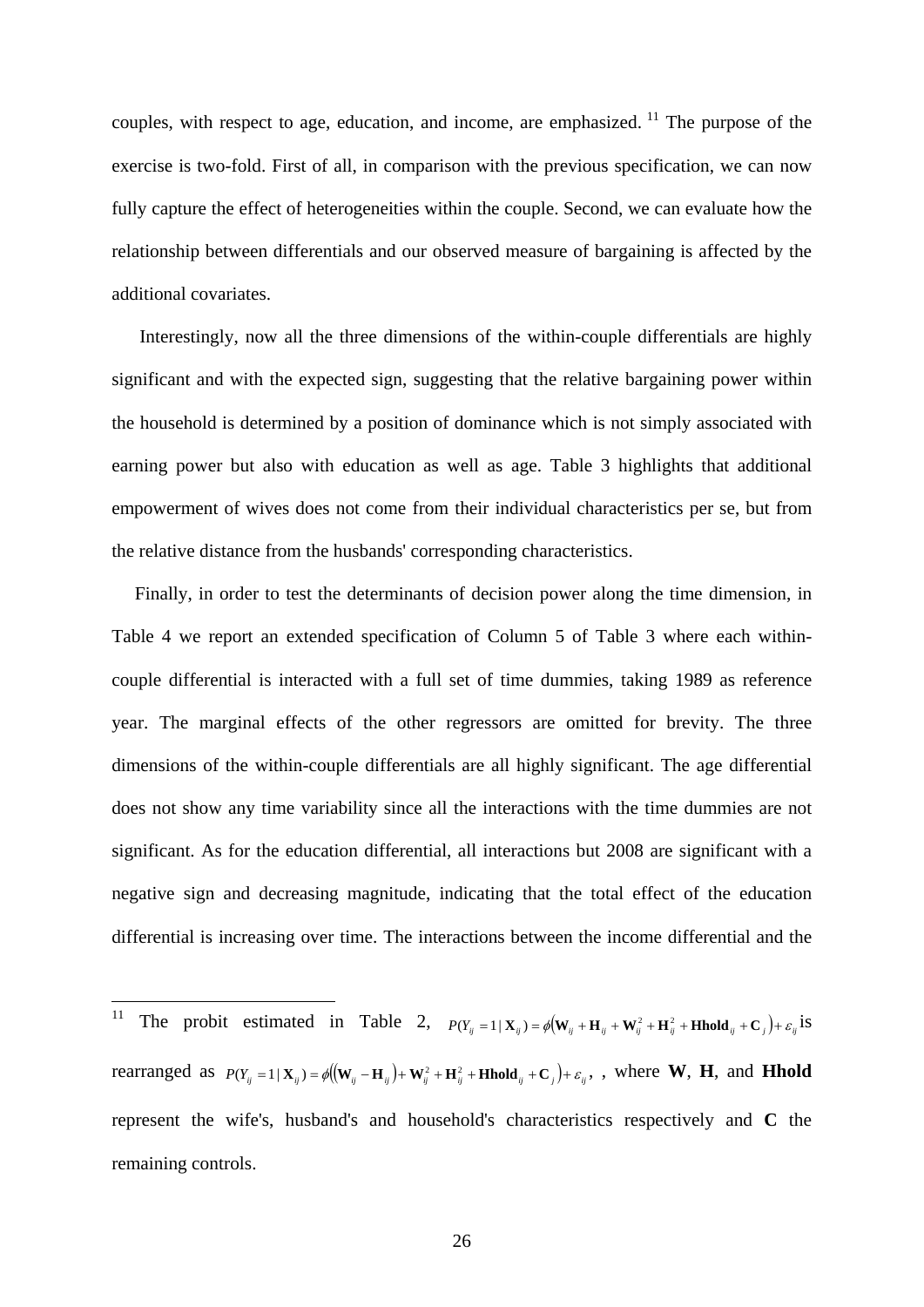time dummies are all significantly negative starting from 1993 but their relatively stable magnitude suggests that the overall effect of this differential is not revealing a clear trend.

 To conclude, decision-making within the family appears to be affected by each of the factors that may determine a position of dominance for any of the spouse. Strictly economic factors are important, but education and age also matter. Furthermore, while the effects of the age and income differentials do not show any clear time variability, the importance of the education differential appears to have increased over time. In other words, the intrahousehold balance of power appears to be not just a question of money, but also of brains, and this is increasingly so.

| Dependent variable: Female head  |                     |                                  |                               |  |
|----------------------------------|---------------------|----------------------------------|-------------------------------|--|
| Variables                        | Age<br>differential | <b>Education</b><br>differential | <b>Income</b><br>differential |  |
| Differential                     | $0.0038***$         | $0.0361***$                      | $0.0122***$                   |  |
|                                  | (4.185)             | (5.963)                          | (9.299)                       |  |
| 1991*Differential                | 0.0014              | $-0.0232***$                     | 0.0028                        |  |
|                                  | (0.814)             | (2.819)                          | (1.102)                       |  |
| 1993*Differential                | $-0.0003$           | $-0.0117*$                       | $-0.0060***$                  |  |
|                                  | (0.275)             | (1.882)                          | (4.585)                       |  |
| 1995*Differential                | $-0.0007$           | $-0.0142***$                     | $-0.0053***$                  |  |
|                                  | (0.554)             | (2.636)                          | (4.330)                       |  |
| 1998*Differential                | $-0.0019$           | $-0.0124**$                      | $-0.0060$ ***                 |  |
|                                  | (1.304)             | (2.381)                          | (4.127)                       |  |
| 2000*Differential                | $-0.0002$           | $-0.0120**$                      | $-0.0077***$                  |  |
|                                  | (0.224)             | (2.242)                          | (5.549)                       |  |
| 2002*Differential                | $-0.0001$           | $-0.0096**$                      | $-0.0065***$                  |  |
|                                  | (0.047)             | (2.096)                          | (4.464)                       |  |
| 2004*Differential                | $-0.0003$           | $-0.0089**$                      | $-0.0064***$                  |  |
|                                  | (0.217)             | (2.173)                          | (4.093)                       |  |
| 2006*Differential                | $-0.0006$           | $-0.0125**$                      | $-0.0059***$                  |  |
|                                  | (0.517)             | (2.354)                          | (5.126)                       |  |
| 2008*Differential                | 0.0003              | $-0.0095$                        | $-0.0065***$                  |  |
|                                  | (0.277)             | (1.571)                          | (4.268)                       |  |
| 2010*Differential                | 0.0004              | $-0.0101*$                       | $-0.0055***$                  |  |
|                                  | (0.368)             | (1.656)                          | (4.029)                       |  |
| <b>Household characteristics</b> |                     | <b>YES</b>                       |                               |  |
| Wife's characteristics           |                     | <b>YES</b>                       |                               |  |

Table 4. Within-couple differentials and their interactions with time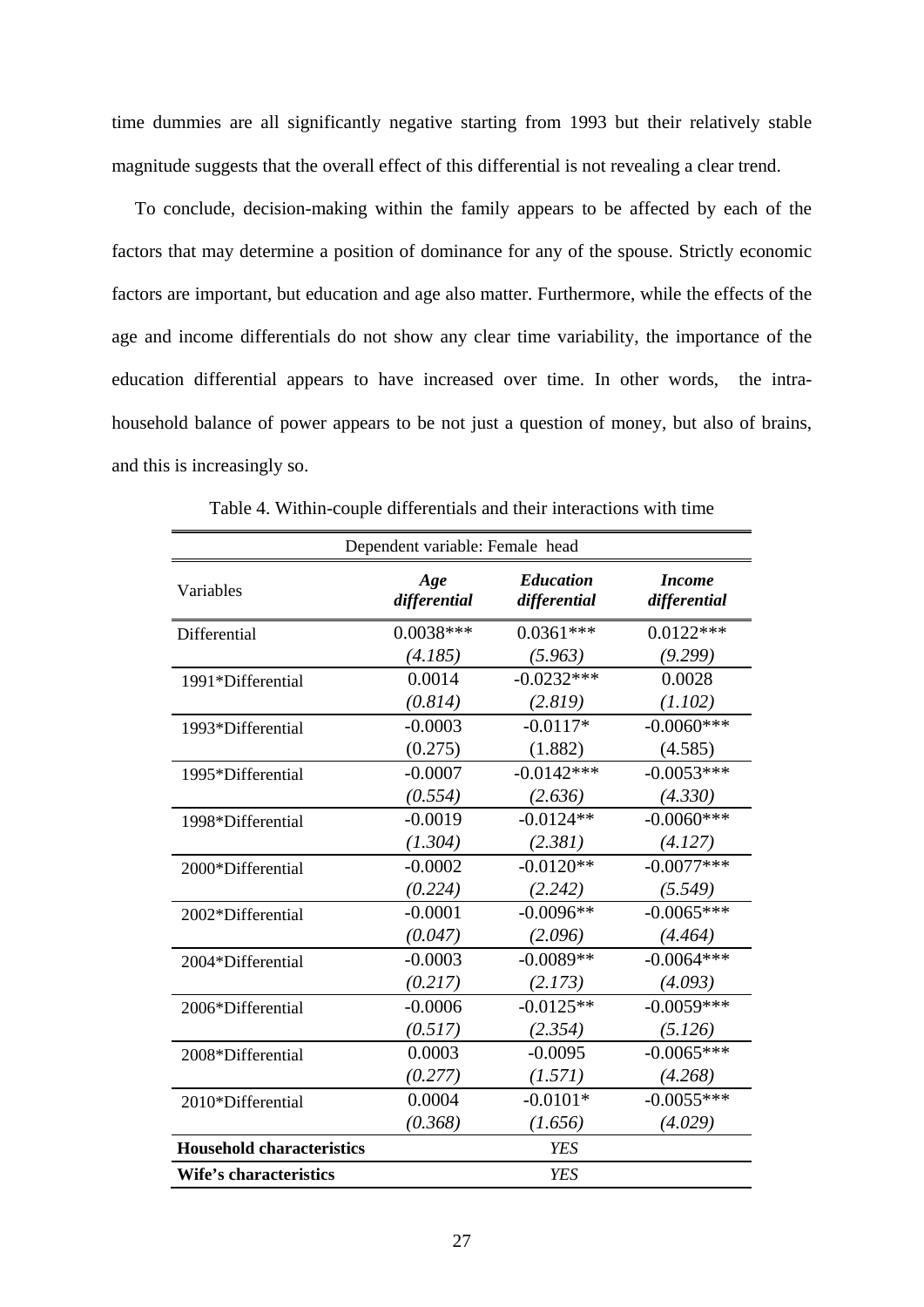| Husband's characteristics   | YES    |
|-----------------------------|--------|
| <b>Background variables</b> | YES.   |
| <b>Observations</b>         | 59,389 |
| Pseudo $R^2$                | 0.3697 |

*Notes:* Marginal effects of probit estimates with robust standard errors clustered at the regional level. Each regression includes time and regional dummies.\* significant at 10%; \*\* significant at 5%; \*\*\* significant at 1%.

#### **5. Robustness checks**

 In this section we consider a number of variations and extensions of the previous analysis in order to check its robustness. We will consider as a reference Column 5 of Table 3, i.e., the specification that emphasizes within-household differences and at the same time allows for a non-linear impact of individual characteristics.

#### **5.1. Type of choices**

 Financial and economic decisions of the households range from simple chores such as paying bills to more complex choices such as the asset allocation of the household's portfolio. In this section we test whether the probability of the wife being in charge is higher when financial and economic decisions reduce to very simple tasks. To this end, we use the information provided by the SHIW since the 2000 wave and define the dummy "simple choices", taking value 1 if the household declares to use banking services only for paying bills (including housing rent and mortgages) and/or for wage crediting and 0 otherwise. This implies that tasks such as securities management or trading, asset administration or insurances management are excluded. As shown in Table 1, 78.65% of the households in our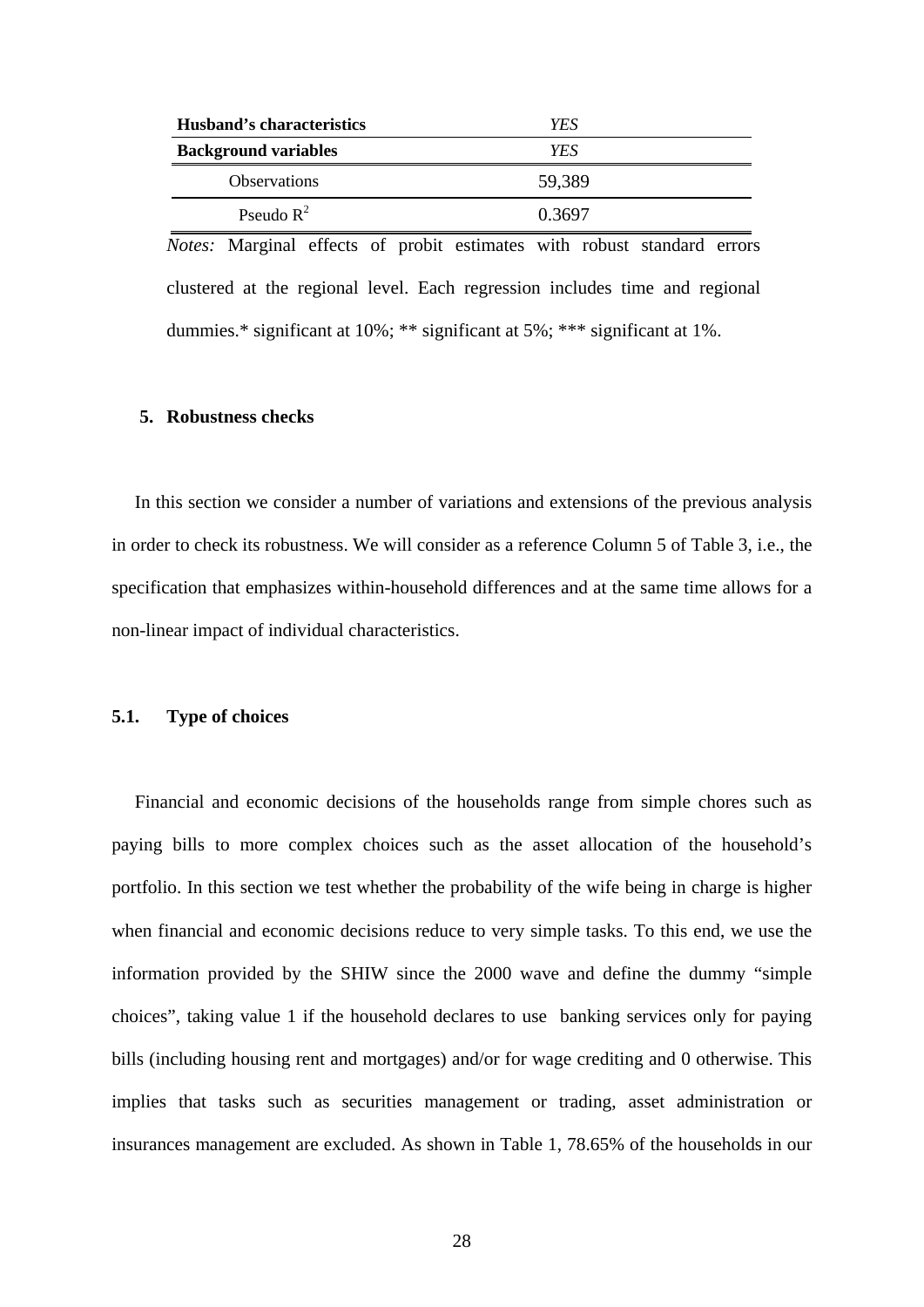sample are confined to simple choices. The results of the regression, reported in Table 5, do not change substantially in the presence of the dummy, whose effect is positive but not significant. Therefore we cannot conclude that wives are more likely to be in charge if only simple tasks are at issue.

| Dependent variable: Female Head     |              |  |  |
|-------------------------------------|--------------|--|--|
| Variables                           | (1)          |  |  |
| <b>Proxies for bargaining power</b> |              |  |  |
| Age differential                    | $0.0107***$  |  |  |
|                                     | (2.927)      |  |  |
| <b>Education differential</b>       | $0.0800***$  |  |  |
|                                     | (3.346)      |  |  |
| Income differential                 | $0.0213***$  |  |  |
|                                     | (8.58)       |  |  |
| <b>Household characteristics</b>    |              |  |  |
| Family size                         | $0.0654***$  |  |  |
|                                     | (3.158)      |  |  |
| Family size <sup>2</sup>            | $-0.0064***$ |  |  |
|                                     | (2.628)      |  |  |
| Income $-2nd$ quartile              | $-0.0047$    |  |  |
|                                     | (0.349)      |  |  |
| Income $-3^{rd}$ quartile           | $-0.0464***$ |  |  |
|                                     | (3.134)      |  |  |
| Income $-4$ <sup>th</sup> quartile  | $-0.0860***$ |  |  |
|                                     | (3.988)      |  |  |
| Wealth $-2^{nd}$ quartile           | $-0.0012$    |  |  |
|                                     | (0.109)      |  |  |
| Wealth $-3^{rd}$ quartile           | $-0.008$     |  |  |
|                                     | (0.857)      |  |  |
| Wealth $-4$ <sup>th</sup> quartile  | $-0.0267*$   |  |  |
|                                     | (1.93)       |  |  |
| Simple choices                      | 0.0057       |  |  |
|                                     | (0.79)       |  |  |
| <b>Wife's characteristics</b>       |              |  |  |
| Age                                 | $0.0061**$   |  |  |
|                                     | (2.193)      |  |  |
| Age <sup>2</sup>                    | $-0.0208***$ |  |  |
|                                     | (10.79)      |  |  |
| Education                           | $-0.0265$    |  |  |
|                                     | (0.99)       |  |  |
| Education <sup>2</sup>              | $-0.9638***$ |  |  |
|                                     | (2.895)      |  |  |
| Income                              | $0.0292***$  |  |  |
|                                     | (9.132)      |  |  |
| Income $\overline{e}^2$             | $-0.0412***$ |  |  |

Table 5. Simple financial tasks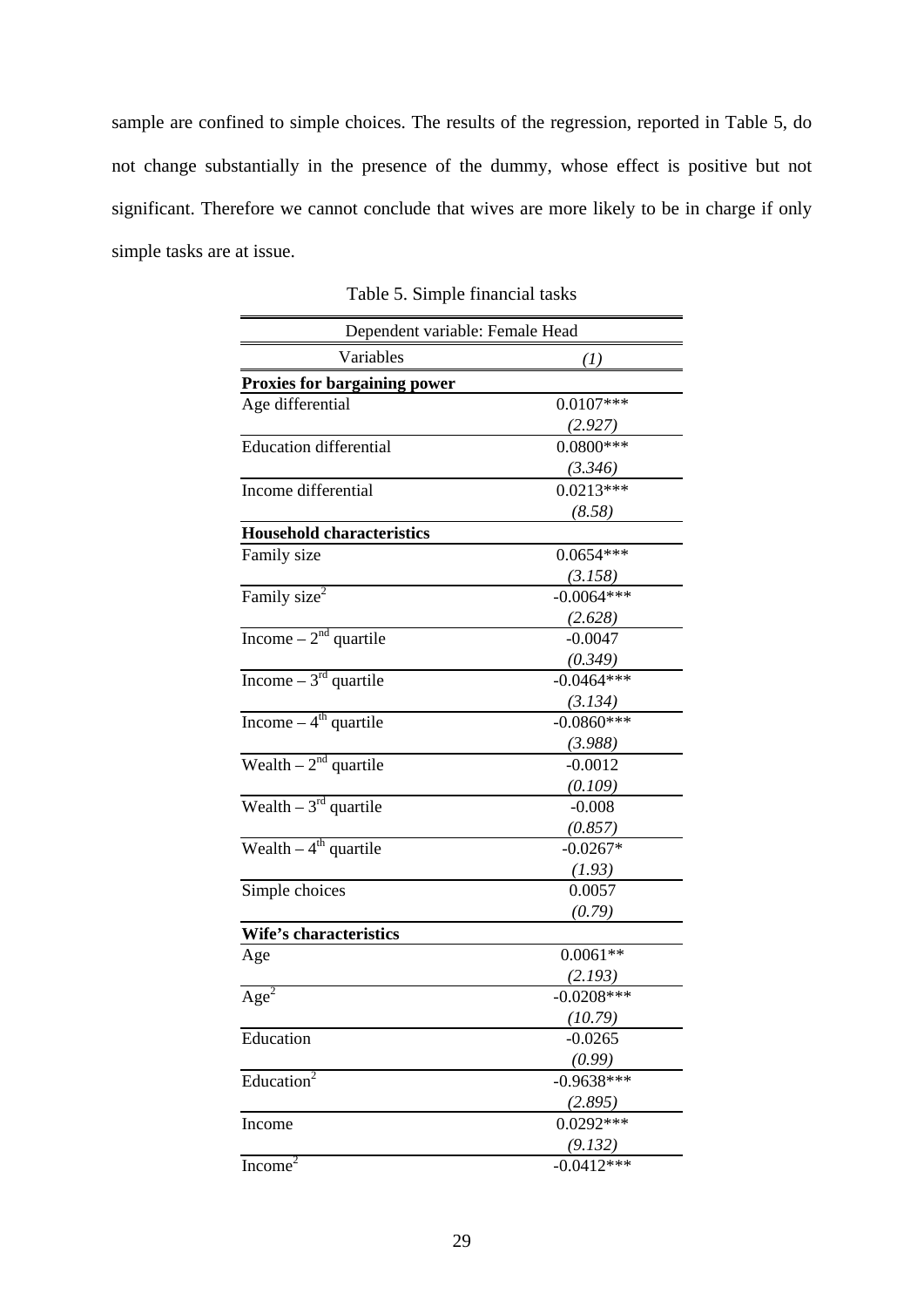|                                                         | (12.779)     |
|---------------------------------------------------------|--------------|
| Working wife                                            | $-0.2367***$ |
|                                                         | (19.221)     |
| <b>Husband's characteristics</b>                        |              |
| Age <sup>2</sup>                                        | $0.0112***$  |
|                                                         | (3.535)      |
| Education <sup>2</sup>                                  | $1.0761***$  |
|                                                         | (2.644)      |
| Income <sup>2</sup>                                     | $0.0062***$  |
|                                                         | (6.871)      |
| Working husband                                         | $0.1182***$  |
|                                                         | (9.284)      |
| <b>Background variables</b>                             |              |
| Divorce hazard                                          | 0.2079*      |
|                                                         | (1.834)      |
| Female employment rate                                  | 0.528        |
|                                                         | (0.728)      |
| Observations                                            | 19,400       |
| Pseudo R-squared                                        | (0.3271)     |
| Notes: Marginal effects of probit estimates with robust |              |

standard errors clustered at the regional level. Each regression includes time and regional dummies.\* significant at 10%; \*\* significant at 5%; \*\*\* significant at 1%.

#### **5.2. Occupational status**

 In this sub-section we evaluate the implications of a more detailed description of the individual positions in the labor market. So far we have considered two dummy variables capturing the fact that the wife and the husband are employed and we have found a negative influence for the first and a positive one for the second. However, this specification does not highlight within-family differences in occupational status. Therefore in Table 6, Column 1 we introduce three separate dummies. The first one captures the case when the wife is the only one who is employed. The second captures the case when the husband is the only one who is employed. The third captures the case when both spouses do not work, uncovering the potential presence of an interaction between their respective status. The effect of the first two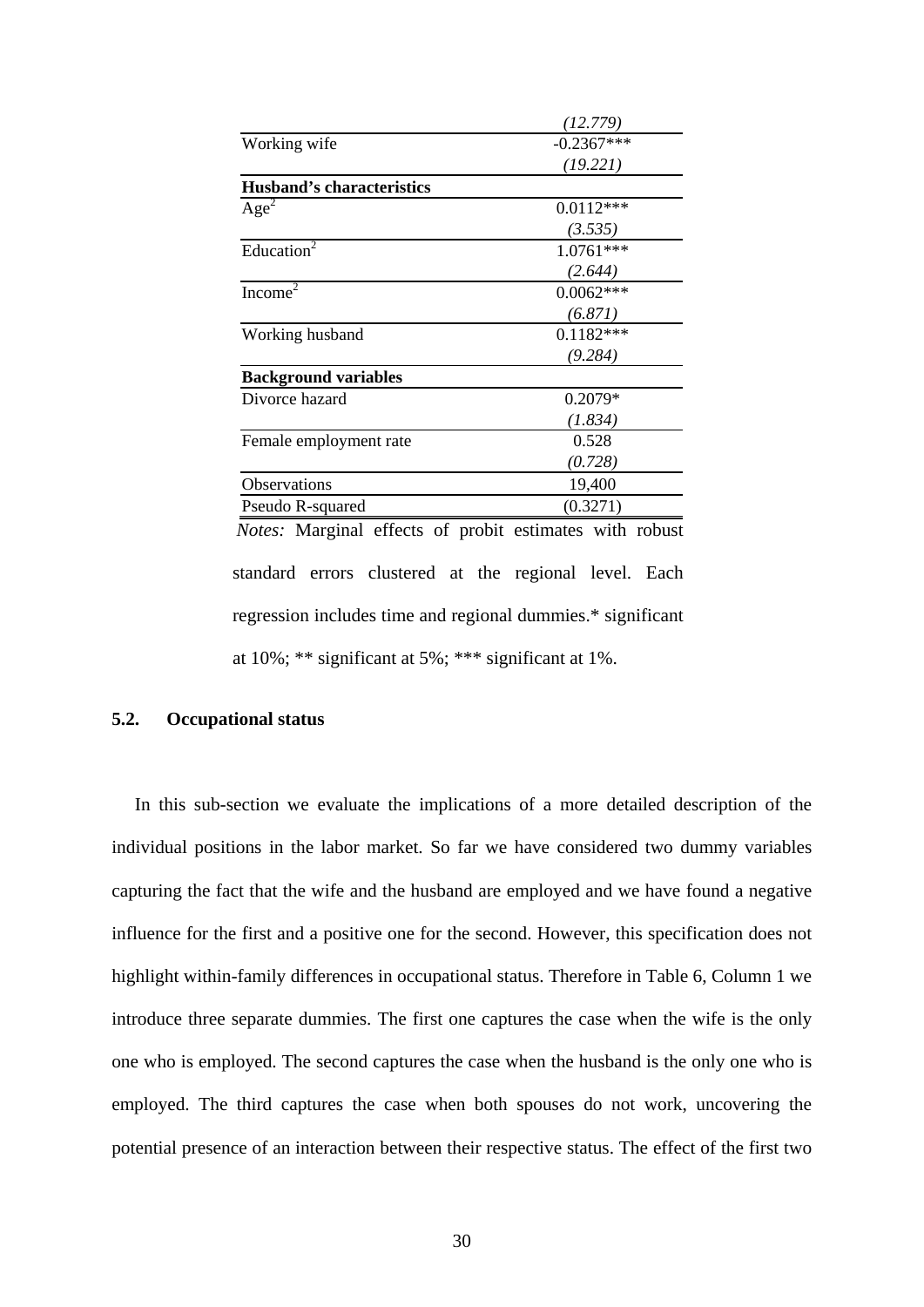dummies confirms what previously found, while the positive effect of the third adds that when both spouses do not work the probability that the wife is in charge increases. In Column 2 we evaluate more explicitly the working condition of each spouse, including dummies for being employee, self-employed, or retired. We also control for the status of housewife. The results suggest that for both spouses being an employee rather than self-employed does not modify the effect of being at work on the dependent variable, while being a housewife has no significant effect. Being retired has a negative effect for the wife and a non-significant one for the husband, possibly because of the older age of the couples in this status. Starting from the 2000 wave the SHIW also provides information about job tenure and part-time occupation. For this restricted sample, in Column 3 we find that being tenured confirms for both wives and husbands the general impact of the original dummy for being at work, while having a part-time position shows opposite signs, suggesting that both wives and husbands in this intermediate status tend to behave more like non working rather than working ones. The main conclusion regarding the impact of within-couple differentials is not affected, as their marginal effects remain remarkably stable in terms of size and significance across all specifications. However, it should be noticed that when the sample is restricted to the 2000- 2010 period their size nearly doubles, suggesting that their influence might be increasing over time.

| Dependent variable: Female head  |                              |             |             |  |  |
|----------------------------------|------------------------------|-------------|-------------|--|--|
| Variables                        | $\left( \frac{1}{2} \right)$ | $\sp(2)$    | (3)         |  |  |
| Proxies for bargaining power     |                              |             |             |  |  |
| Age differential                 | $0.0052***$                  | $0.0051***$ | $0.0103***$ |  |  |
|                                  | (4.44)                       | (4.728)     | (3.81)      |  |  |
| Education differential           | $0.0361***$                  | $0.0382***$ | $0.0723***$ |  |  |
|                                  | (5.66)                       | (6.260)     | (3.84)      |  |  |
| Income differential              | $0.0086***$                  | $0.0089***$ | $0.0169***$ |  |  |
|                                  | (9.13)                       | (8.998)     | (7.25)      |  |  |
| <b>Household characteristics</b> |                              |             |             |  |  |
| Family size                      | $0.0210***$                  | $0.0146***$ | $0.0605***$ |  |  |
|                                  | (3.32)                       | (2.728)     | (3.81)      |  |  |

Table 6. Finer measures of occupational status.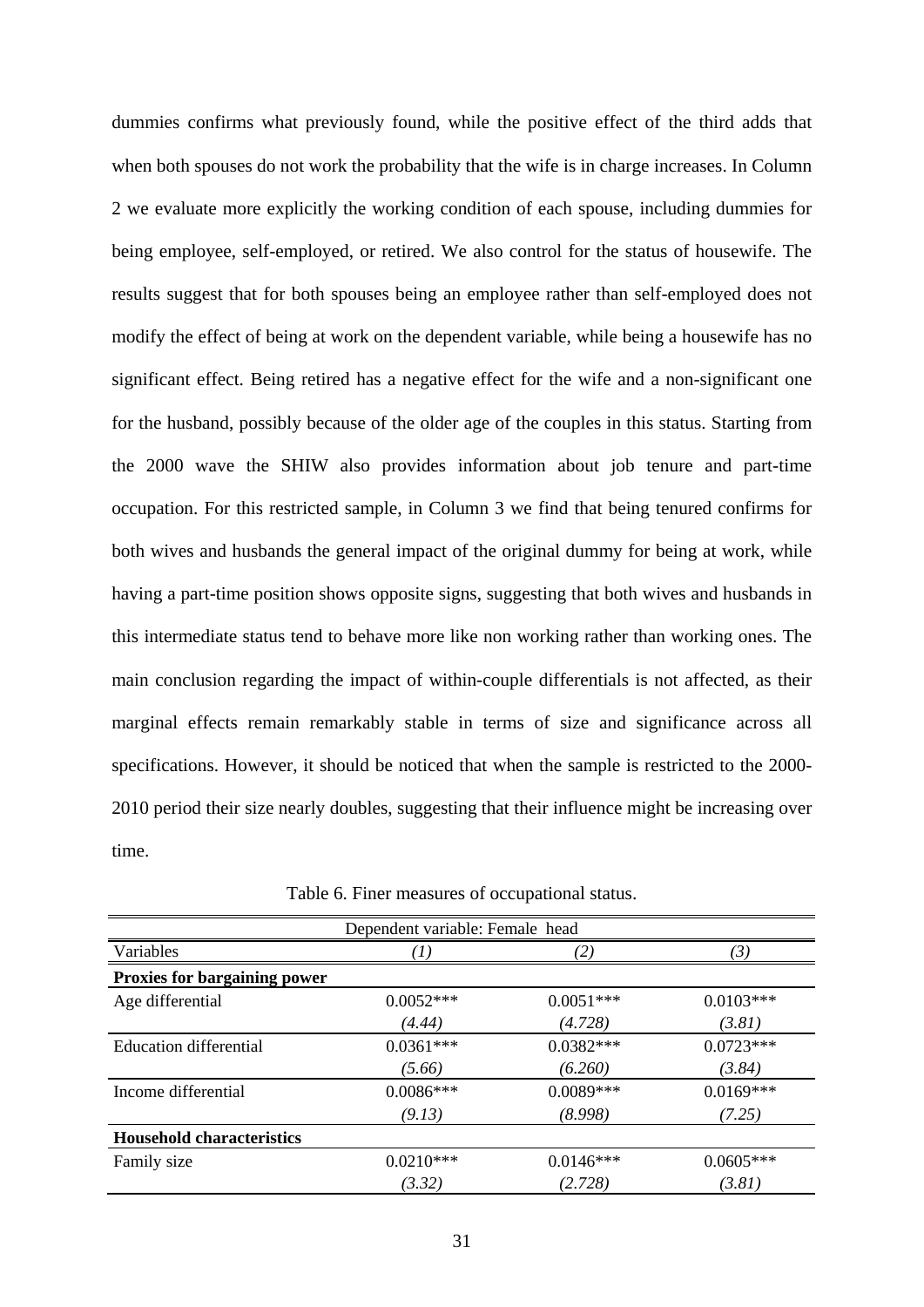| Family size <sup>2</sup>           | $-0.0019**$  | $-0.0013**$  | $-0.0055***$ |
|------------------------------------|--------------|--------------|--------------|
|                                    | (2.57)       | (2.020)      | (3.05)       |
| Income $-2nd$ quartile             | 0.0046       | $0.0113***$  | $-0.0115$    |
|                                    | (1.11)       | (3.294)      | (1.31)       |
| Income $-3^{rd}$ quartile          | $-0.0122**$  | $-0.0057$    | $-0.0461***$ |
|                                    | (2.56)       | (1.447)      | (3.90)       |
| Income $-4$ <sup>th</sup> quartile | $-0.0279***$ | $-0.0272***$ | $-0.0799***$ |
|                                    | (4.07)       | (4.337)      | (4.39)       |
| Wealth $-2^{nd}$ quartile          | $-0.0052*$   | $-0.0062**$  | $-0.0049$    |
|                                    | (1.73)       | (2.291)      | (0.55)       |
| Wealth $-3^{rd}$ quartile          | $-0.0101***$ | $-0.0109***$ | $-0.0124*$   |
|                                    | (3.92)       | (4.290)      | (1.88)       |
| Wealth $-4$ <sup>th</sup> quartile | $-0.0171***$ | $-0.0187***$ | $-0.0340***$ |
|                                    | (5.73)       | (6.364)      | (3.91)       |
| Only wife works                    | $-0.0162***$ |              |              |
|                                    | (4.08)       |              |              |
| Only husband works                 | $0.2109***$  |              |              |
|                                    | (19.05)      |              |              |
| None works                         | $0.1032***$  |              |              |
|                                    | (13.14)      |              |              |
| Wife's characteristics             |              |              |              |
| Age                                | 0.0003       | $-0.0011**$  | 0.0023       |
|                                    | (0.59)       | (2.284)      | (1.40)       |
| Age <sup>2</sup>                   | $-0.0075***$ | $-0.0048***$ | $-0.0155***$ |
|                                    | (8.51)       | (5.245)      | (7.78)       |
| Education                          | $-0.0102*$   | $-0.0121*$   | $-0.007$     |
|                                    | (1.65)       | (1.748)      | (0.41)       |
| Education <sup>2</sup>             | $-0.4839***$ | $-0.4828***$ | $-1.1261***$ |
|                                    | (4.13)       | (3.854)      | (3.86)       |
| Income                             | $0.0143***$  | $0.0178***$  | $0.0257***$  |
|                                    | (13.02)      | (10.452)     | (9.26)       |
| Income <sup>2</sup>                | $-0.0193***$ | $-0.0239***$ | $-0.0334***$ |
|                                    | (5.49)       | (4.752)      | (5.40)       |
| Employee wife                      |              | $-0.1088***$ |              |
|                                    |              | (12.570)     |              |
| Self-employed wife                 |              | $-0.0555***$ |              |
|                                    |              | (10.265)     |              |
| Housewife                          |              | $-0.0016$    |              |
|                                    |              | (0.234)      |              |
| Retired wife                       |              | $-0.0657***$ |              |
|                                    |              | (8.408)      |              |
| Tenured wife                       |              |              | $-0.1688***$ |
|                                    |              |              | (17.67)      |
| Part-time wife                     |              |              | $0.0818***$  |
|                                    |              |              | (6.47)       |
| <b>Husband's characteristics</b>   |              |              |              |
| Age <sup>2</sup>                   | $0.0054***$  | $0.0051***$  | $0.0098***$  |
|                                    |              |              |              |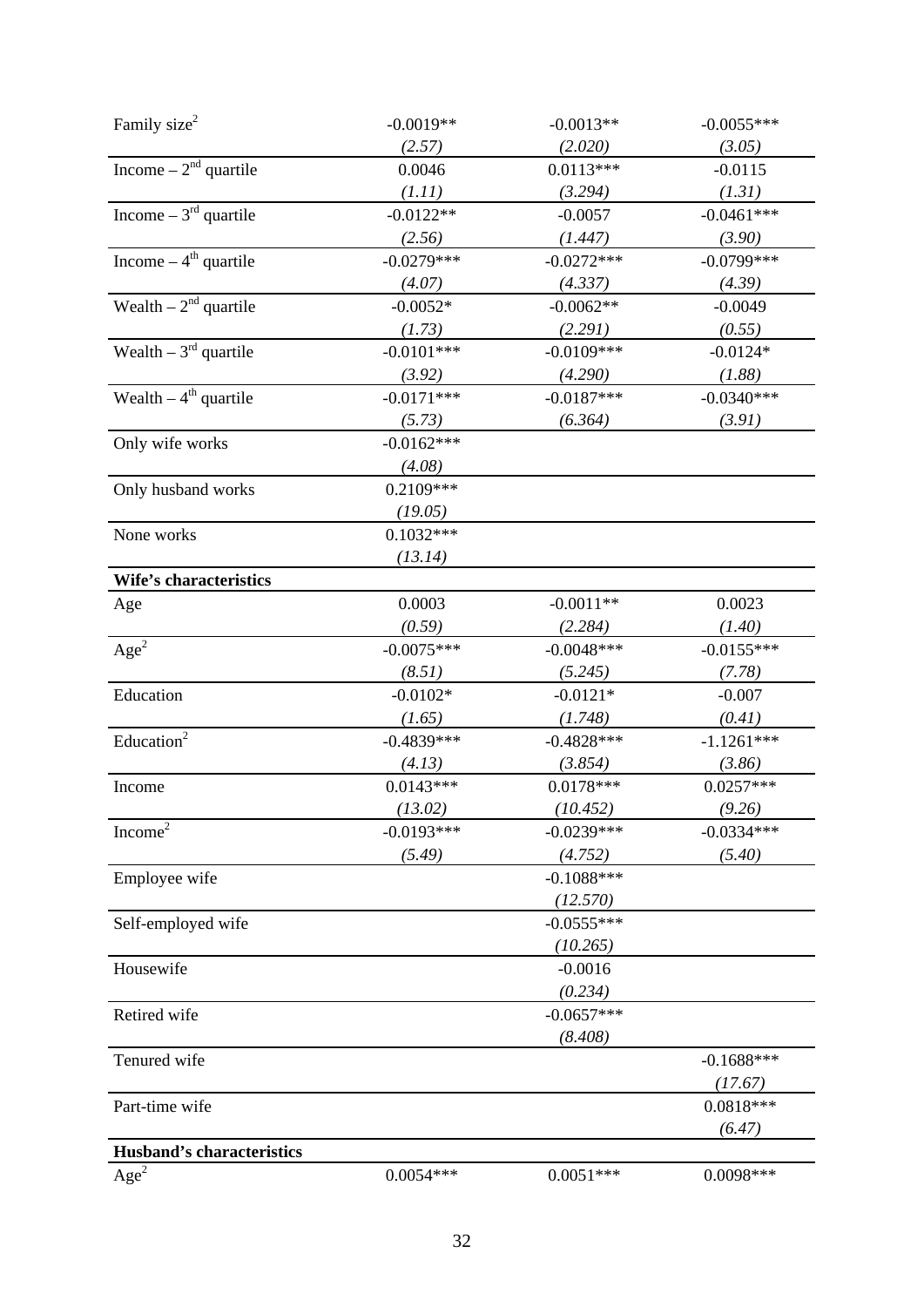| (4.85)      | (5.096)     | (3.91)       |
|-------------|-------------|--------------|
| $0.5203***$ | $0.5373***$ | $0.9702***$  |
| (4.70)      | (5.080)     | (2.90)       |
| $0.0015***$ | $0.0015***$ | $0.0030***$  |
| (9.13)      | (9.332)     | (7.24)       |
|             | $0.0435***$ |              |
|             | (6.495)     |              |
|             | $0.0525***$ |              |
|             | (5.031)     |              |
|             | 0.0116      |              |
|             | (1.639)     |              |
|             |             | $0.0674***$  |
|             |             | (8.22)       |
|             |             | $-0.0730***$ |
|             |             | (6.30)       |
|             |             |              |
| $-0.086$    | $-0.0662$   | 0.0489       |
| (1.16)      | (0.942)     | (0.35)       |
| 0.058       | 0.042       | 0.4324       |
| (0.30)      | (0.232)     | (0.78)       |
| 59,389      | 59,389      | 30,345       |
| 0.3662      | 0.3953      | 0.2800       |
|             |             |              |

*Notes:* Marginal effects of probit estimates with robust standard errors clustered at the regional level. Each regression includes time and regional dummies.\* significant at 10%; \*\* significant at 5%; \*\*\* significant at 1%.

#### **5.3. Marriage vs. cohabitation**

 So far our sample included only legally married couples. Over time, however, cohabitation has become a more and more widespread phenomenon. Exploiting the fact that the SHIW also surveys cohabiting couples that are not married, we repeat our estimation for a sample of non-married couples. While the number of observations is greatly reduced, the evidence presented in the data section suggests that this living arrangement will be expanding in the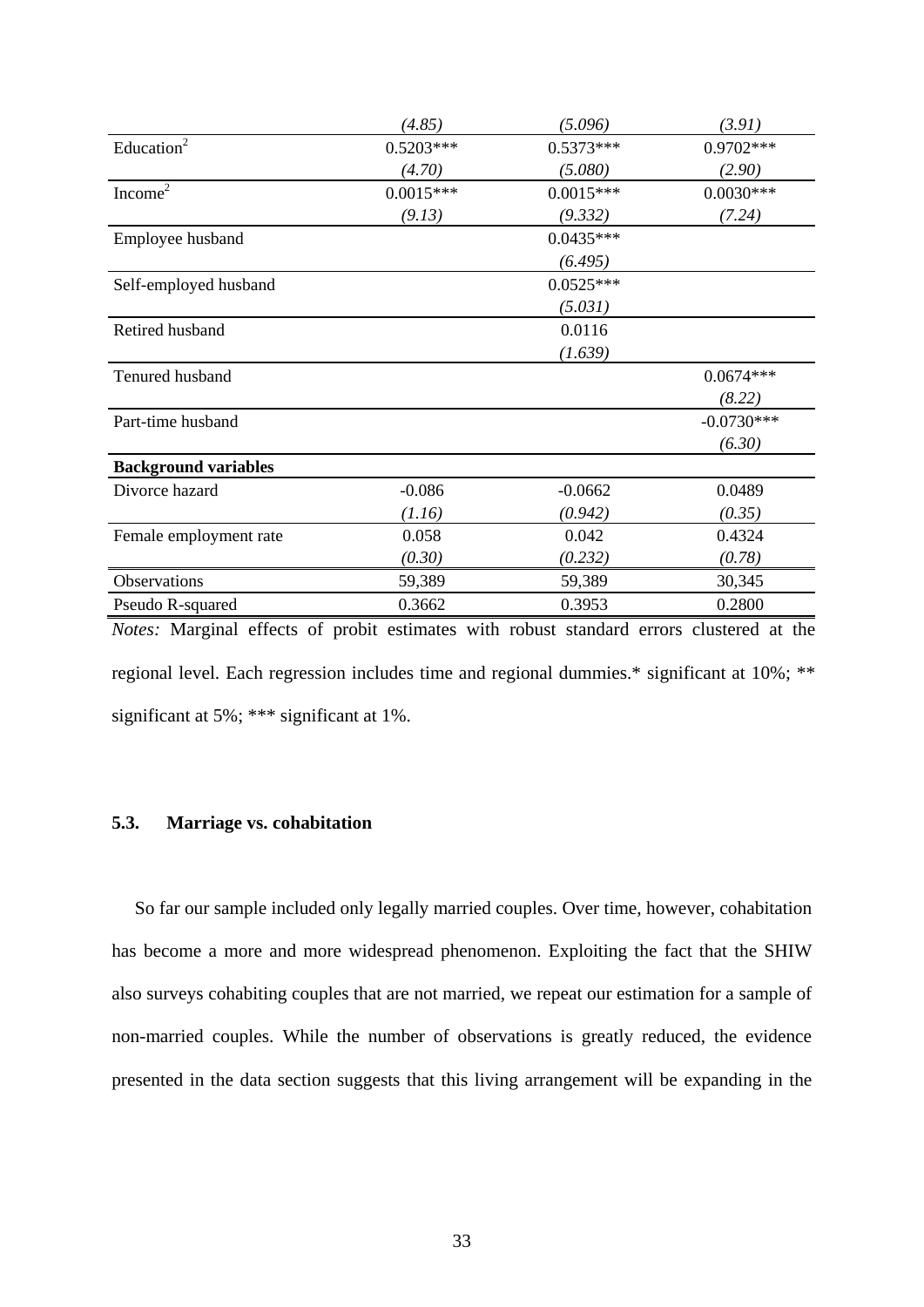future, so it is important to understand if it matters for the economic power balance.<sup>12</sup> The fact that the sample presents a much larger proportion of female heads, 41.8%, suggests that it does.

 From the first column of Table 7 we can see that results are strikingly different from those obtained for married couples. The differentials within the couple are very significant, but the education differential now shows a negative sign, suggesting that for this sample women that have more education than their partners are less likely to make decisions. The effect of the wives' education and income also tends to differ from the case of married couples. Moreover, family income is no longer significant. While the latter finding could indicate that nonmarried couples do not pool their earnings, at the same time their joint wealth is still playing a clear role. Another novel feature is that the divorce hazard in the region of residence exerts a marginally significant negative effect. However, since cohabitation is a relatively new tendency, cohort effects may be at work, as shown by the lower average ages in the sample (43.24 and 39.99 for husbands and wives respectively). To sum up, despite the small size of the sample involved, it is clear that the institution of marriage exerts a decisive influence on intra-family decision processes. One issue that deserves further exploration is whether or not the decision itself to tie the knot, and the clear time evolution of its frequency, may itself reflect the changing nature of the battle of the sexes.

<u>.</u>

 $12$  The number of cohabiting couples surveyed has increased from zero in 1989 to 146 (around 3% of the couples) in 2010. Yet, the cohabiting households surveyed over the total period are only 811, so that under-sampling and under-reporting may be serious issues regarding these data.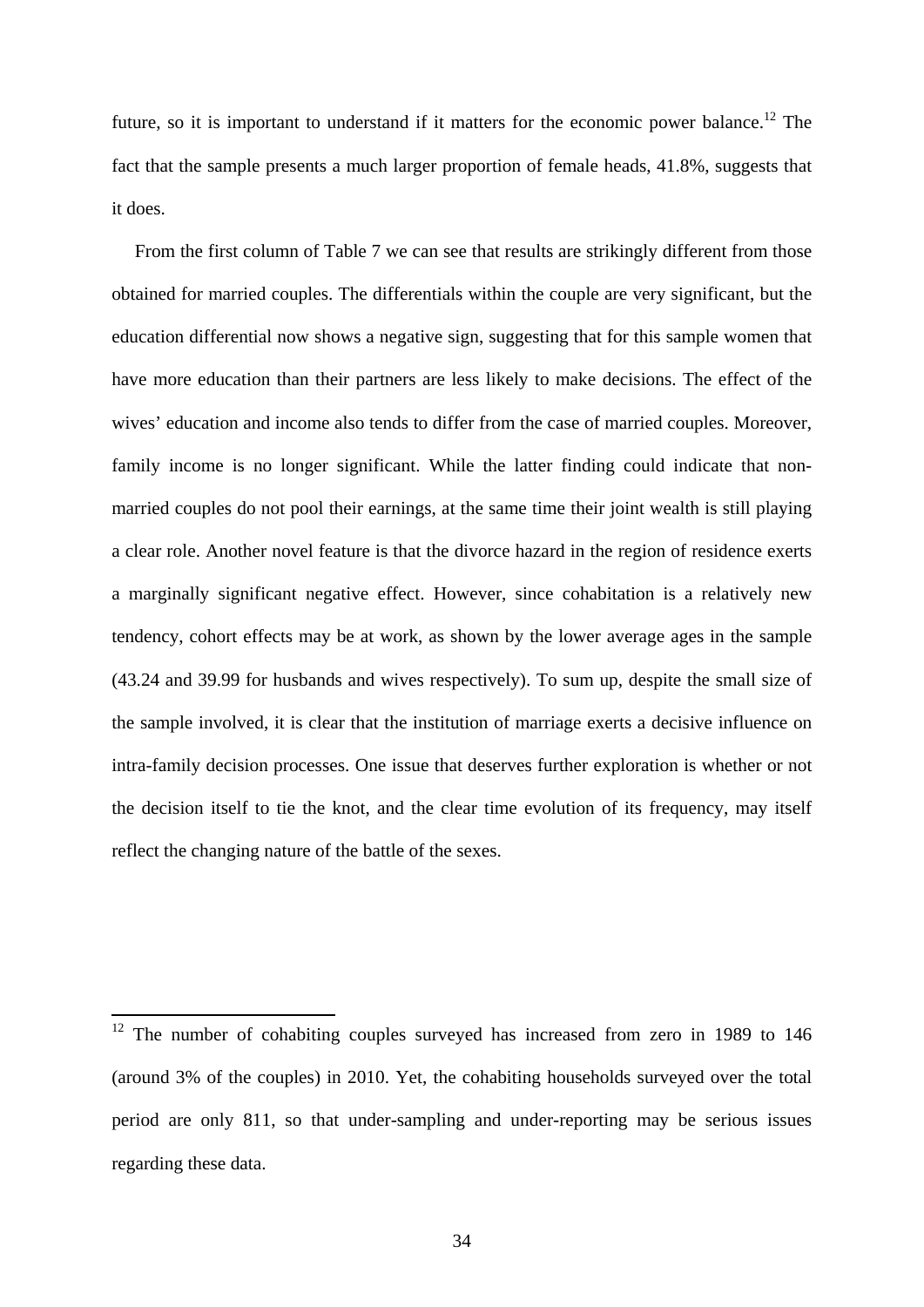| Dependent variable: Female head    |              |              |               |  |
|------------------------------------|--------------|--------------|---------------|--|
| Variables                          | Cohabiting   | Age 51-61    | Age $50+$     |  |
| Proxies for bargaining power       |              |              |               |  |
| Age differential                   | $0.0462***$  | 0.0026       | $0.0088***$   |  |
|                                    | (3.584)      | (0.690)      | (4.164)       |  |
| <b>Education differential</b>      | $-0.3471***$ | $0.0255**$   | $0.0274***$   |  |
|                                    | (3.356)      | (2.432)      | (4.238)       |  |
| Income differential                | 0.0499***    | $0.0077***$  | $0.0088***$   |  |
|                                    | (6.674)      | (8.307)      | (10.057)      |  |
| <b>Household characteristics</b>   |              |              |               |  |
| Family size                        | 0.2959*      | $0.0178**$   | $0.0238***$   |  |
|                                    | (1.795)      | (2.125)      | (3.089)       |  |
| Family size <sup>2</sup>           | $-0.0269$    | $-0.0017*$   | $-0.0024***$  |  |
|                                    | (1.120)      | (1.871)      | (2.834)       |  |
| Income $-2nd$ quartile             | 0.0962       | $-0.0018$    | 0.0007        |  |
|                                    | (1.429)      | (0.327)      | (0.125)       |  |
| Income $-3^{rd}$ quartile          | 0.1053       | $-0.0134*$   | $-0.0120*$    |  |
|                                    | (1.536)      | (1.753)      | (1.830)       |  |
| Income $-4$ <sup>th</sup> quartile | 0.1073       | $-0.0237**$  | $-0.0190**$   |  |
|                                    | (0.841)      | (2.396)      | (2.199)       |  |
| Wealth $-2^{nd}$ quartile          | $-0.1058**$  | $-0.0022$    | $-0.0055$     |  |
|                                    | (2.096)      | (0.494)      | (1.569)       |  |
| Wealth $-3^{rd}$ quartile          | $-0.1454**$  | $-0.0076**$  | $-0.0089***$  |  |
|                                    | (2.229)      | (2.109)      | (3.084)       |  |
| Wealth $-4$ <sup>th</sup> quartile | $-0.2220***$ | $-0.0150***$ | $-0.0137***$  |  |
|                                    | (3.515)      | (2.795)      | (3.453)       |  |
| Wife's characteristics             |              |              |               |  |
| Age                                | 0.011        | $0.0148***$  | $-0.0080$ *** |  |
|                                    | (1.169)      | (2.717)      | (5.690)       |  |
| Age <sup>2</sup>                   | $-0.0625***$ | $-0.0194***$ | $-0.0032**$   |  |
|                                    | (3.340)      | (4.195)      | (2.028)       |  |
| Education                          | 0.0846       | 0.0072       | 0.0078        |  |
|                                    | (0.963)      | (0.748)      | (1.124)       |  |
| Education <sup>2</sup>             | 4.4547***    | $-0.6514***$ | $-0.7255***$  |  |
|                                    | (3.003)      | (4.461)      | (8.160)       |  |
| Income                             | $0.0609***$  | $0.0124***$  | $0.0105***$   |  |
|                                    | (4.119)      | (9.519)      | (11.165)      |  |
| Income <sup>2</sup>                | $-0.1892***$ | $-0.0190***$ | $-0.0160***$  |  |
|                                    | (7.083)      | (7.318)      | (15.517)      |  |
| Working wife                       | $-0.5081***$ | $-0.0861***$ | $-0.0625***$  |  |
|                                    | (9.031)      | (23.413)     | (27.415)      |  |
| <b>Husband's characteristics</b>   |              |              |               |  |
| Age <sup>2</sup>                   | $0.0424***$  | 0.0025       | $0.0076***$   |  |
|                                    | (3.100)      | (0.769)      | (4.699)       |  |
| Education <sup>2</sup>             | $-6.4699***$ | $0.3627**$   | 0.4594***     |  |
|                                    | (3.990)      | (2.112)      | (3.820)       |  |

Table 7. Alternative samples: Unmarried couples and older couples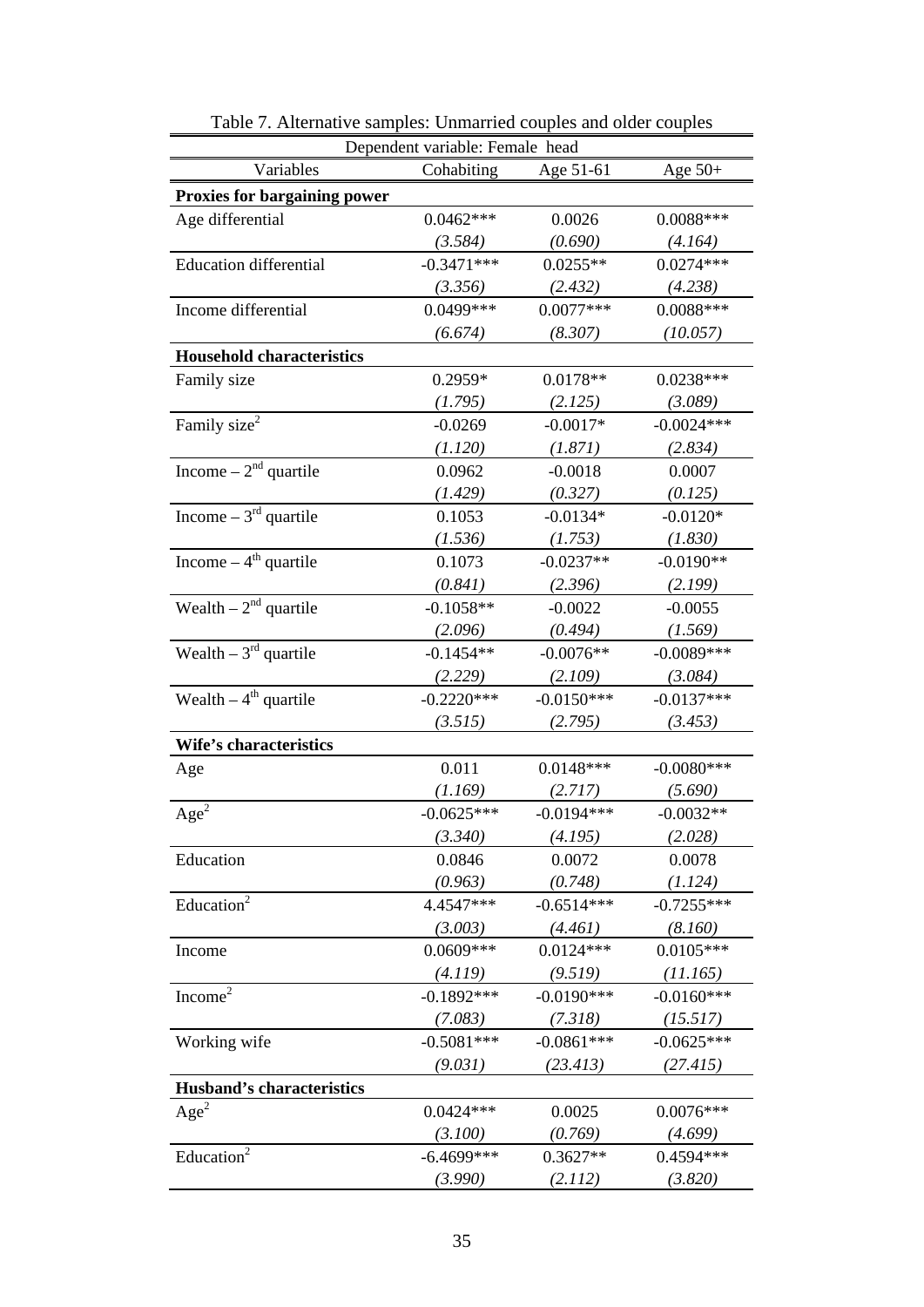| Income <sup>2</sup>                                | $0.0488***$ | $0.0024***$ | $0.0027***$        |
|----------------------------------------------------|-------------|-------------|--------------------|
|                                                    | (6.249)     | (7.265)     | (7.466)            |
| Working husband                                    | $0.2088***$ | $0.0300***$ | 0.0386***          |
|                                                    | (2.867)     | (5.403)     | (5.855)            |
| <b>Background variables</b>                        |             |             |                    |
| Divorce hazard                                     | $-1.0669*$  | $-0.0525$   | $-0.05$            |
|                                                    | (1.737)     | (0.854)     | (0.879)            |
| Female employment rate                             | $-1.3075$   | 0.0238      | 0.0707             |
|                                                    | (0.741)     | (0.145)     | (0.544)            |
| <b>Observations</b>                                | 808         | 20,906      | 33,917             |
| Pseudo $R^2$                                       | 0.3687      | 0.3901      | 0.3899             |
| <i>Notes:</i> Marginal effects of probit estimates |             | with robust | standard<br>errors |

clustered at the regional level. Each regression includes time and regional dummies.\* significant at 10%; \*\* significant at 5%; \*\*\* significant at 1%.

#### **5.4. Two older samples**

 Most of the existing studies on the determinants of bargaining power are conducted within restricted samples including only older couples. This is the case for studies based both on the US HRS and the Mexican MHS. For instance, the 1992 wave of the HRS only includes individuals in the 51-61 age range, while in most recent waves all over-50 individuals are in. It is therefore not surprising that age differentials are hardly ever a significant factor within these studies. For the sake of comparison, we replicate our analysis first for a 51-61 agerange sub-sample, and then for a sub-sample of over-50 (however, it has to be kept in mind that our Italian sample includes eleven waves covering 22 years, rather than a single wave as in the other cases). The second column of Table 7 shows that, for the 51-61 year-old, the age differential remains positive but loses its significance, while it retains it for the over-50 yearold. To be noticed is that the latter sample is quite large relative to the former (33,917 observations vs. 20,906) and naturally involves more variability along the age dimension. The impact of education and income differentials resembles that of the complete sample and the same holds for family size, income and wealth. Overall, our results are consistent with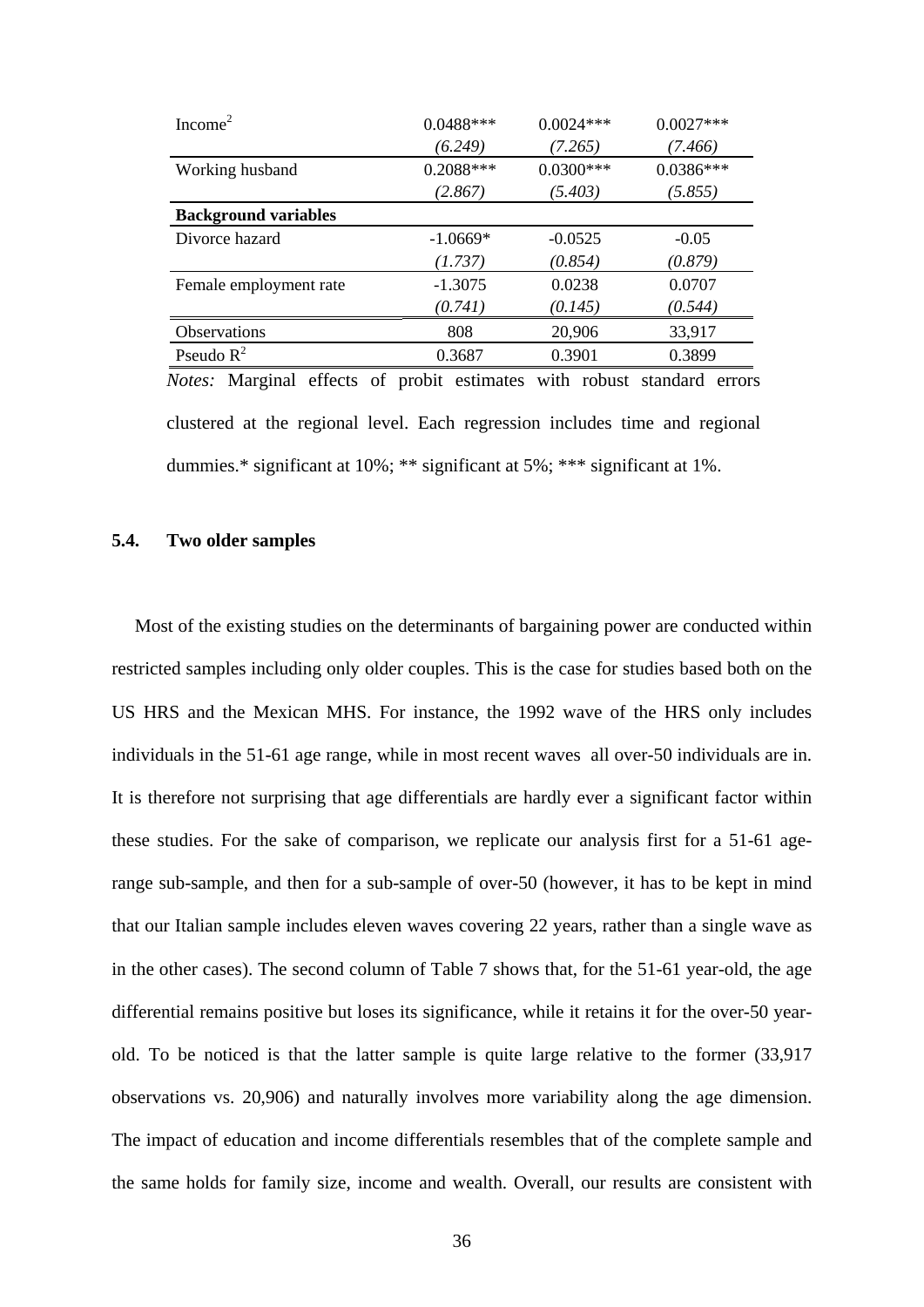those obtained by others over older samples. At the same time, however, they reveal how crucial the inclusion of individuals of all ages into the investigation is in order to capture the impact of all dimensions of couples' heterogamy.

#### **5.5. Dummy measures for within-household heterogeneity**

 In Table 8 we start by replicating the set of regressions presented in Table 3 using alternative measures for within-household heterogeneity, defined as three dummies capturing the fact that the wife is older, more educated, and earning more income than her husband. While these dichotomous measures are of course coarser than the ones used so far, they are often employed in the literature (by Elder and Rudolf, 2003, for a similar dependent variable reflecting within-couple decision power, and for instance by Lundberg, Startz and Stillman, 2003, Lundberg and Ward-Batts, 2000, Thomas, 1994, Heaton, 2002, Teachman, 2002, and Bertocchi, Brunetti and Torricelli, 2011, for a variety of alternative ones).

 Columns 1-3 show that the fact that the wife is in a position of dominance, along each dimension taken one by one, increases her bargaining power. In Column 4 the dummies are entered together with the wife's characteristics (as in most of the previously cited references) at the expense of some significance for the first but, when in Column 5 we retain our full specification we find that the dummy for the wife being older is never significant. This exercise questions the ability of the dummies for age and education to proxy for degrees of bargaining power when the regression is correctly specified. Moreover, it implies that adding dummies and female individual variables in regressions not including variables such as household income and wealth may induce misspecification.

 By comparing these results with those obtained in the previous section, we can conclude that measuring the degree of heterogamy within couples with precise differential measures,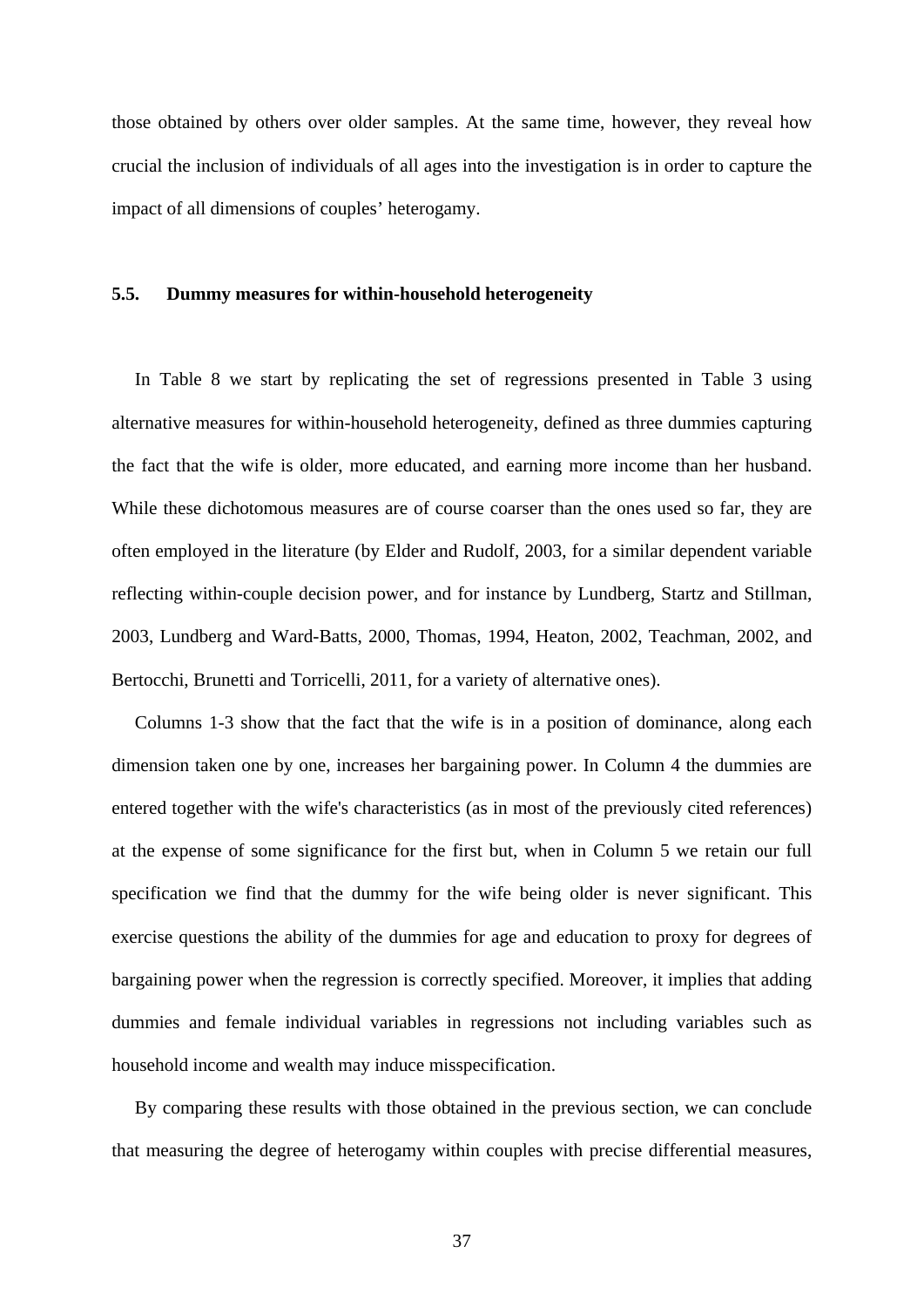rather than with dummies for the wife being in a position of predominance, leads to more clear-cut and powerful conclusions.

|                                          |             | Dependent variable: Female head |             |              |               |
|------------------------------------------|-------------|---------------------------------|-------------|--------------|---------------|
| Variables                                | (1)         | (2)                             | (3)         | (4)          | (5)           |
| Dichotomous proxies for bargaining power |             |                                 |             |              |               |
| Wife older                               | $0.0133***$ |                                 |             | $0.0086**$   | 0.0023        |
|                                          | (2.898)     |                                 |             | (2.075)      | (0.597)       |
| Wife more educated                       |             | $0.0487***$                     |             | $0.0304***$  | $0.0153***$   |
|                                          |             | (10.410)                        |             | (4.433)      | (2.631)       |
| Wife earns more                          |             |                                 | $0.4945***$ | $0.3687***$  | $0.2659***$   |
|                                          |             |                                 | (23.044)    | (19.722)     | (13.445)      |
| Wife's characteristics                   |             |                                 |             |              |               |
| Age                                      |             |                                 |             | $-0.0016**$  | $0.0012**$    |
|                                          |             |                                 |             | (2.195)      | (2.239)       |
| Age <sup>2</sup>                         |             |                                 |             | $-0.0020***$ | $-0.0036***$  |
|                                          |             |                                 |             | (2.903)      | (6.362)       |
| Education                                |             |                                 |             | $-0.0044$    | 0.0074        |
|                                          |             |                                 |             | (0.547)      | (1.067)       |
| Education <sup>2</sup>                   |             |                                 |             | $-0.3936***$ | $-0.3588***$  |
|                                          |             |                                 |             | (2.663)      | (2.983)       |
| Income                                   |             |                                 |             | $0.0167***$  | $0.0218***$   |
|                                          |             |                                 |             | (13.022)     | (12.190)      |
| Income <sup>2</sup>                      |             |                                 |             | $-0.0171***$ | $-0.0215***$  |
|                                          |             |                                 |             | (6.568)      | (6.413)       |
| Working wife                             |             |                                 |             | $-0.1124***$ | $-0.1080$ *** |
|                                          |             |                                 |             | (22.645)     | (20.701)      |
| <b>Household characteristics</b>         |             |                                 |             |              |               |
| Family size                              |             |                                 |             |              | $0.0323***$   |
|                                          |             |                                 |             |              | (3.956)       |
| Family size <sup>2</sup>                 |             |                                 |             |              | $-0.0027***$  |
|                                          |             |                                 |             |              | (2.913)       |
| Income $-2^{nd}$ quartile                |             |                                 |             |              | $-0.0148***$  |
|                                          |             |                                 |             |              | (4.161)       |
| Income $-3^{rd}$ quartile                |             |                                 |             |              | $-0.0398***$  |
|                                          |             |                                 |             |              | (8.769)       |
| Income $-4$ <sup>th</sup> quartile       |             |                                 |             |              | $-0.0740***$  |
|                                          |             |                                 |             |              | (11.758)      |
| Wealth $-2^{nd}$ quartile                |             |                                 |             |              | $-0.0127***$  |
|                                          |             |                                 |             |              | (3.960)       |
| Wealth $-3^{rd}$ quartile                |             |                                 |             |              | $-0.0214***$  |
|                                          |             |                                 |             |              | (9.198)       |
| Wealth $-4$ <sup>th</sup> quartile       |             |                                 |             |              | $-0.0422***$  |

Table 8. Dummy measures of within-couple differences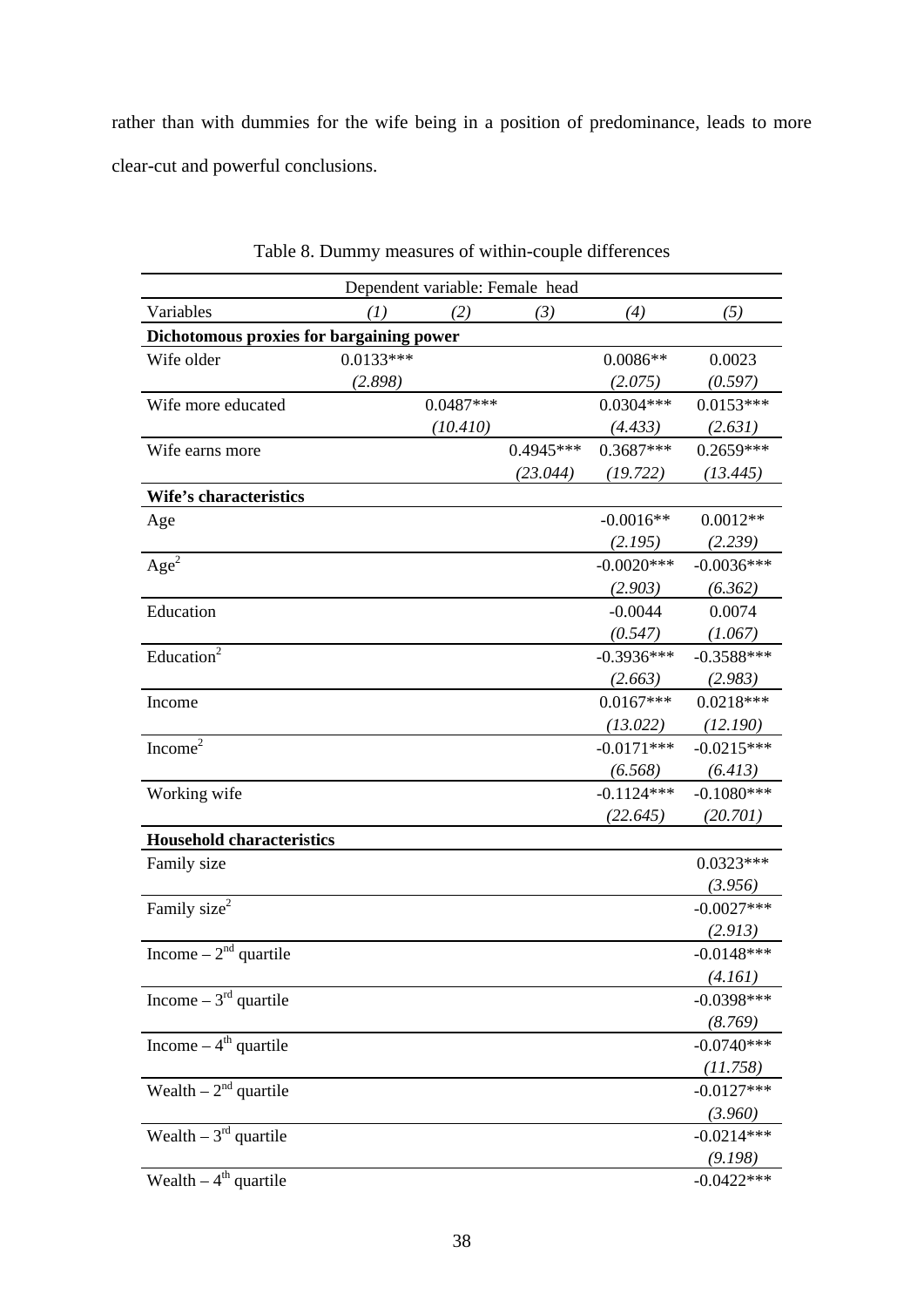|                             |        |        |        |        | (14.286)  |
|-----------------------------|--------|--------|--------|--------|-----------|
| <b>Background variables</b> |        |        |        |        |           |
| Divorce hazard              |        |        |        |        | $-0.1374$ |
|                             |        |        |        |        | (1.463)   |
| Female employment rate      |        |        |        |        | 0.0628    |
|                             |        |        |        |        | (0.260)   |
| <b>Observations</b>         | 59,389 | 59,389 | 59,389 | 59,389 | 59,389    |
| Pseudo R-squared            | 0.1179 | 0.1219 | 0.2684 | 0.3285 | 0.3524    |

*Notes:* Marginal effects of probit estimates with robust standard errors clustered at the regional level. Each regression includes time and regional dummies.\* significant at 10%; \*\* significant at 5%; \*\*\* significant at 1%.

#### **6. Conclusion**

Based on a dataset drawn from the Bank of Italy SHIW we empirically study the determinants of the economic and financial power balance within households on the basis of a unique, repeatedly-collected direct measure of actual decision-making power. Our main findings are that the probability that the wife is in charge of economic and financial decisions increases with the difference between her years of age, her level of education, her individual income, and the corresponding husband's characteristics. At the same time, her bargaining power is also affected by household characteristics such as family size and total income and wealth. The main implication of these findings is that the decision-making power over family economics is not only determined by strictly economic factors: differences in age and education, by making individuals more knowledgeable, more experienced, and savvier, are also shown to matter. Furthermore, exploiting the time dimension of our dataset, we show that this pattern has progressively strengthened over the 20-year sample period under consideration. In other words, the intra-household balance of power appears to be not just a question of money, but also of brains, and this is increasingly so.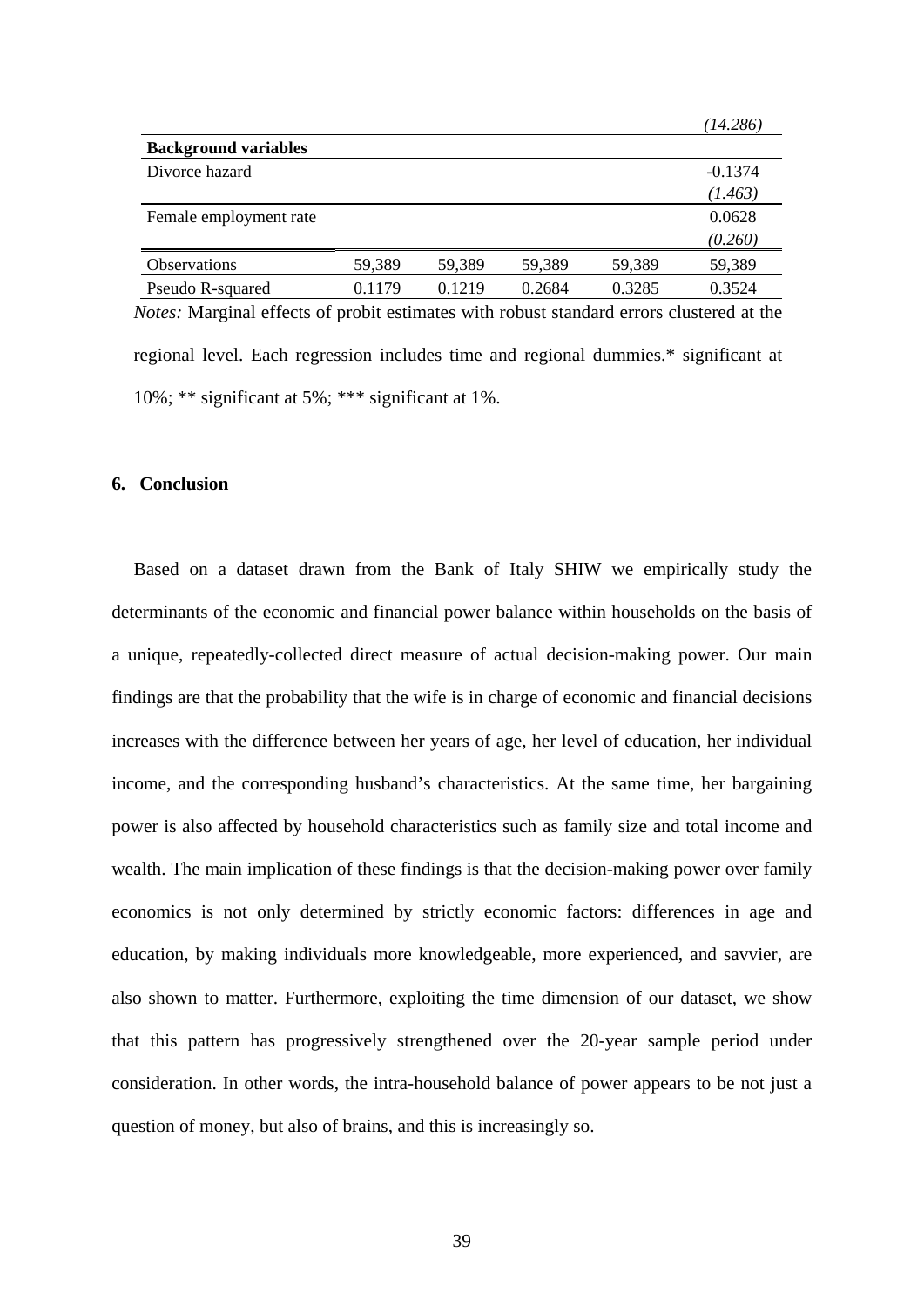These results represent an important step forward with respect to the available literature, especially in light of the fact that social trends may prove faster than purely economic ones. To recognize all the determinants of bargaining power is crucial to understand how the latter affects a wide variety of economic and non-economic decisions, and how gender-based policies should be designed.

 Following a generalized trend within Europe, the Italian society is quickly changing its ethnic and religious composition because of immigration. This is introducing yet another source of heterogamy within marriages that may constitute another potential driver of power allocation. We plan to evaluate these factors in future work.

#### **References**

- Barber, B.M., Odean, T., 2001. Boys will be boys: Gender, overconfidence and common stock investments. Quarterly Journal of Economics 116, 261-289.
- Bertocchi, G., Brunetti, M., Torricelli, C., 2011. Marriage and other risky assets: A portfolio approach. Journal of Banking and Finance 35, 2902-2915.
- Browning, M., Chiappori, P.-A.,Weiss, Y., 2011. Family economics. Mimeo.
- Croson, R., Gneezy, U., 2009. Gender differences in preferences. Journal of Economic Literature 47, 448-474.
- Del Boca, D., Pasqua, S., 2003. Employment patterns of husbands and wives and family income distribution in Italy (1977-98). Review of Income and Wealth 49, 221-245.
- Dobbelsteen, S., Kooreman, P., 1997. Financial management, bargaining and efficiency within the household: An empirical analysis. De Economist 145, 345-366.
- Edlund, L., Pande, R., 2002. Why have women become more left-wing? The political gender gap and the decline in marriage. Quarterly Journal of Economics 117, 917-961.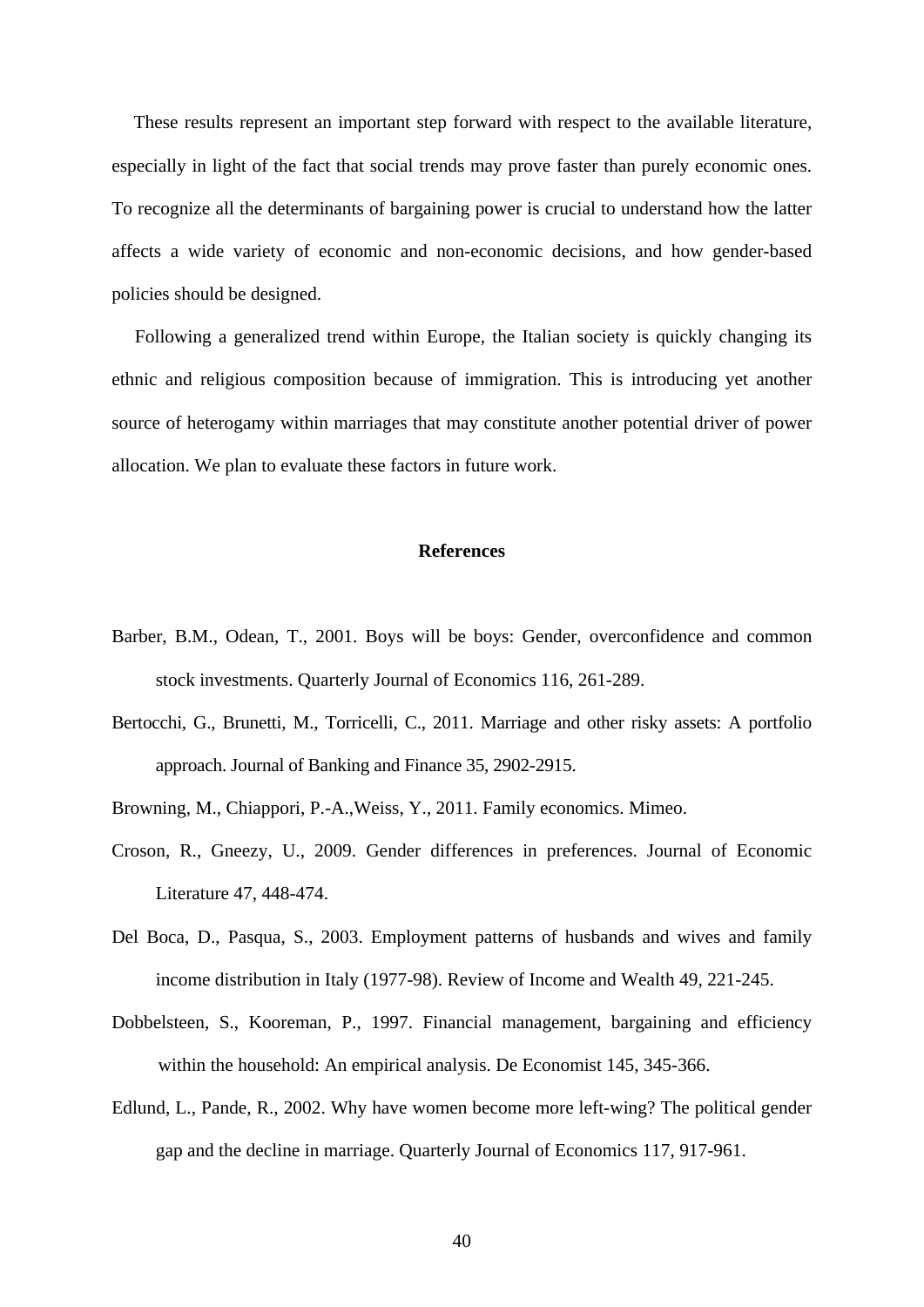- Elder, H.W., Rudolph, P.M., 2003. Who makes the financial decisions in the households of older Americans? Financial Services Review 12, 293-308.
- Fernandez, R., Fogli, A., 2009. Culture: An empirical investigation of beliefs, work and fertility. American Economic Journal: Macroeconomics 1, 146-177.
- Fernandez, R., Guner, N., Knowles, J., 2005. Love and money: A theoretical and empirical analysis of household sorting and inequality. Quarterly Journal of Economics 120, 273- 344.
- Friedberg, L., Webb, A., 2006. Determinants and consequences of bargaining power in households. Mimeo. University of Virginia.
- Guiso, L., Jappelli, T., 2002. Household portfolios in Italy. In Guiso, L., Haliassos, M., Jappelli, T. (Eds.), Household Portfolios. MIT Press: Cambridge.
- Heaton, T.B., 2002. Factors contributing to increasing marital stability in the United States. Journal of Family Issues 23, 392-409.
- Iyigun, M., Walsh, R.P., 2007. Building the family nest: Pre-marital investments, marriage markets, and spousal allocations. Review of Economic Studies 74, 507-535.
- Jianakopolos, N.A., Bernasek A., 1998. Are women more risk averse? Economic Inquiry 36, 620-630.
- Kalmijn, M., 1991. Shifting boundaries: Trends in religious and educational homogamy. American Sociological Review 56, 786-800.
- Lam, D., 1988. Marriage markets and assortative mating with household public goods: Theoretical results and empirical implications. Journal of Human Resources 23, 462- 487.
- Lewis, S.K., Oppenheimer, V.K., 2000. Educational assortative mating across marriage markets: Non-hispanic whites in the United States. Demography 37, 29-40.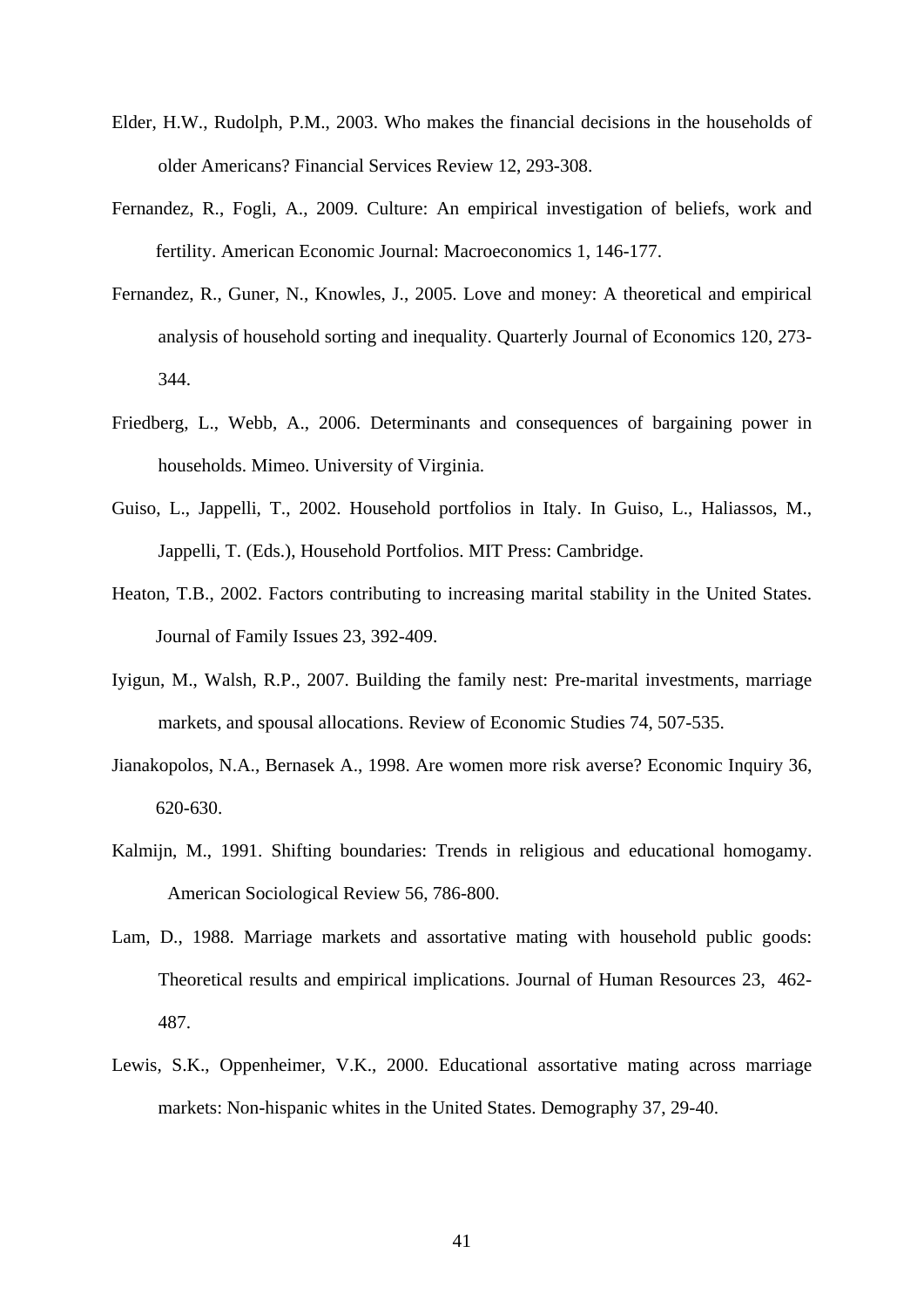- Li, L., Wu, X., 2010. Gender of children, bargaining power, and intrahousehold resource allocation in China. Journal of Human Resources 46, 295-316.
- Lott, J.R., Kenny, L.W., 1999. Did women's suffrage change the size and scope of government? Journal of Political Economy 107, 1163-1198.
- Lührmann, M., Maurer, J., 2007. Who wears the trousers? A semiparametric analysis of decision power in couples. CeMMAP Working Paper CWP25/07.
- Lundberg, S.J., Startz, R., Stillman, S., 2003. The retirement-consumption puzzle: A marital bargaining approach. Journal of Public Economics 87, 1199-1218.
- Lundberg, S.J., Ward-Batts, J., 2000. Saving for retirement: Household bargaining and household net worth. Michigan Retirement Research Center Working Paper 2000-004.
- Lusardi, A., Mitchell, O.S., 2008. Planning and financial literacy: How do women fare? American Economic Review 98, 413-417.
- Mare, R.D., 1991. Five decades of educational assortative mating. American Journal of Sociology 56, 15-32.
- Sundén, A.E., Surette, B.J., 1998. Gender differences in the allocation of assets in retirement savings plans. American Economic Review 88, 207-211.
- Teachman, J.D., 2002. Stability across cohorts in divorce risk factors. Demography 39, 331- 351.
- Thomas, D., 1994. Like father, like son; like mother, like daughter: Parental resources and child height. Journal of Human Resources 29, 950-988.
- Woolley, F., 2003. Control over money in marriage. In Grossbard-Shechtman, S.A. (Ed.), Marriage and the economy: Theory and evidence from advanced industrial societies. Cambridge University Press: New York.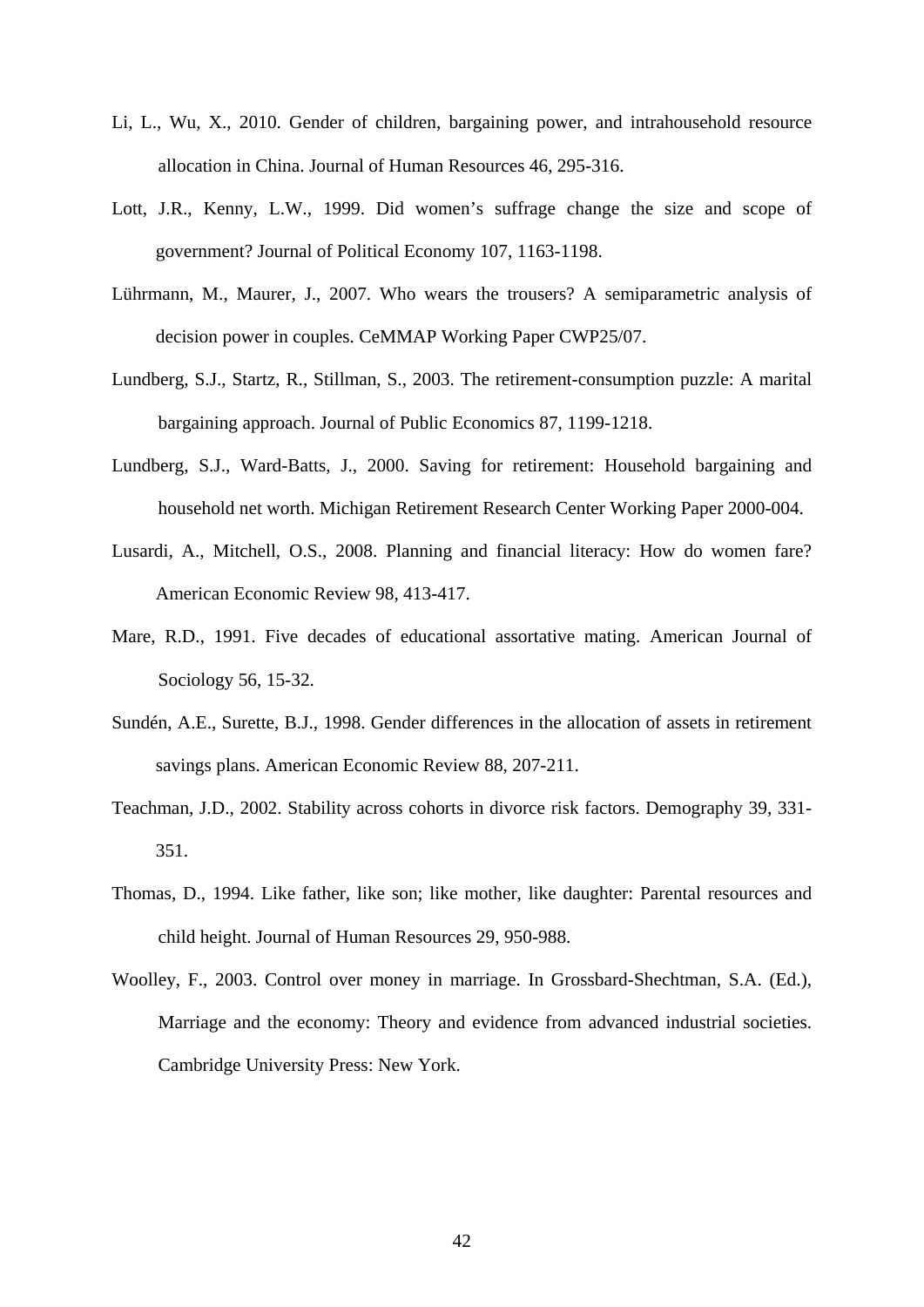#### **APPENDIX**

## Table A.1. Description of variables

# **VARIABLE DESCRIPTION**

## **SHIW DATA**

### Source: http://www.bancaditalia.it/statistiche/indcamp/bilfait

| Female head                   | Binary variable assuming value 1 if the wife is in charge of the        |
|-------------------------------|-------------------------------------------------------------------------|
|                               | economic and financial decisions of the household, 0 otherwise.         |
| Age differential              | Variable representing the difference between wife and husband age,      |
|                               | ranging between -57 and 48.                                             |
| <b>Education differential</b> | Variable representing the difference between wife and husband           |
|                               | highest education level, ranging between -4 and 3.                      |
| Income differential           | Variable representing the difference between wife and husband           |
|                               | individual income, ranging between -600 and 101.                        |
|                               | Binary variable assuming value 1 if within the couple the wife is older |
| Wife older                    | than the husband, 0 otherwise.                                          |
|                               | Binary variable assuming value 1 if within the couple the wife is more  |
| Wife more educated            | educated than the husband, 0 otherwise.                                 |
|                               | Binary variable assuming value 1 if within the couple the wife earns a  |
| Wife earns more               | higher income than the husband, 0 otherwise.                            |
| Family size                   | Number of household components ranging between 2 and 12.                |
| Income                        | Continuous variable representing household income at 1989 constant      |
|                               | values expressed in thousand $\in$                                      |
| Wealth                        | Continuous variable representing household net wealth at 1989           |
|                               | constant values expressed in thousand $\in$                             |
|                               |                                                                         |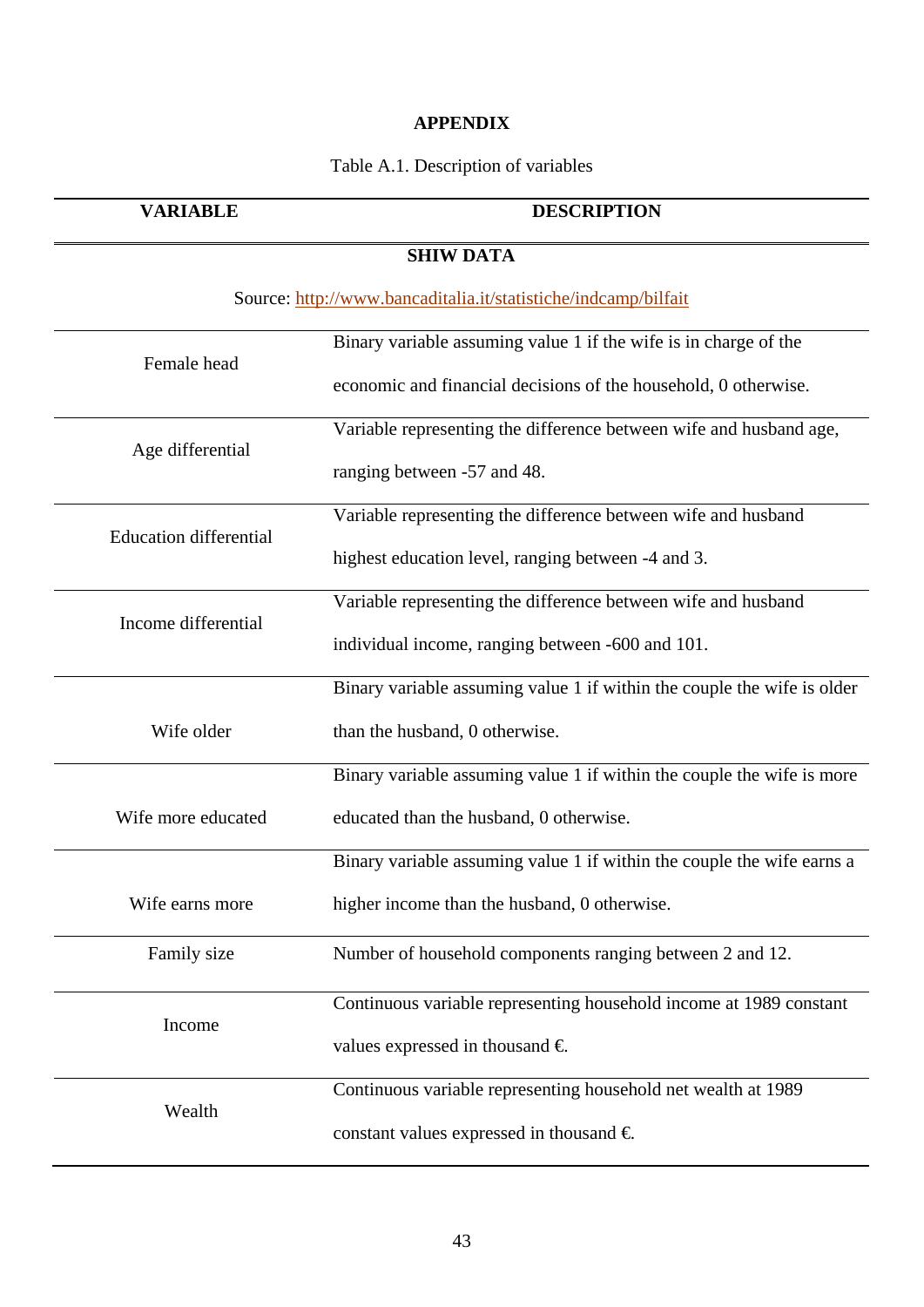| Only wife works     | Binary variable assuming value 1 if within the couple the wife works   |
|---------------------|------------------------------------------------------------------------|
|                     | and the husband does not, 0 otherwise.                                 |
| Only husband works  | Binary variable assuming value 1 if within the couple the husband      |
|                     | works and the wife does not, 0 otherwise.                              |
| None works          | Binary variable assuming value 1 if within the couple neither the wife |
|                     | nor the husband work, 0 otherwise.                                     |
|                     | Binary variable assuming value 1 if the household declares to use the  |
| Simple choices      | banking services only to pay bills, housing rent and mortgage          |
|                     | installments or to have wages credited, 0 otherwise.                   |
| Wife's age,         | Integer variables representing the age of the wife (ranging between 16 |
| Husband's age       | and 96) and of the husband (ranging between 19 and 98).                |
|                     | Categorical variables representing the highest education level among   |
|                     | the following achieved respectively by the wife and the husband:       |
|                     | $1 = no$ education                                                     |
| Wife's education,   | $2 = primary school$                                                   |
| Husband's education | $3 =$ secondary school                                                 |
|                     | $4 = \text{college}$                                                   |
|                     | $5 =$ graduate level                                                   |
|                     | $6 =$ post-graduate level.                                             |
| Wife's income,      | Continuous variables representing the individual incomes of the wife   |
| Husband's income    | and of the husband respectively, both expressed at 1989 constant       |
|                     | values in thousand $\in$                                               |
| Working wife,       | Binary variables assuming value 1 if wife and husband respectively     |
| Working husband     | are working, 0 otherwise.                                              |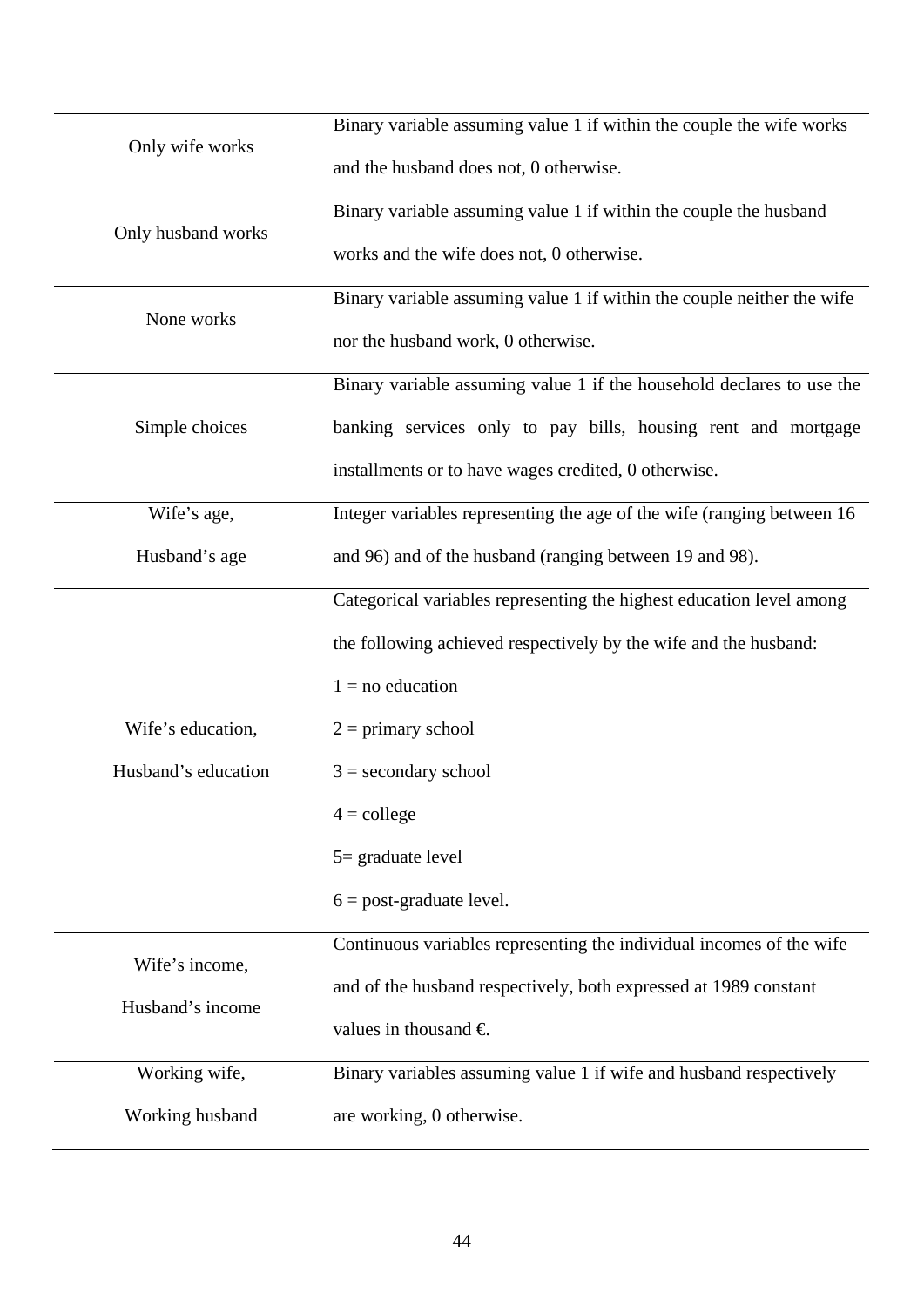| Employee wife,                   | Binary variables assuming value 1 if wife and husband respectively    |
|----------------------------------|-----------------------------------------------------------------------|
| Employee husband                 | are working as an employee, 0 otherwise.                              |
| Self-employed wife,              | Binary variables assuming value 1 if wife and husband respectively    |
| Self-employed husband            | are working as a self-employed, 0 otherwise.                          |
|                                  | Binary variable assuming value 1 if wife and husband respectively     |
| Tenured wife,<br>Tenured husband | hold a tenured working position, 0 otherwise (i.e., if they hold a    |
|                                  | temporary job).                                                       |
| Part-time job wife,              | Binary variable assuming value 1 if wife and husband respectively     |
| Part-time job husband            | hold a part-time job, 0 otherwise.                                    |
| Housewife                        | Binary variable assuming value 1 if the wife is housewife, 0          |
|                                  | otherwise.                                                            |
| Retired wife,                    | Binary variable assuming value 1 if wife and husband respectively are |
| Retired husband                  | retired, 0 otherwise.                                                 |
|                                  | <b>Istat DATA</b>                                                     |
|                                  | Source: http://www.istat.it/                                          |
| Divorce hazard                   | Number of divorces over number of marriages at the regional level.    |
|                                  | Ranging between 2% and 45%.                                           |
|                                  | Female employment rate at the regional level, computed as the ratio   |
| Female employment rate           | of women employed over total female working-age (15-64)               |
|                                  | population in the region. Ranging between 13% and 45%.                |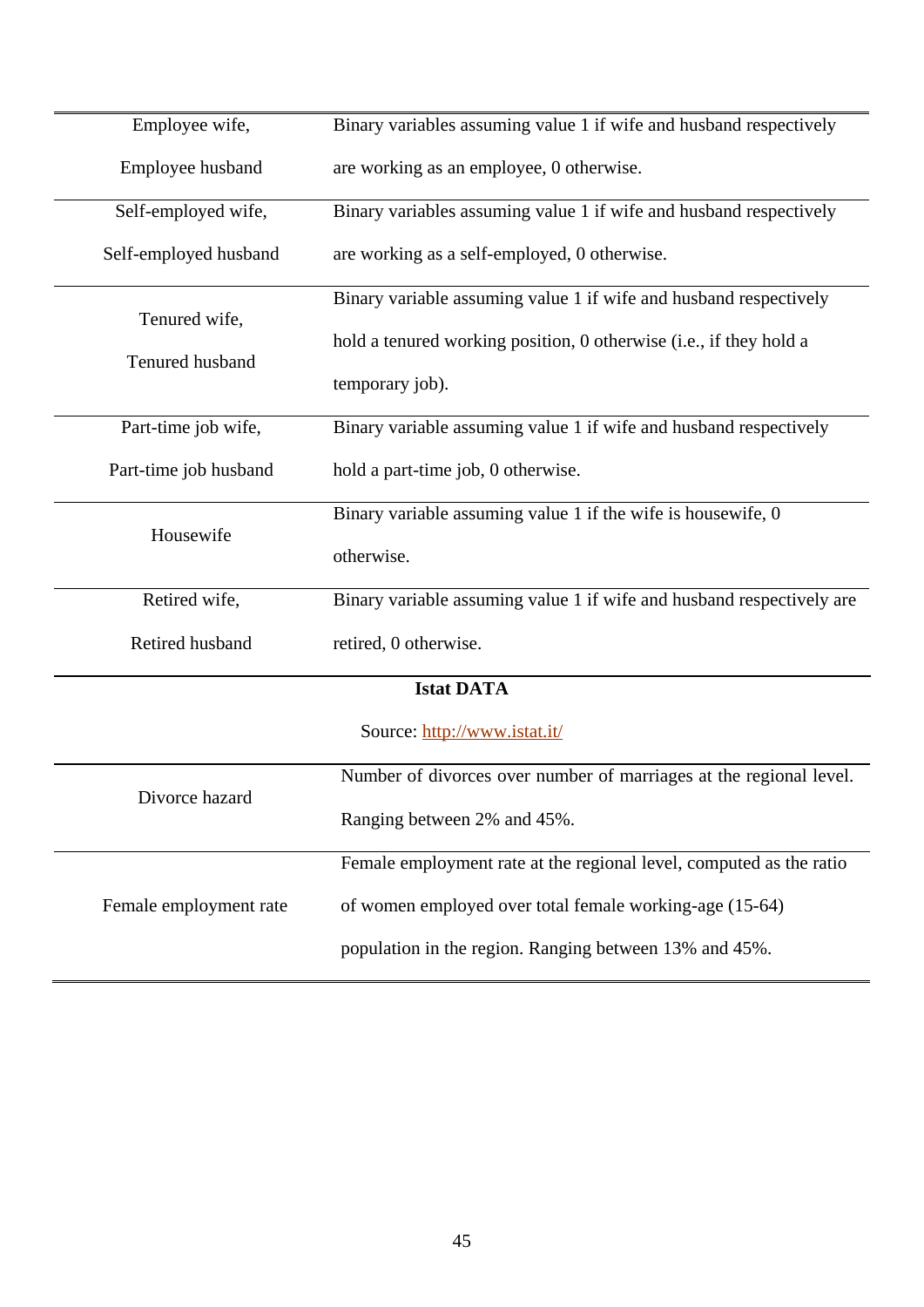

## www.cefin.unimore.it

### Previously published "CEFIN Working Papers"

- 32 *Is financial fragility a matter of illiquidity? An appraisal for Italian households*, by Marianna Brunetti, Elena Giarda, Costanza Torricelli (June 2012)
- 31 *Attitudes, personality factors and household debt decisions: A study of consumer credit,* by Stefano Cosma and Francesco Pattarin (February 2012)
- 30 *Corridor implied volatility and the variance risk premium in the Italian market,* by Silvia Muzzioli (November 2011)
- 29 *Internal Corporate Governance and the Financial Crisis: Lessons for Banks, Regulators and Supervisors,* by Elisabetta Gualandri, Aldo Stanziale, and Enzo Mangone (November 2011)
- 28 *Are defined contribution pension schemes socially sustainable? A conceptual map from a macroprudential perspective,* by Giuseppe Marotta (October 2011)
- 27 *Basel 3, Pillar 2: the role of banks' internal governance and control function*, by Elisabetta Gualandri (September 2011)
- 26 *Underpricing, wealth loss for pre-existing shareholders and the cost of going public: the role of private equity backing in Italian IPOs*, by Riccardo Ferretti and Antonio Meles (April 2011)
- 25 *Modelling credit risk for innovative firms: the role of innovation measures*, by Pederzoli C., Thoma G., Torricelli C. (March 2011)
- 24 *Market Reaction to Second-Hand News: Attention Grabbing or Information Dissemination?*, by Cervellati E.M., Ferretti R., Pattitoni P. (January 2011)
- 23 *Towards a volatility index for the Italian stock market*, by Muzzioli S. (September 2010)
- 22 *A parsimonious default prediction model for Italian SMEs*, by Pederzoli C., Torricelli C. (June 2010)
- 21 *Average Internal Rate of Return and investment decisions: a new perspective,* by Magni C.A. (February 2010)
- 20 *The skew pattern of implied volatility in the DAX index options market,* by Muzzioli S. (December 2009)
- 19 *Accounting and economic measures: An integrated theory of capital budgeting,* by Magni C.A. (December 2009)
- 18 *Exclusions of US-holders in cross-border takeover bids and the principle of equality in tender offers*, by Mucciarelli F. (May 2009).
- 17 *Models for household portfolios and life-cycle allocations in the presence of labour income and longevity risk*, by Torricelli C. (March 2009)
- 16 *Differential evolution of combinatorial search for constrained index tracking*, by Paterlini S, Krink T, Mittnik S. (March 2009)
- 15 *Optimization heuristics for determining internal rating grading scales*, by Paterlini S, Lyraa M, Pahaa J, Winker P. (March 2009)
- 14 *The impact of bank concentration on financial distress: the case of the European banking system*, by Fiordelisi F, Cipollini A. (February 2009)